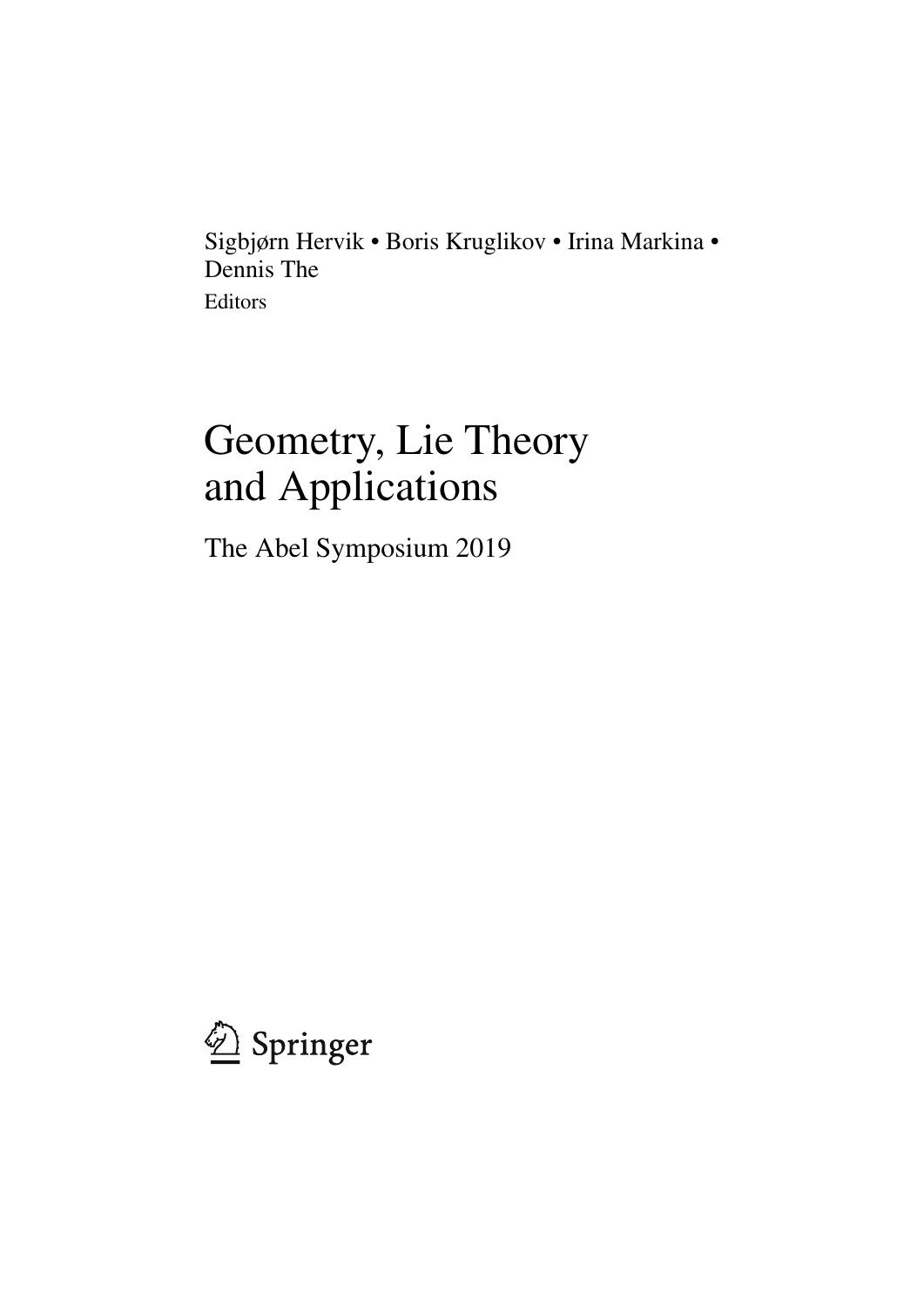*Editors* Sigbjørn Hervik University of Stavanger Stavanger, Norway

Irina Markina University of Bergen Bergen, Norway

Boris Kruglikov UiT - The Arctic University of Norway Tromsø, Norway

Dennis The UiT - The Arctic University of Norway Tromsø, Norway

ISSN 2193-2808 ISSN 2197-8549 (electronic) Abel Symposia ISBN 978-3-030-81295-9 ISBN 978-3-030-81296-6 (eBook) https://doi.org/10.1007/978-3-030-81296-6

Mathematics Subject Classification: 53Bxx, 53C15, 53C30, 53A55, 53Z05, 22E46, 22E65, 22E70, 83C20, 58H05, 83E50

© The Editor(s) (if applicable) and The Author(s), under exclusive license to Springer Nature Switzerland AG 2022

This work is subject to copyright. All rights are solely and exclusively licensed by the Publisher, whether the whole or part of the material is concerned, specifically the rights of translation, reprinting, reuse of illustrations, recitation, broadcasting, reproduction on microfilms or in any other physical way, and transmission or information storage and retrieval, electronic adaptation, computer software, or by similar or dissimilar methodology now known or hereafter developed.

The use of general descriptive names, registered names, trademarks, service marks, etc. in this publication does not imply, even in the absence of a specific statement, that such names are exempt from the relevant protective laws and regulations and therefore free for general use.

The publisher, the authors, and the editors are safe to assume that the advice and information in this book are believed to be true and accurate at the date of publication. Neither the publisher nor the authors or the editors give a warranty, expressed or implied, with respect to the material contained herein or for any errors or omissions that may have been made. The publisher remains neutral with regard to jurisdictional claims in published maps and institutional affiliations.

This Springer imprint is published by the registered company Springer Nature Switzerland AG. The registered company address is: Gewerbestrasse 11, 6330 Cham, Switzerland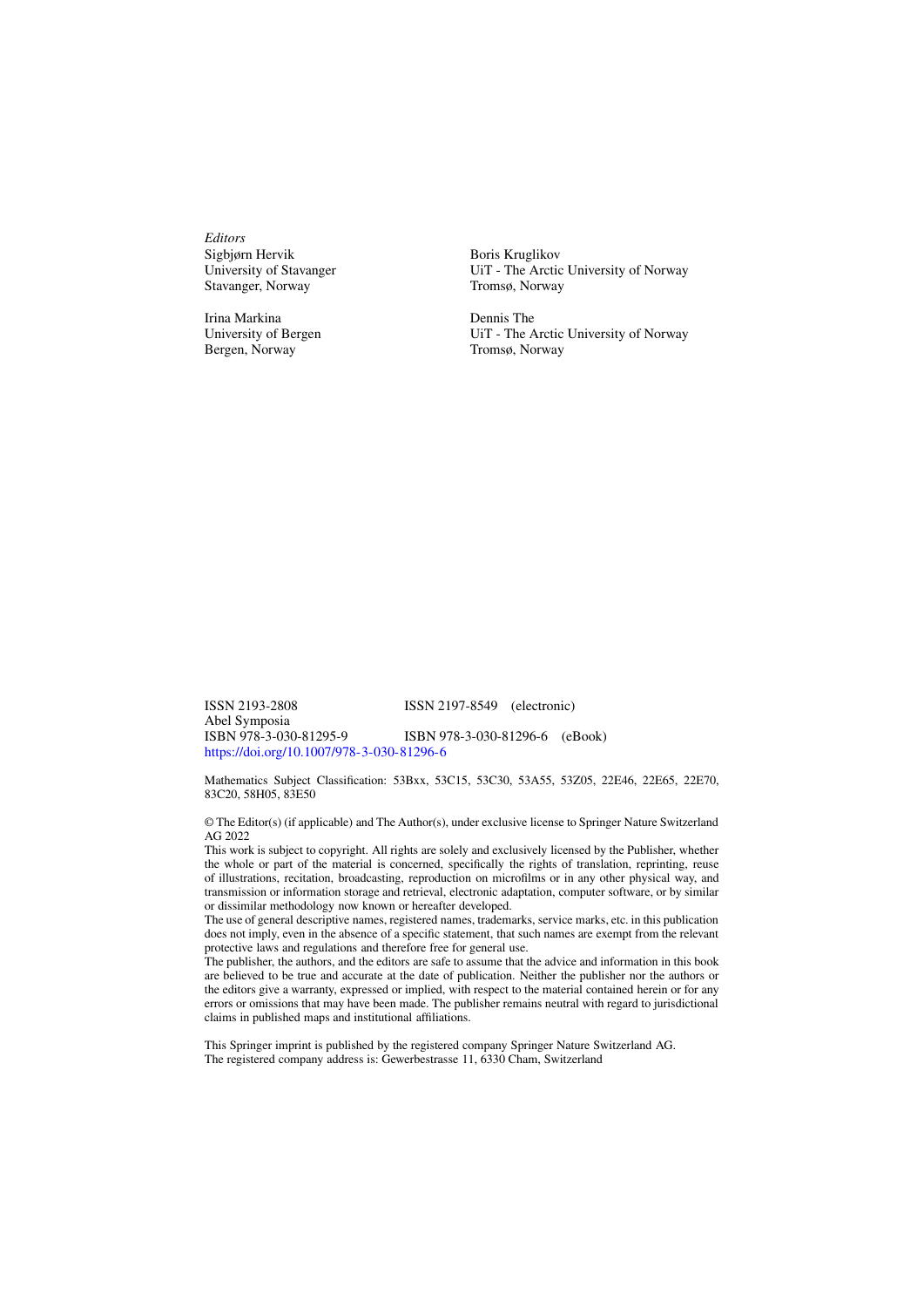

Participants of the Abel Symposium 2019 Participants of the Abel Symposium 2019

v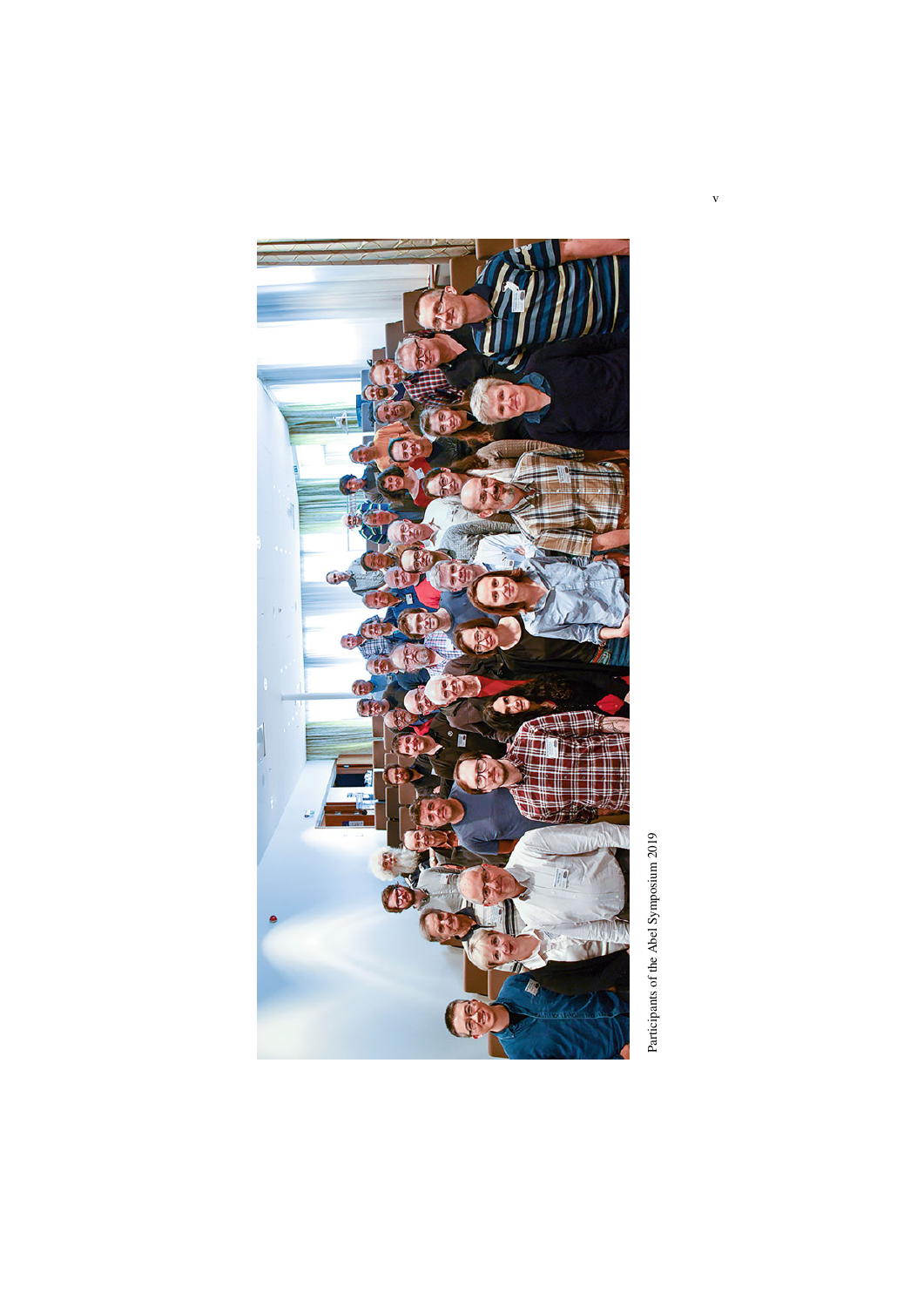# **Preface**

The ideas of symmetry and invariance, forming Lie theory, are central in many applications, in particular in differential geometry and mathematical physics. The Abel Symposium 2019 brought together leading experts from all around the world. They presented the state-of-the-art, new trends, and advances in their areas of research. Among them we mention:

- The equivalence problems of geometric structures
- Classification of invariant differential operators and structures with abundant symmetries in parabolic geometries
- Description of low-dimensional orbits of the action of Lie groups in tensor spaces and their projectivizations
- Finite generation of classical and differential invariants of infinite dimensional transformation groups
- Invariance methods in the integration of equations of mathematical physics
- Classification problems in general relativity
- Application of representation theory to the construction of compatibility complexes of overdetermined systems
- Prolongation of graded nilpotent Lie algebras with application to optimal control theory
- Integrability techniques in classical mechanics

The Abel Symposium took place on 24–28 June 2019 in Ålesund, which is often called the Norwegian Venice. The main organisers were:

- José Figueroa-O'Farrill, University of Edinburgh
- Sigbjørn Hervik, University of Stavanger
- Boris Kruglikov, UiT The Arctic University of Norway
- Irina Markina, University of Bergen
- Jan Slovák, Masaryk University
- Dennis The, UiT The Arctic University of Norway
- Bent Ørsted, Aarhus University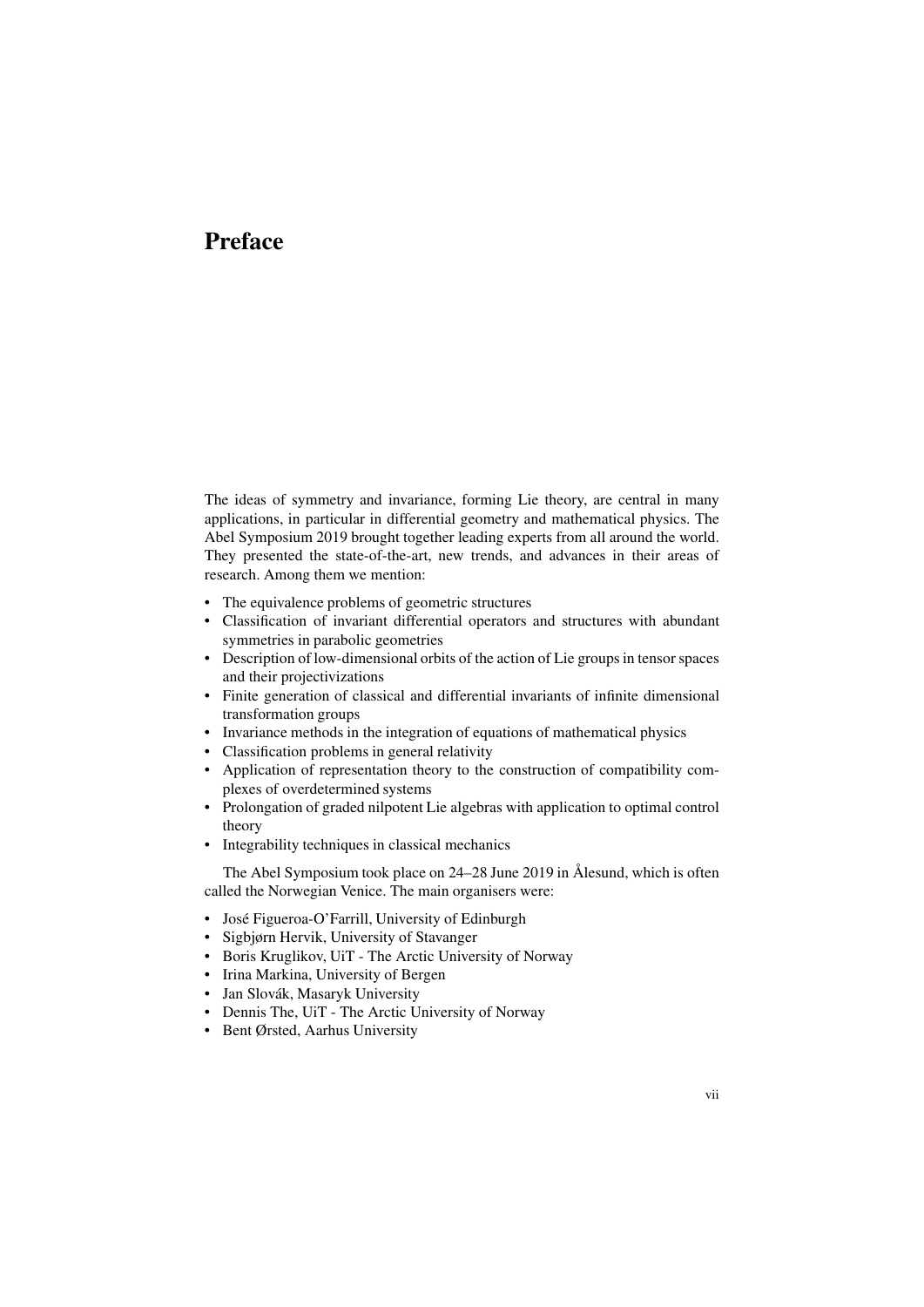Leading researchers from 17 different countries working in these areas were invited to participate. The symposium hosted 47 participants in total, including six postdoctoral researchers. The daily program consisted of lectures and discussions held in an open and encouraging atmosphere.

The following 28 plenary lectures were given:

- 1. Ilka Agricola (Marburg): *Generalizations of 3-Sasakian manifolds and skew torsion*
- 2. Dmitri Alekseevsky (Moscow): *Homogeneous sub-Riemannian manifolds*
- 3. David Calderbank (Bath): GL<sup>2</sup> *geometry and quaternionic manifolds with symmetry*
- 4. Andreas Cap (Vienna): *The bundle of Weyl structures*
- 5. Michael Cowling (Sydney): *Lie groups as metric spaces*
- 6. Boris Doubrov (Minsk): *Extrinsic geometries and linear PDEs on filtered manifolds*
- 7. Maciej Dunajski (Cambridge): *Conformally isometric embeddings*
- 8. Michael Eastwood (Adelaide): *The parabolic geometry of a flying saucer*
- 9. Eugene Ferapontov (Loughborough): *On integrability of dispersionless Hirota type equations*
- 10. Anna Fino (Torino): *Closed* G<sub>2</sub> structures and Laplacian flow
- 11. Eduardo Garcia-Rio (Santiago de Compostela): *Conformally Einstein metrics in dimension four*
- 12. Peter Gilkey (Oregon): *Geodesic completeness of homogeneous affine surfaces*
- 13. Rod Gover (Auckland): *Distinguished curves and integrability in Riemannian, conformal, and projective geometry*
- 14. Erlend Grong (Paris-Sud & Bergen): *Curvature for sub-Riemannian manifolds*
- 15. Jun-Muk Hwang (Seoul): *Recognizing symplectic Grassmannians by their varieties of minimal rational tangents*
- 16. Andreas Juhl (Berlin): *On the structure of Branson–Gover and* Q-*curvature operators on differential forms*
- 17. Jorge Lauret (Cordoba): *Soliton geometric structures on Lie groups*
- 18. Thomas Leistner (Adelaide): *Semi-Riemannian cones and their holonomy*
- 19. Valentin Lychagin (Tromsø): *On equivalence of linear differential operators*
- 20. Karin Melnick (Maryland): *A D'Ambra Theorem in conformal Lorentzian geometry*
- 21. Hans Munthe-Kaas (Bergen): *A survey of Lie–Butcher theory*
- 22. Katharina Neusser (Brno): *Projective geometry of Sasaki–Einstein structures and their compactification*
- 23. Pawel Nurowski (Warsaw): *The parabolic geometry of a car*
- 24. Andrea Santi (Bologna): *Symmetry superalgebras in geometry and physics*
- 25. Martin Schlichenmaier (Luxembourg): N-*point Virsasoro algebras are multipoint Krichever–Novikov type algebras*
- 26. Vera Serganova (Berkeley): *Homological tensor functors for representations of supergroups and superalgebras*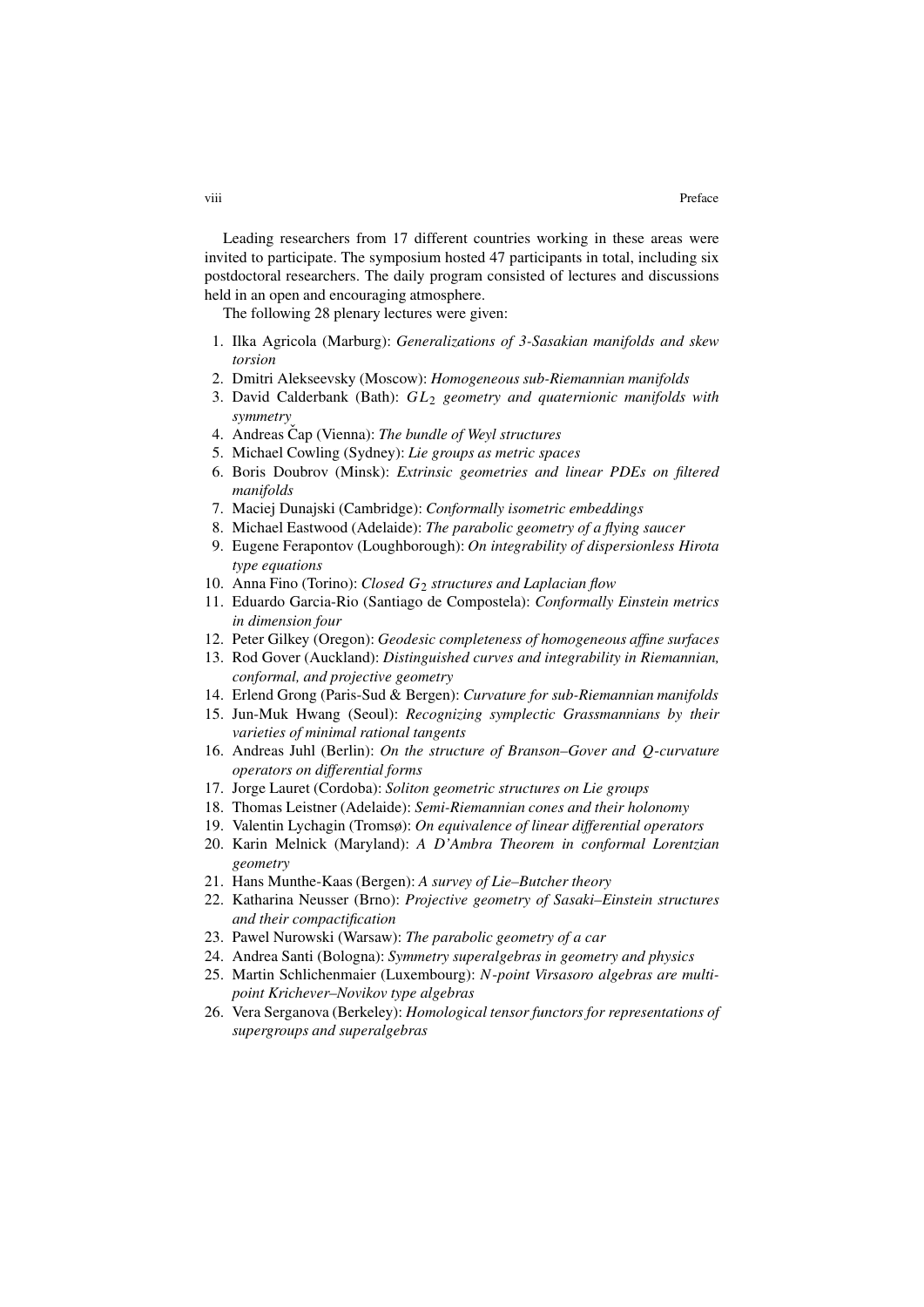#### Preface ix a state of the state of the state of the state of the state of the state of the state of the state of the state of the state of the state of the state of the state of the state of the state of the state of the s

- 27. Michael Singer (London): *Boundary value problems for Einstein metrics*
- 28. Lode Wylleman (Stavanger): *Invariantly-defined curvature properties and integrability in general relativity*

In addition to the above speakers (and organisers), the following invited guests also attended the symposium:

- 29. Matthias Hammerl (Vienna)
- 30. Denson Hill (Stony Brook)
- 31. Omid Makhmali (Warsaw)
- 32. David McNutt (Stavanger)
- 33. Paul de Medeiros (Stavanger)
- 34. Katja Sagerschnig (Warsaw)
- 35. Eivind Schneider (Tromsø)
- 36. Eldar Straume (Trondheim)
- 37. Cynthia Will (Cordoba)
- 38. Travis Willse (Vienna)
- 39. Henrik Winther (Brno)
- 40. Ilya Zakharevich (Berkeley)

We are grateful to all the participants for their valuable contributions and for making the symposium a successful event. We would also like to express our gratitude to the Abel Foundation, Trond Mohn Research Foundation, Tromsø Research Foundation, and Norwegian Mathematical Society for giving us the opportunity to arrange the Abel Symposium 2019. Moreover, we would like to thank the Scandic Parken Hotel in Ålesund for providing us practical assistance related to the hosting of the symposium.

Stavanger, Norway Sigbjørn Hervik Tromsø, Norway Boris Kruglikov Bergen, Norway **Irina Markina** Tromsø, Norway Dennis The

30 June 2020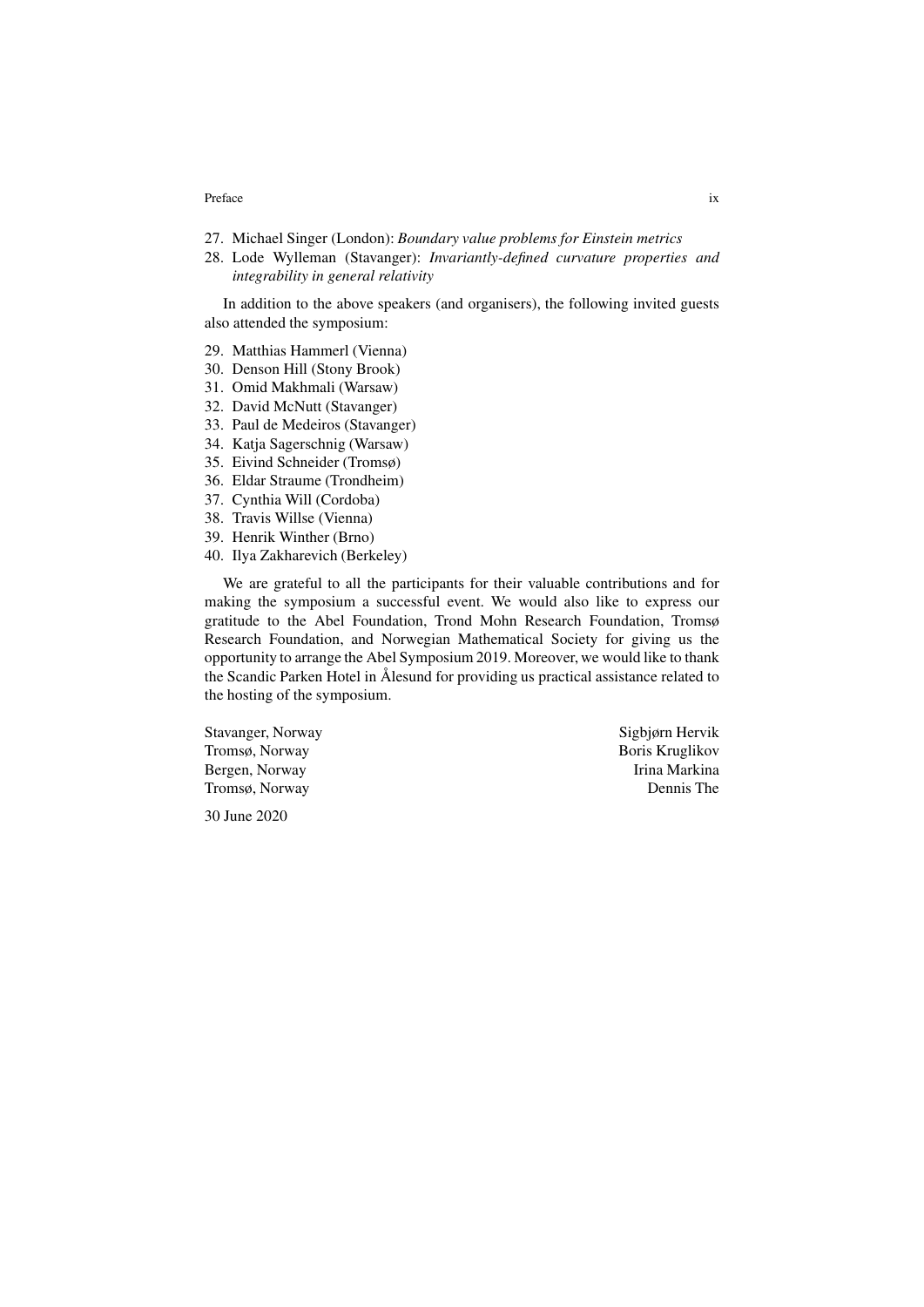

**C. Denson Hill and Paweł Nurowski**

**Abstract** We show that a car, viewed as a nonholonomic system, provides an example of a flat parabolic geometry of type  $(SO(2, 3), P_{12})$ , where  $P_{12}$  is a Borel parabolic subgroup in **SO**(2, 3). We discuss the relations of this geometry of a car with the geometry of circles in the plane (a low dimensional Lie sphere geometry), the geometry of 3-dimensional conformal Minkowski spacetime, the geometry of 3-rd order ODEs, projective contact geometry in three dimensions, and the corresponding twistor fibrations. We indicate how all these classical geometries can be interpreted in terms of the nonholonomic kinematics of a car.

#### **1 Car and Engel Distribution**

# *1.1 Configuration Space and Nonholonomic Constraints*

In this note we look at a car from the point of view of an observer that is situated in space over the plane on which the car is moving. We idealize the car as an interval of length  $\ell$  in the plane  $\mathbb{R}^2$ . The car has two pairs of wheels; we idealize them to be attached at both ends of the interval. The rear wheels are always parallel to the interval, whereas the front wheels can be rotated around the line vertical to the

P. Nurowski

This work was supported by the Polish National Science Centre (NCN) via the grant number 2018/29/B/ST1/02583 and via the POLONEZ grant 2016/23/P/ST1/04148, which received funding from the European Union's Horizon 2020 research and innovation programme under the Marie Skł odowska-Curie grant agreement No. 665778.

C. Denson Hill (�)

Department of Mathematics, Stony Brook University, Stony Brook, NY, USA e-mail: Dhill@math.stonybrook.edu

Centrum Fizyki Teoretycznej, Polska Akademia Nauk, Warszawa, Poland e-mail: nurowski@cft.edu.pl

<sup>©</sup> The Author(s), under exclusive license to Springer Nature Switzerland AG 2022 S. Hervik et al. (eds.), Geometry, Lie Theory and Applications, Abel Symposia 16, https://doi.org/10.1007/978-3-030-81296-6\_6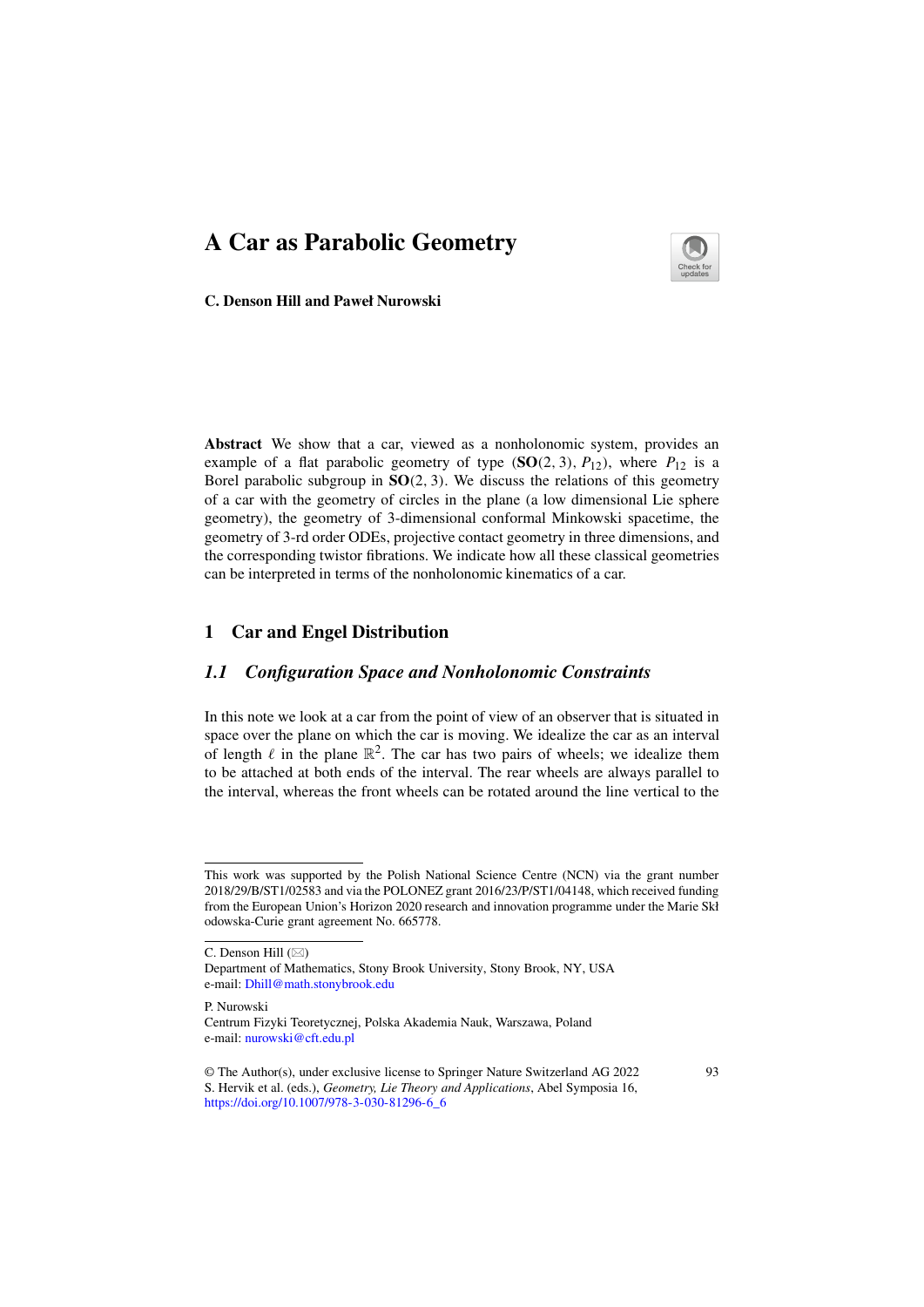plane passing through the point of their attachment to the car. At every moment the direction of the front wheels can assume any angle with respect to the direction of the headlights of the car. To describe the position of the car we need *four* numbers. One can define these four numbers in many ways; here we choose the setting depicted in the figure below:



Configuration space of a car

We introduce a Cartesian coordinate system in the plane so that the position of the rear wheels of the car has coordinates  $(x, y)$ . Then as a fixed line in the plane we choose the line  $y = 0$ , and to keep track of the orientation of the chassis of the car we take the angle  $\alpha$  that the interval representing the car forms with this line. The orientation of the front wheels is the angle  $\beta$ , between the direction defined by the front wheels and the direction of the interval representing the chassis of the car. As a result we have four numbers  $(x, y, \alpha, \beta)$  describing uniquely the position of the car as it moves. Thus the con*fi*guration space of the car is a 4-dimensional manifold M, locally diffeomorphic to

$$
\mathbb{R}^2 \times \mathbb{S}^1 \times \mathbb{S}^1 = \{ (x, y, \alpha, \beta) : (x, y) \in \mathbb{R}^2; \alpha, \beta \in \mathbb{S}^1 \}.
$$

# *1.2 Movement and the Role of the Tires*

When the car is moving it traverses a curve  $q(t) = (x(t), y(t), \alpha(t), \beta(t))$ in its configuration space M. The velocity of the car at time t is  $\dot{q}(t)$  =  $(\dot{x}(t), \dot{y}(t), \dot{\alpha}(t), \dot{\beta}(t))$ . It is a *vector* from the tangent space  $T_{q(t)}M$ .

A safe car has tires. Their role is to prevent the car from skidding. Our car will have perfect tires. They impose nonholonomic constraints. These are constraints on positions and velocities, that can not be integrated to constraints on positions only. Indeed, what is expected from a properly behaving car is that its rear wheels, i.e. the point  $(x, y)$  has its  $(x, y)$ -plane velocity parallel to the direction of the body of the car, and that the front wheels. i.e. the point  $(x + \ell \cos \alpha, y + \ell \sin \alpha)$ , has its  $(x, y)$ plane velocity in the plane parallel to the orientation of the front wheels. Thus, the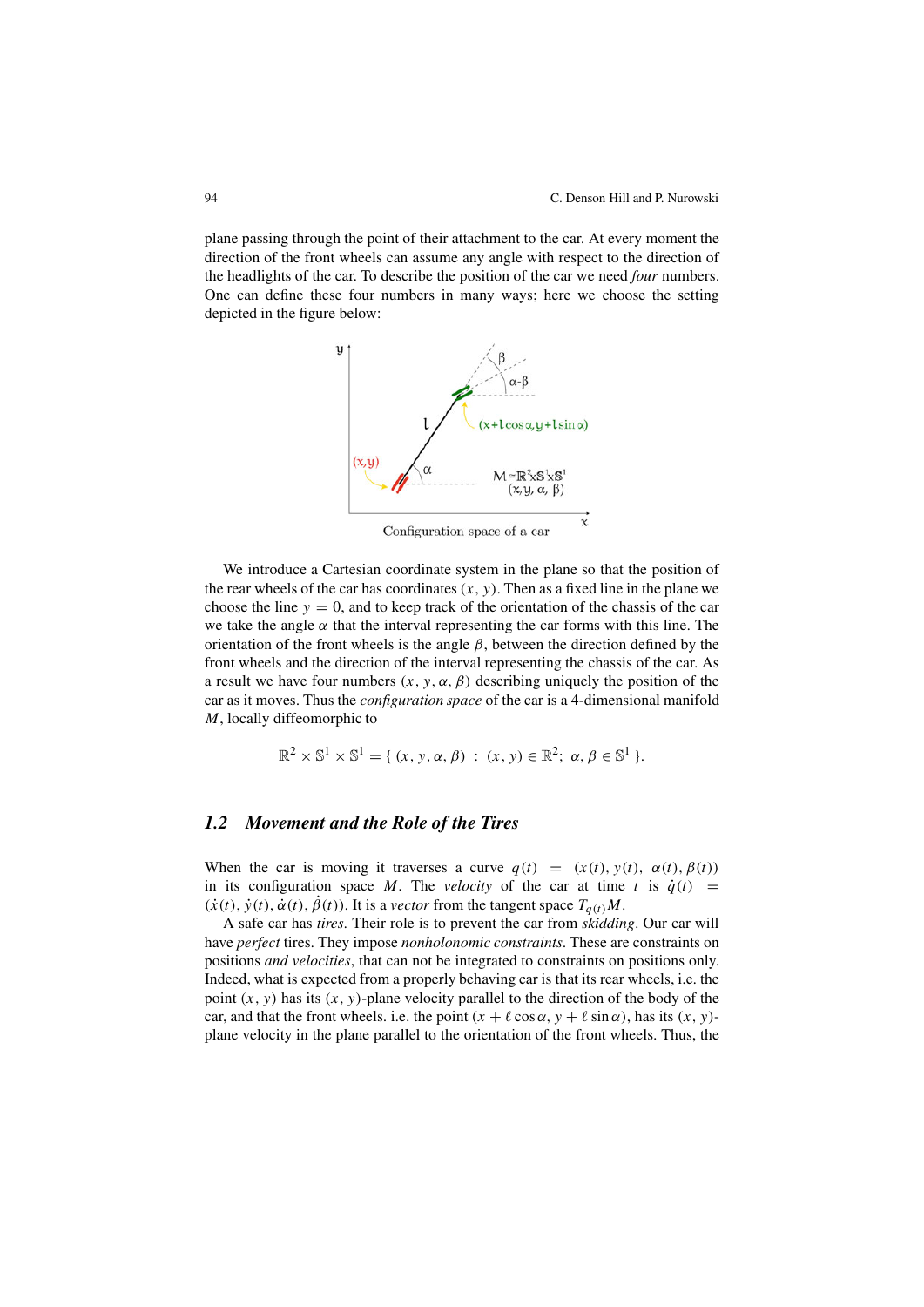movement of a car, represented by the curve  $q(t) = (x(t), y(t), \alpha(t), \beta(t)) \in M$ , at every moment of time  $t$ , must satisfy

$$
\frac{d}{dt}(x, y) \quad || \quad (\cos \alpha, \sin \alpha) \qquad & \& \quad
$$
\n
$$
\frac{d}{dt}(x + \ell \cos \alpha, y + \ell \sin \alpha) \quad || \quad (\cos(\alpha - \beta), \sin(\alpha - \beta)),
$$

or, what is the same

$$
\dot{x}\sin\alpha - \dot{y}\cos\alpha = 0 \quad \&
$$
  
( $\dot{x} - \ell\dot{\alpha}\sin\alpha$ )  $\sin(\alpha - \beta) - (\dot{y} + \ell\dot{\alpha}\cos\alpha) \cos(\alpha - \beta) = 0.$ 

We emphasize that the above constraints are *linear* in velocities. Solving them we get the possible velocities as

$$
\begin{pmatrix} \dot{x} \\ \dot{y} \\ \dot{\alpha} \\ \dot{\beta} \end{pmatrix} = A(t) \begin{pmatrix} 0 \\ 0 \\ 0 \\ 1 \end{pmatrix} + B(t) \begin{pmatrix} \ell \cos \alpha \cos \beta \\ \ell \sin \alpha \cos \beta \\ -\sin \beta \\ 0 \end{pmatrix}.
$$

where  $\alpha = \alpha(t)$ ,  $\beta = \beta(t)$ ,  $A = A(t)$  and  $B = B(t)$  are *arbitrary* functions of time.

# *1.3 Velocity Distribution as an Engel Distribution*

We can rephrase this by saying that at each point  $q = (x, y, \alpha, \beta)^T$  in the tangent space  $T_qM$ , which is considered as the space of all possible velocities, there is a distinguished vector subspace

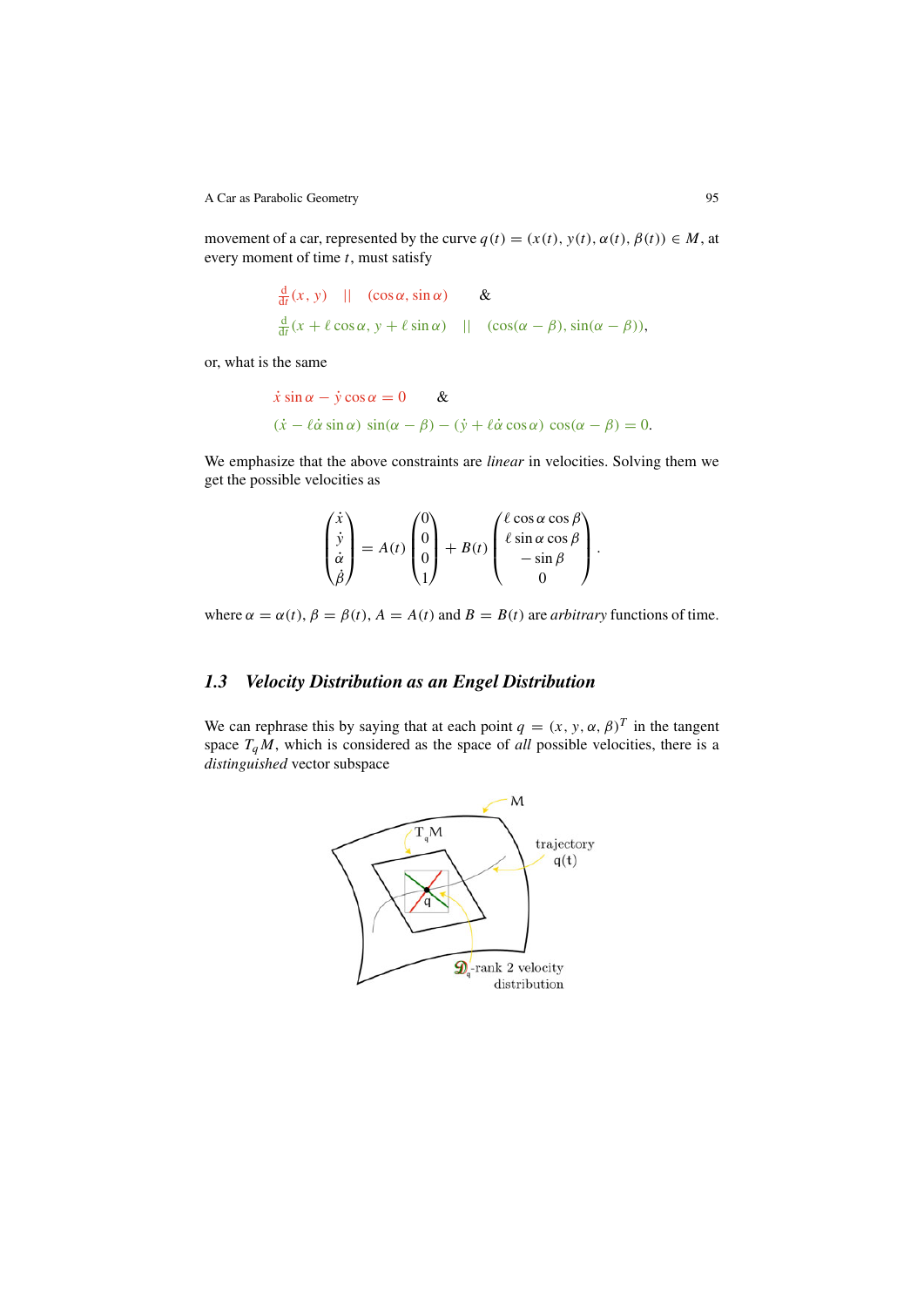96 C. Denson Hill and P. Nurowski

 $\mathcal{D}_q$  = Span<sub>R</sub>(X<sub>3</sub>, X<sub>4</sub>) spanned at each point  $q \in M$  by the vectors tangent to the vector fields

$$
X_3 = \partial_{\beta} \quad \& \quad X_4 = -\sin\beta\partial_{\alpha} + \ell\cos\beta(\cos\alpha\partial_{x} + \sin\alpha\partial_{y}), \tag{1.1}
$$

which is the space of *admissible* velocities of the car at  $q$ . The car with perfect tires moves always along the curves  $q(t) = (x(t), y(t), \alpha(t), \beta(t))^T$  such that its velocity  $\dot{q}$  in the configuration space satisfies

$$
\dot{q}=AX_3+BX_4.
$$

The arbitrary functions  $A = A(t)$  and  $B = B(t)$  are called *controls* of the car.<sup>1</sup>

Thus on M there is a rank 2 distribution  $\mathcal D$  on M, describing the space of possible velocities, given by

$$
\mathcal{D} = Span_{\mathcal{F}(M)}(X_3, X_4). \tag{1.2}
$$

with  $\mathcal{F}(M)$  being the ring of all differentiable functions on M. Therefore 'the structure of a car with perfect tires' is up to now

 $(M, \mathcal{D})$ .

i.e. a 4-manifold M with a rank 2 distribution  $(M, D)$ .

Now the fundamental question is: Is  $\mathcal D$  integrable?

The answer is: Obviously not, since everybody knows that a car can be driven from any position in its configuration space to any other position (Chow-Raszewski theorem). One can also convince oneself about that by calculating the commutators of  $X_3$  and  $X_4$ . We have:

$$
[X_3, X_4] = -\cos\beta\partial_{\alpha} - \ell\sin\beta(\sin\alpha\partial_y + \cos\alpha\partial_x) := X_2
$$
  
\n
$$
[X_4, X_2] = \ell(\cos\alpha\partial_y - \sin\alpha\partial_x) := X_1,
$$
\n(1.3)

and it is easy to check that

$$
X_1 \wedge X_2 \wedge X_3 \wedge X_4 = \ell^2 \partial_x \wedge \partial_y \wedge \partial_\alpha \wedge \partial_\beta \neq 0.
$$

This shows that taking successive commutators of the vectors from the car distribution  $\mathcal D$  we quickly (in two steps!) produce the entire tangent bundle to  $M$ . This, by the Chow-Raszewski theorem, is a well know condition for curves tangent to the distribution to be capable reaching any point of the configuration space from any other point.

<sup>&</sup>lt;sup>1</sup>Sometimes the vector fields  $X_3$  and  $X_4$  are also called controls.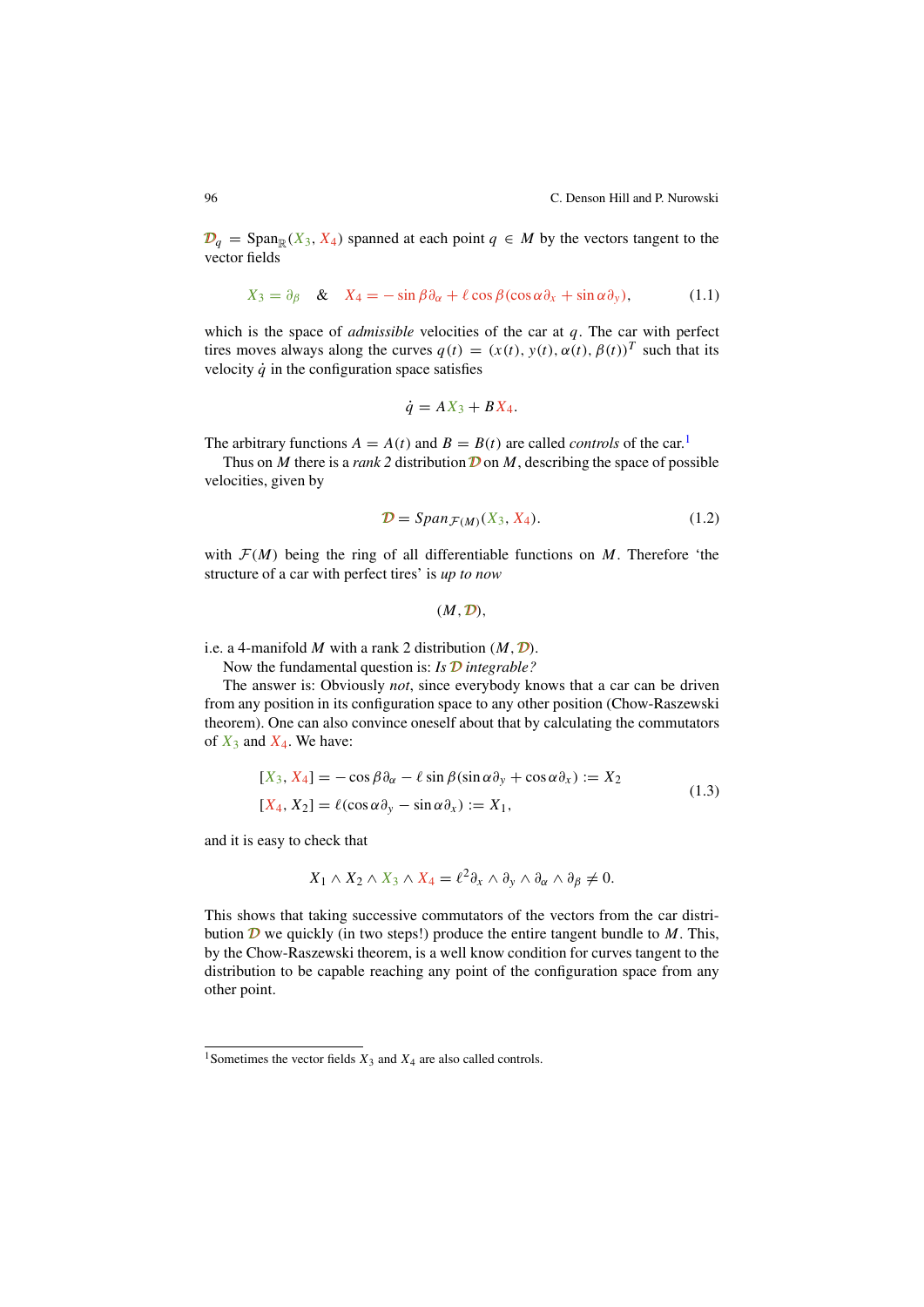We summarize this by defining three distributions  $\mathcal{D}_{-1}$ ,  $\mathcal{D}_{-2}$  and  $\mathcal{D}_{-3}$  on M as in the table below:

|                                                            |                                                                                             | rank          |
|------------------------------------------------------------|---------------------------------------------------------------------------------------------|---------------|
| $\mathcal{D}_{-1} := \mathcal{D}$                          | $Span(X_4, X_3)$                                                                            | $\mathcal{L}$ |
| $\mathcal{D}_{-2} := [\mathcal{D}_{-1}, \mathcal{D}_{-1}]$ | $Span(X_4, X_3, X_2)$                                                                       | 3             |
|                                                            | $\mathcal{D}_{-3} := [\mathcal{D}_{-1}, \mathcal{D}_{-2}]$ Span $(X_4, X_3, X_2, X_1) = TM$ | -4            |

Thus given the so far defined structure of the car  $(M, D)$ , we have a filtration  $D_{-1} \subset$  $D_{-2} \subset D_{-3} = TM$  of distributions with the *constant growth vector* (2, 3, 4). These collective properties of the car distribution  $\mathcal D$  make it an *Engel distribution*. Here we recall that an abstract Engel distribution is a rank 2 distribution on a 4-manifold such that its derived flag of distributions  $\mathcal{D}_{-1} = \mathcal{D}, \mathcal{D}_{-2} := [\mathcal{D}_{-1}, \mathcal{D}_{-1}]$  and  $\mathcal{D}_{-3} :=$  $[D_{-1}, D_{-2}]$  has respective *constant* ranks 2, 3 and 4.

#### *1.4 Equivalence of Engel Distributions*

Our discussion so far shows that the geometric structure associated with a car is  $(M, D)$  with D being an Engel distribution on a manifold M.

A newcomer to this subject has an immediate question: are there nonequivalent Engel distributions? To answer this we need the notion of equivalence of distributions.

We say that two distributions D and  $\bar{D}$  of the same rank on manifolds M and  $\bar{M}$  of the same dimension are (locally) equivalent iff there exists a (local) diffeomorphism  $\phi : M \to \overline{M}$  such that  $\phi_* \mathcal{D} = \overline{\mathcal{D}}$ . (Local) self-equivalence maps  $\phi : M \to M$ , i.e. maps such that  $\phi_* \mathcal{D} = \mathcal{D}$  are called (local) symmetries of  $\mathcal{D}$ . They form a group of (local) symmetries of  $\mathcal D$ . This notion has its infinitesimal version: we say that a vector field X on M is an *infinitesimal symmetry* of D if and only if  $\mathcal{L}_X \mathcal{D} \subset \mathcal{D}$ . Since the commutator  $[X, Y]$  of two infinitesimal symmetries X and Y is also an infinitesimal symmetry, this leads to the notion of the Lie algebra  $\mathfrak{g}_D$  of infinitesimal symmetries of D.

Now, one convinces herself that the distribution

$$
\mathcal{D}_E = (\partial_q, \partial_x + p\partial_y + q\partial_p)
$$

defined on an open set of  $\mathbb{R}^4$  parametrized by  $(x, y, p, q)$  is an Engel distribution. We have the following classical theorem due to Friedrich Engel.

#### **Theorem** Every Engel distribution is locally equivalent to the distribution  $D_E$ .

One may say that we are in trouble: Since the car structure  $(M, D)$  is a structure of an Engel distribution, there is no geometry associated to the car. The wrong argument in this kind of criticisim is that an Engel distribution is not the only structure that a car with perfect tires has. It turns out that the geometry associated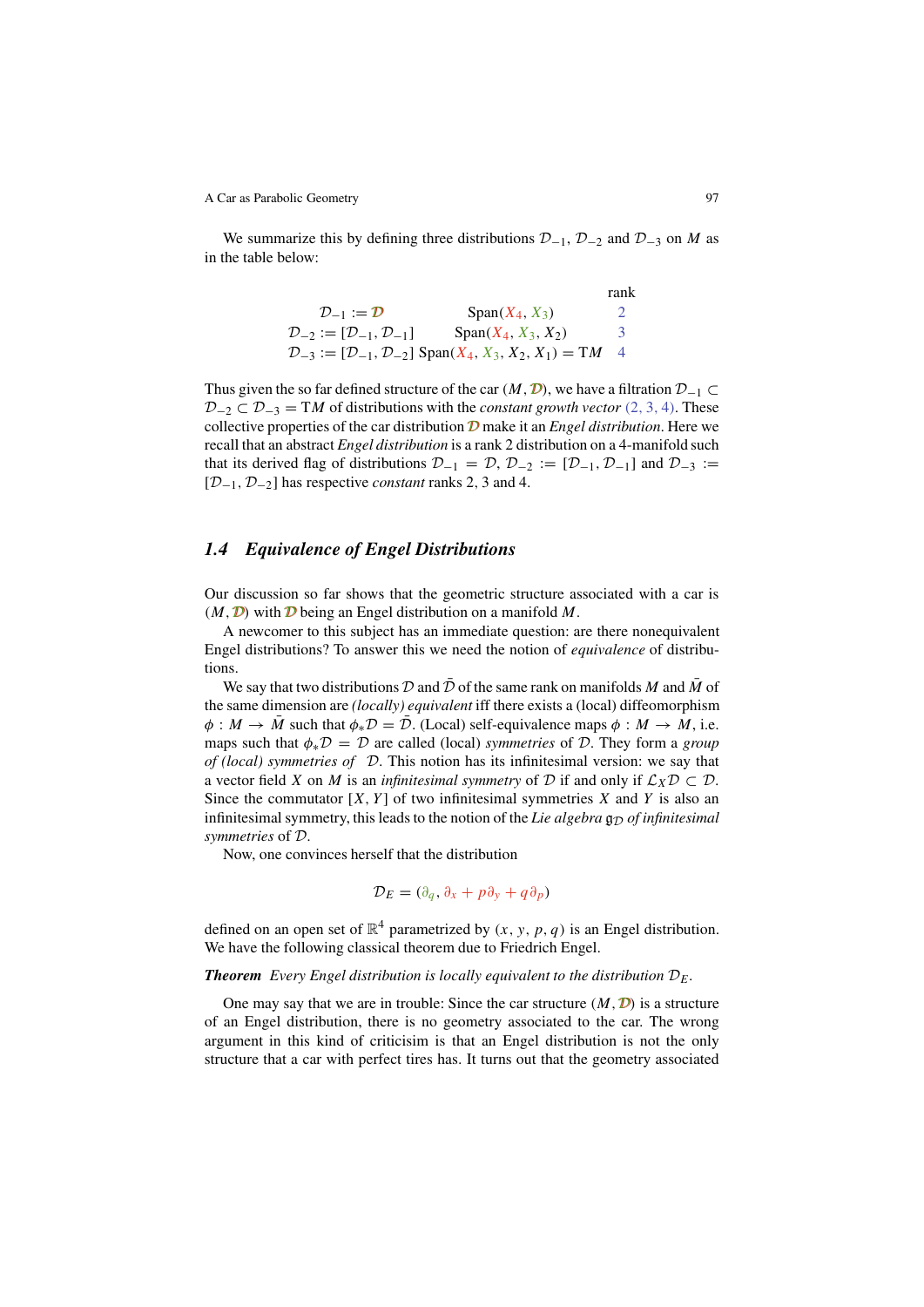with a car is more subtle than just the geometry of an Engel distribution. The car features equip its Engel distribution with an additional structure.

# **2 Car and Engel Distribution with a Split**

## *2.1 Two Distinguished Directions*

To see this consider the vector field:  $X_4 = -\sin \beta \partial_{\alpha} + \ell \cos \beta (\cos \alpha \partial_{\alpha} + \sin \alpha \partial_{\gamma}).$ When  $\beta = 0$  it becomes  $X_4 = \ell(\cos \alpha \partial_x + \sin \alpha \partial_y)$  and if the car chooses this direction of its velocity it makes a simple movement by going along a straight line in the direction  $(\cos \alpha, \sin \alpha)$  in the  $(x, y)$  plane. On the other hand, if the car chooses its velocity in the direction of the vector fild  $X_3 = \partial_\beta$ , then although it does move in the configuration space, it does not perform any movement in the physical  $(x, y)$ plane, merely rotating the steering wheel/front wheels with the engine at idle.

Cars owners/producers perfectly know and make use of these two particular vector fields  $(X_3, X_4)$  in the distribution **D**. In particular, car owners alternate using these two vector fields, each separately at proper instants/intervals of time, in parallel parking.

Indeed, if one wants to park a car one first approaches the parking spot by having its velocity aligned with  $X_4$  vector field with  $\beta = 0$ . Then the car stops and rotates its front wheels towards the sidewalk passing from  $\beta = 0$  to  $\beta = \beta_0$ =const. This is done by aligning its velocity with the vector field  $X_3$ . After this, the car velocity again becomes aligned with  $X_4$ , which now has  $\beta = \beta_0$ =const, so that the car goes backwards towards the sidewalk.



Parking by alternating vector fields  $X_i$  and  $X_i$ 

When the rear wheels are close to the sidewalk the car stops again, and aligns its velocity with  $X_3$ , going back from  $\beta = \beta_0$  to  $\beta = -\beta_0$ . Again applying backwards  $X_4$  with this constant  $\beta = -\beta_0$  enables the driver to orient the rear wheels parallely to the sidewalk. If this happens, the car stops and applies  $X_3$  to make  $\beta = 0$  again. Finally the car aligns its velocity with  $X_4$  having  $\beta = 0$  to move parallely to the sidewalk and to take the midlle position between the two cars before and after it.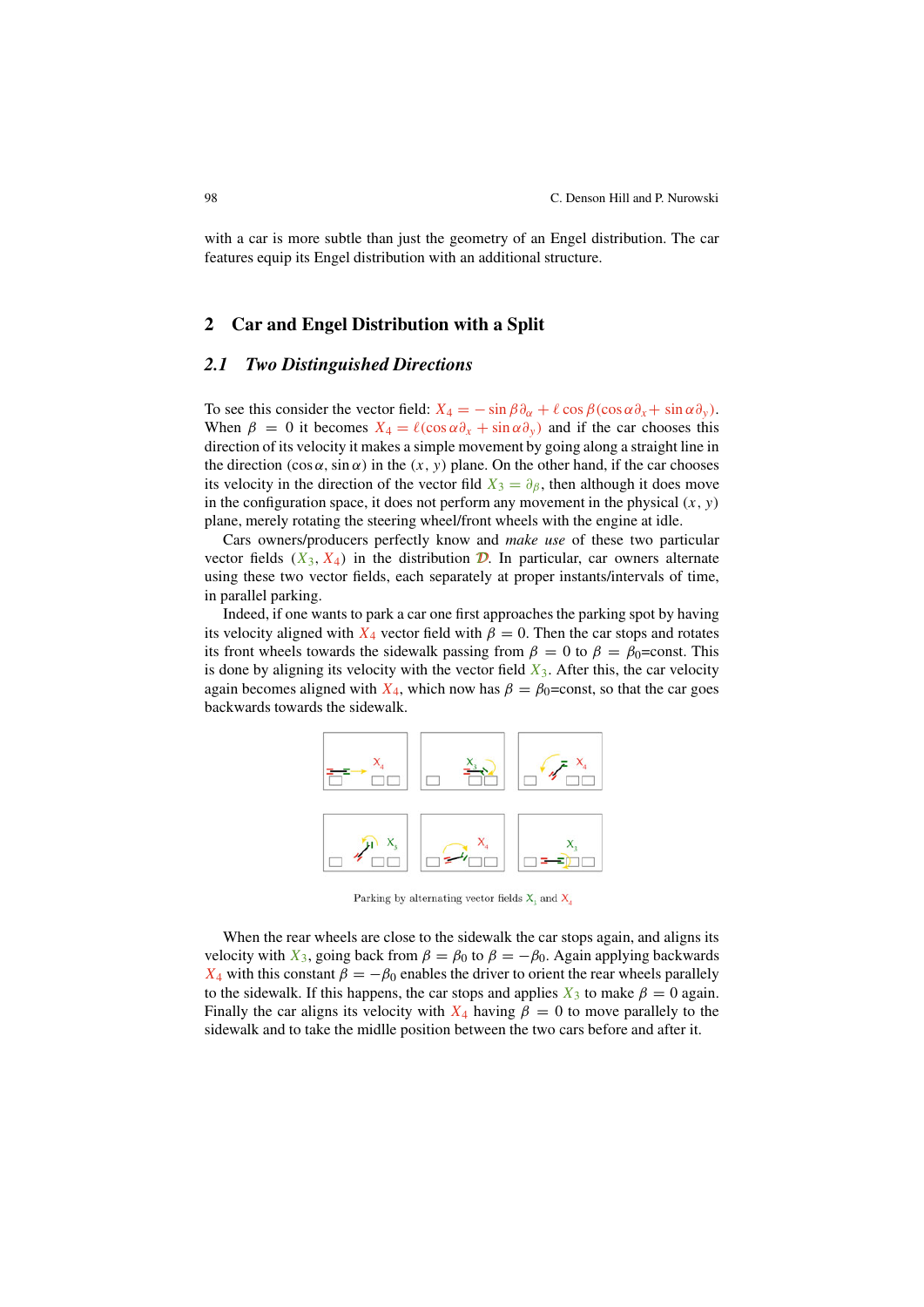Thus the car's distribution  $\mathcal D$  has an additional structure, which is its split

$$
\mathcal{D}=\mathcal{D}_w\oplus \mathcal{D}_g,
$$

onto rank one subdistributions

$$
\mathcal{D}_w = \text{Span}_{\mathcal{F}(M)}(X_3)
$$
 and  $\mathcal{D}_g = \text{Span}_{\mathcal{F}(M)}(X_4)$ .

These subdistributions have a clear physical meaning:

The distribution  $\mathcal{D}_w$  as spanned by  $X_3 = \partial_\beta$ , is responsible for the steering wheel control, and will be called the steering wheel space; on the other hand the distribution  $\mathcal{D}_g$ , as spanned by the generator of the forward-backward movement  $X_4 = -\sin \beta \partial_{\alpha} + \ell \cos \beta (\cos \alpha \partial_{\alpha} + \sin \alpha \partial_{\nu})$  will be called the gas space.

This results in the statement that the car structure is actually  $(M, \mathcal{D} = \mathcal{D}_w \oplus \mathcal{D}_g)$ , with **D** being an Engel distribution with a split  $\mathcal{D} = D_w \oplus D_g$  onto rank one, steering wheel and gas, subdistributions. So considering a car's geometry more thoroughly we land in a realm of the subtle geometry of Engel distributions with a split!

#### *2.2 New Geometry: Engel Distributions with a Split*

Thus we ultimately established that the geometry of a car with perfect tires, is given by a structure  $(M, \mathcal{D} = \mathcal{D}_w \oplus \mathcal{D}_g)$ , where  $\mathcal{D}$  is an Engel distribution with a (car's) split  $\mathcal{D} = \mathcal{D}_w \oplus \mathcal{D}_g$ .

Abstractly, irrespectively of car's considerations, let us consider a geometry in the form  $(M, \mathcal{D} = \mathcal{D}_1 \oplus \mathcal{D}_2)$ , where dim $M = 4, \mathcal{D}$  is an Engel distribition on M, and both subdistributions  $\mathcal{D}_1$  and  $\mathcal{D}_2$  in  $\mathcal D$  have rank one. Let us call this an *Engel* structure with a split.

Such structures have their own equivalence problem, related to the following definitions:

Two Engel structures with a split  $(M, D = D_1 \oplus D_2)$  and  $(M, D = D_1 \oplus D_2)$  are (locally) equivalent if and only if there exists a (local) diffeomorphism  $\phi : M \to \overline{M}$ such that  $\phi_* \mathcal{D}_1 = \mathcal{D}_1$  and  $\phi_* \mathcal{D}_2 = \mathcal{D}_2$ . Infinitesimally, we consider vector fields S on M such that  $\mathcal{L}_S \mathcal{D}_1 \subset \mathcal{D}_1$  and  $\mathcal{L}_S \mathcal{D}_2 \subset \mathcal{D}_2$ , and we call such vector fields *infinitesimal symmetries* of  $(M, D = D_1 \oplus D_2)$ . This, as usual, leads to a notion of the Lie algebra  $g_{\mathcal{D}}$  of infinitesimal symmetries of an Engel structure (M,  $\mathcal{D}$  =  $\mathcal{D}_1 \oplus \mathcal{D}_2$ ) with a split, as the Lie algebra of the vectors fields S as above.

We can now ask about the Lie algebra of infinitesimal symmetries of the Engel structure with a split  $(M, \mathcal{D} = \mathcal{D}_w \oplus \mathcal{D}_g)$  of a car. In this case we have  $\mathcal{D}_1 = \mathcal{D}_w$ and  $\mathcal{D}_2 = \mathcal{D}_{\varrho}$ . As an answer we get a bit surprising result as below:

**Theorem 2.1** Consider the car structure  $(M, D)$  consisting of its velocity distribution **D** and the split of **D** onto rank 1 distributions  $\mathbf{D} = D_w \oplus D_{\alpha}$  with  $\mathcal{D}_w = \text{Span}(\partial_\beta), \ \mathcal{D}_g = \text{Span}(-\sin \beta \partial_\alpha + \ell \cos \beta (\cos \alpha \partial_x + \sin \alpha \partial_y)).$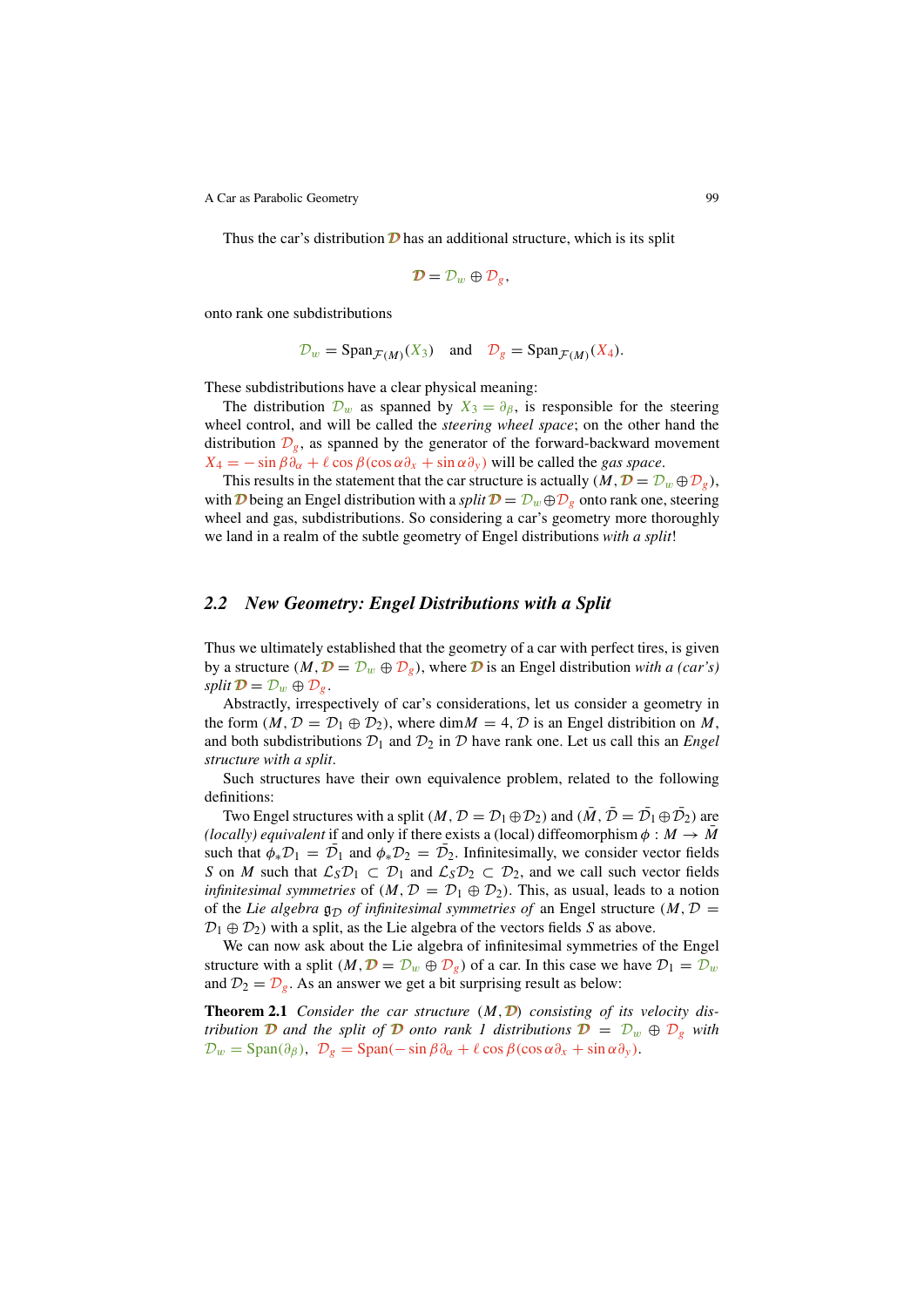The Lie algebra of in*fi*nitesimal symmetries of this Engel structure with a split is 10-dimensional, with the following generators

$$
S_1 = \partial_x
$$
  
\n
$$
S_2 = \partial_y
$$
  
\n
$$
S_3 = x\partial_y - y\partial_x + \partial_\alpha
$$
  
\n
$$
S_4 = \ell(\sin \alpha \partial_x - \cos \alpha \partial_y) + \sin^2 \beta \partial_\beta
$$
  
\n
$$
S_5 = x\partial_x + y\partial_y - \sin \beta \cos \beta \partial_\beta
$$
  
\n
$$
S_6 = (x^2 - y^2)\partial_x + 2xy\partial_y + 2y\partial_\alpha - 2\cos \beta(\ell \cos \beta \sin \alpha + x \sin \beta)\partial_\beta
$$
  
\n
$$
S_7 = \ell(x(\sin \alpha \partial_x - \cos \alpha \partial_y) - \cos \alpha \partial_\alpha) + \sin \beta(\ell \cos \beta \sin \alpha + x \sin \beta)\partial_\beta
$$
  
\n
$$
S_8 = \ell(y(\sin \alpha \partial_x - \cos \alpha \partial_y) - \sin \alpha \partial_\alpha) - \sin \beta(\ell \cos \beta \cos \alpha - y \sin \beta)\partial_\beta
$$
  
\n
$$
S_9 = 2xy\partial_x + (y^2 - x^2)\partial_y - 2x\partial_\alpha + 2\cos \beta(\ell \cos \beta \cos \alpha - y \sin \beta)\partial_\beta
$$
  
\n
$$
S_{10} = \ell(x^2 + y^2)(\sin \alpha \partial_x - \cos \alpha \partial_y) - 2\ell(x \cos \alpha + y \sin \alpha)\partial_\alpha + (2\ell \sin \beta \cos \beta(\alpha \sin \alpha - y \cos \alpha) + \sin^2 \beta(x^2 + y^2) + 2\ell^2 \cos^2 \beta)\partial_\beta
$$

It is isomorphic to the simple real Lie algebra  $\mathfrak{so}(2,3) = \mathfrak{sp}(2,\mathbb{R})$ . Moreover, there are plenty of locally nonequivalent Engel distributions with a split, but the split  $\mathcal{D} = \mathcal{D}_w \oplus \mathcal{D}_g$  on the (Engel) car distribution used by car owners and provided by cars' producers is the most symmetric.

The fact that there are many locally nonequivalent Engel structures with a split is not surprising at all. What is surprising here, is that the split on the Engel distribution provided by the 'steering-wheel–gas' control of a car is the most symmetric. Moreover, the appearence of a *simple* Lie algebra  $\mathfrak{so}(2, 3) = \mathfrak{sp}(2, \mathbb{R})$  as the full algebra of symmetries of car's  $\mathbf{D} = \mathcal{D}_w \oplus \mathcal{D}_g$  is also striking. Especially that  $\mathfrak{so}(2, 3)$ is the Lie algebra of the group of conformal symmetries of 3-dimensional Minkowski space. How on earth Minkowski space can be related to a car?

# **3** Explaining the  $\mathfrak{so}(2,3) = \mathfrak{sp}(2,\mathbb{R})$  Symmetry

## *3.1 A Double Fibration*

Consider integral curves of the two distinguished directions  $X_3$  and  $X_4$  defined by the split in the car's distribution  $\mathcal{D}$ . Let us call the integral curves of  $X_3$  by  $q_3$  and the integral curves of  $X_4$  by  $q_4$  respectively. They define two *foliations* of M, the first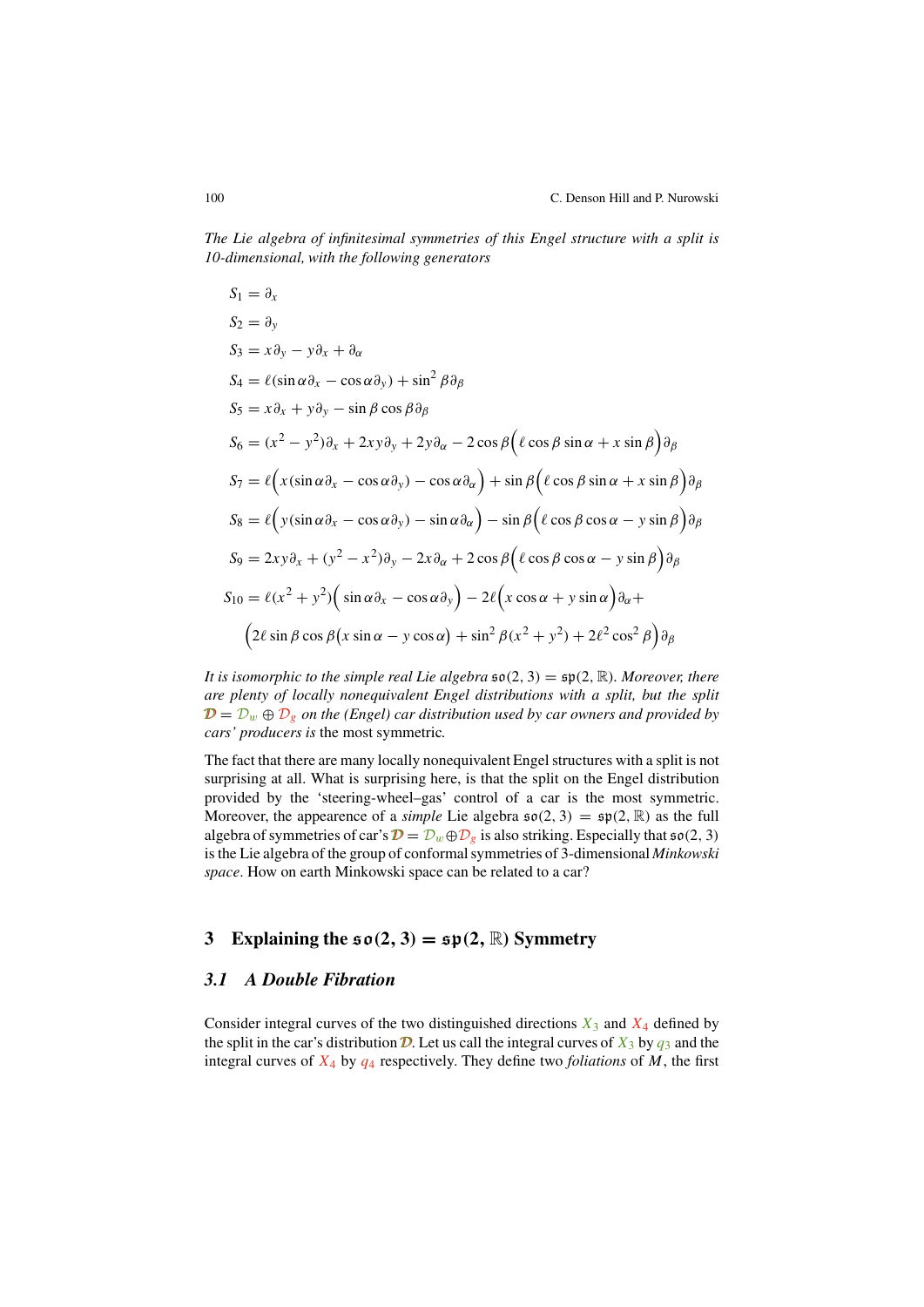having  $q_3$  as the leaves, and the second consisting of leaves given by  $q_4$ . Passing to the space of leaves of these two foliations, which we denote by  $P$  and by  $Q$ , respectively, we get a double fibration



with the 4-dimensional configuration space  $M$  of a car on top, and the two 3dimensional spaces  $P$  and  $Q$  at the bottom.

We will now analyze the geometry of each of the base spaces of this fibration, devoting a subsection to each of them.

# *3.2 Conformal Structure on* Q

Points of  $Q$  are just the integral curves of  $X_4$ . What are these curves in M? In an appropriate parametrization they are:

$$
q_4(t) = \begin{pmatrix} 2\ell \cot \beta_0 \cos(\alpha_0 - \frac{1}{2}t \sin \beta_0) \sin(\frac{1}{2}t \sin \beta_0) + x_0 \\ 2\ell \cot \beta_0 \sin(\alpha_0 - \frac{1}{2}t \sin \beta_0) \sin(\frac{1}{2}t \sin \beta_0) + y_0 \\ -t \sin \beta_0 + \alpha_0 \\ \beta_0 \end{pmatrix} \text{ when } \beta_0 \neq 0,
$$
\n(3.1)

or

$$
q_4(t) = \begin{pmatrix} t\ell\cos\alpha_0 + x_0 \\ t\ell\sin\alpha_0 + y_0 \\ \alpha_0 \\ 0 \end{pmatrix} \text{ when } \beta_0 = 0.
$$
 (3.2)

Here  $(x_0, y_0, \alpha_0, \beta_0)$  are constants, corresponding to the position of the car at  $t = 0$ .

These curves  $q_4(t)$  correspond to the movement of the car, when the  $\beta$  angle is fixed. Thus in the configuration space M, they are helices  $(x(t), y(t), \alpha(t))$  in the 3-dimensional space  $\beta = \beta_0 = \text{const}$ , parametrized by  $(x, y, \alpha)$ . The axi of these helices are given by  $(x_0 + \ell \cot \beta_0 \sin \alpha_0, y_0 - \ell \cot(\beta_0) \cos \alpha_0, t)$ , their radii are  $R = \ell \cot \beta_0$  and their pitch is  $2\pi$ , for each choice of initial conditions  $(x_0, y_0, \alpha_0)$ .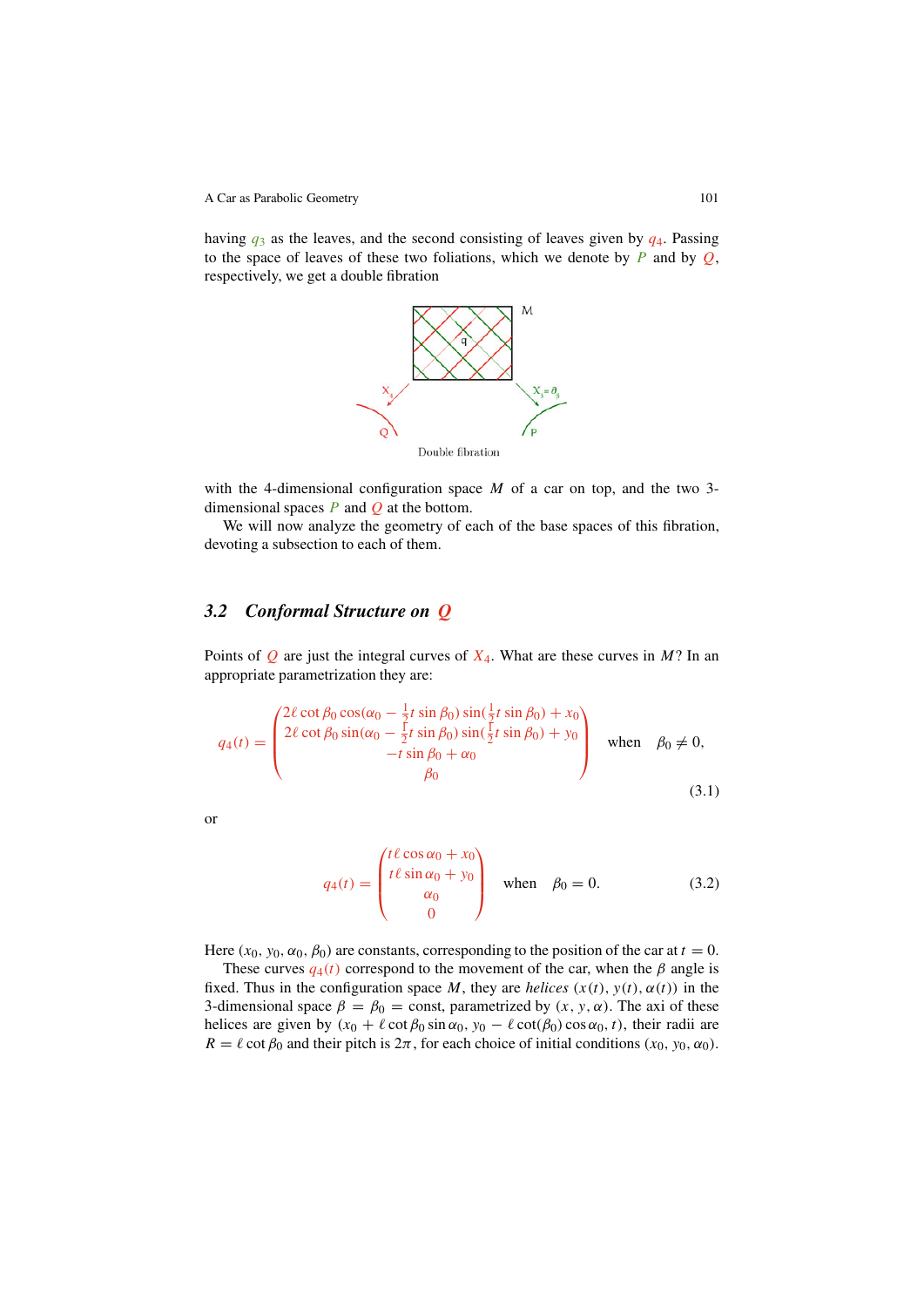

In the physical 2-dimensional space  $(x, y)$ , where the car is physically moving, these curves are either points (when  $\beta_0 = \pm \pi/2$ ), or circles (when  $0 < |\beta_0| < \pi/2$ ), or straight lines (when  $\beta_0 = 0$ ). This corresponds to the simple fact that if one sets the steering wheel in a given position, or what is the same keeps the constant angle  $\beta = \beta_0$  between the front wheels and the axis of the chasis of the car, the *rear* wheels of the car will go on a straight line if  $\beta = 0$ , will go on circles if  $0 < |\beta| < \pi/2$ , or will stay at a given point  $(x_0, y_0)$  if the front wheels are perpendicular to the axis of the car. It is important to note that, by setting the initial conditions  $(x_0, y_0, \alpha_0, \beta_0)$ properly, one can obtain any point, line or a circle in the plane  $(x, y)$ , as a trajectory of a physical movement of the car in the plane  $(x, y)$ .

Thus there is a one-to one correspondence between the points  $q$  of the 3dimensional space  $Q$  of the integral curves of the vector field  $X_4$  (the helices at each plane  $\beta = \beta_0$  in M) and the 3-dimensional space **Q** of all points, circles and lines in  $\mathbb{R}^2$  coordinatized by  $(x, y)$ .

#### **3.2.1 Geometry of** *Oriented* **Circles on the Plane**

Since two circles on the plane can be disjoint, or can intersect, or be tangent, and since these relations between any two circles are invariant with respect to diffeomorphisms of the plane, they should be used to further determine the geometry of the space **Q** and in turn the geometry of the leaf space Q.

The geometry of circles on the plane is a classical subject first considered by S. Lie (see e.g. [16]). Consider a set **Q** of all objects in the plane whose coordinates  $(x, y)$  satisfy

$$
x^2 + y^2 - 2ax - 2by + c = 0,
$$

with some real constants  $a, b, c$ . Introducing

$$
R^2 = a^2 + b^2 - c,
$$

and projective coordinates  $[\xi : \eta : \zeta : \mu : \nu]$  in  $\mathbb{R}P^4$  via

$$
a = \frac{\xi}{\nu}, \quad b = \frac{\eta}{\nu}, \quad c = \frac{\mu}{\nu}, \quad R = \frac{\zeta}{\nu},
$$
 (3.3)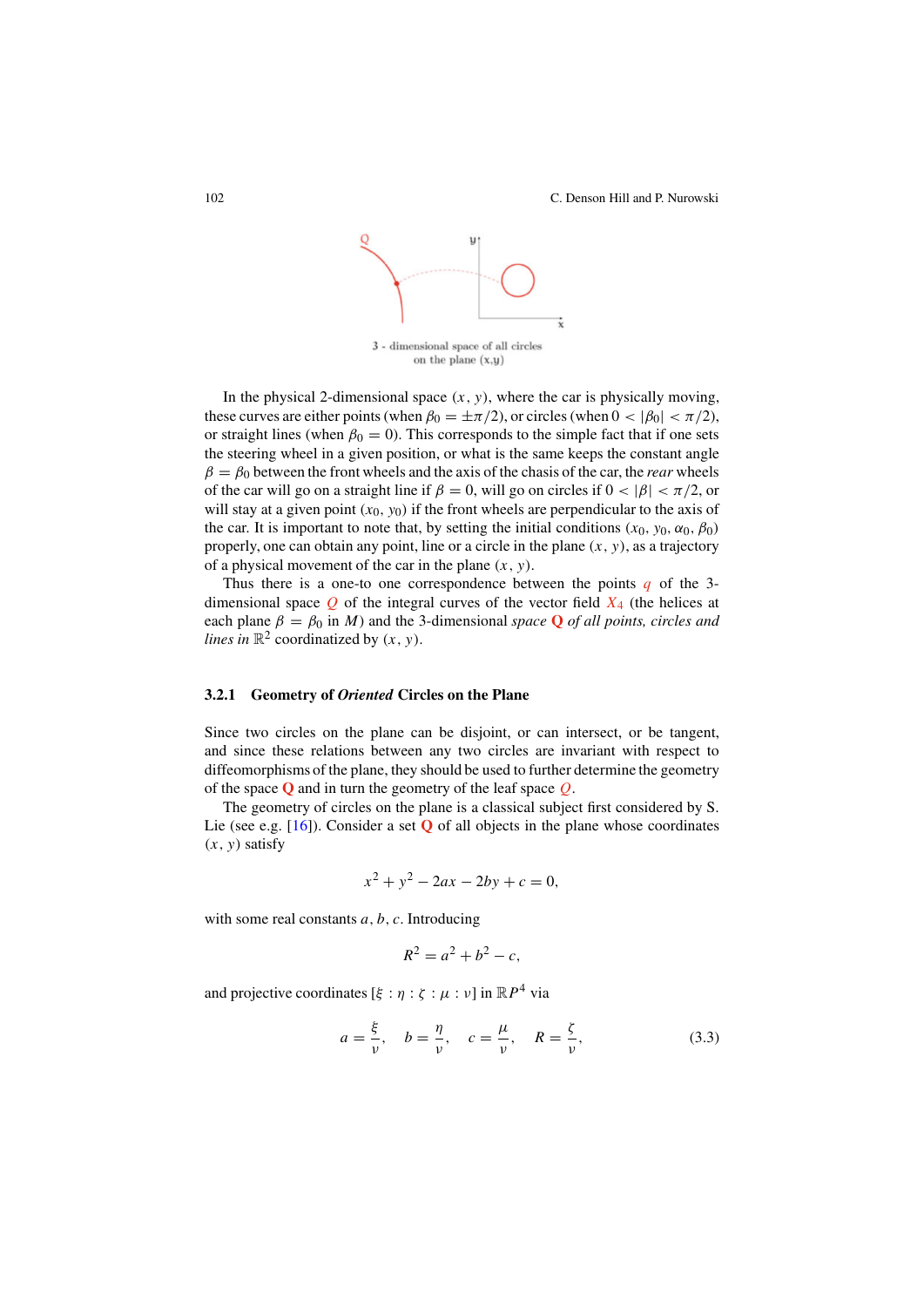we see that **Q** is a projective quadric

$$
\mathbf{Q} = \{ \mathbb{R}P^4 \ni [\xi : \eta : \zeta : \mu : \nu] : \xi^2 + \eta^2 - \zeta^2 - \mu \nu = 0 \}
$$
 (3.4)

in  $\mathbb{R}P^4$ . The objects (the points) of this set are stratified as follows. Generically they form the set  $\mathbf{Q}_c$  of (all) circles in the plane; this occurs when  $\xi^2 + \eta^2 - \mu v > 0$ . When the radius R is infinite, i.e. when  $v = 0$ , the objects belong to  $Q_\ell$ , the set of (all) lines in the plane; finally, when  $\zeta = 0$ , the objects belong to  $\mathbf{Q}_p$ , the set of (all) points on the plane. Thus we have

$$
\mathbf{Q} = \mathbf{Q}_c \sqcup \mathbf{Q}_\ell \sqcup \mathbf{Q}_p,
$$

i.e. **Q** is the set of all circles, lines and points on the plane. In addition we easily see that the *three dimensional* set  $Q$ , as a *null* projective quadric in  $\mathbb{R}P^4$ , acquires a natural conformal Lorentzian structure [g], coming from the quadratic form

$$
Q(\xi, \eta, \zeta, \mu, \nu) = \xi^2 + \eta^2 - \zeta^2 - \mu \nu \tag{3.5}
$$

in  $\mathbb{R}^5$ .

It is important to notice that by considering R as in formula  $(3.3)$  we *doubled* the number of circles in the plane. This is because, depending on the sign of  $\zeta v$ , the radius  $R$  of the circle may be positive or negative. This has an obvious interpretation: the space **Q** consists of all oriented circles/lines. We adapt the convention that a circle/line  $(x - a)^2 + (y - b)^2 = R^2$  is oriented *counterclockwise* iff  $R > 0$ , and it is oriented *clockwise* iff  $R < 0$ .



Lie has shown that the conformal structure in **Q**, whose points are generically oriented circles in the plane, is identical with the structure defined by the incidence relation between the circles: two circles from **Q** are incident if and only if they are tangent to each other in such a way that their orientations coincide when one of the circles is inside the other and are opposite when they are external to each other.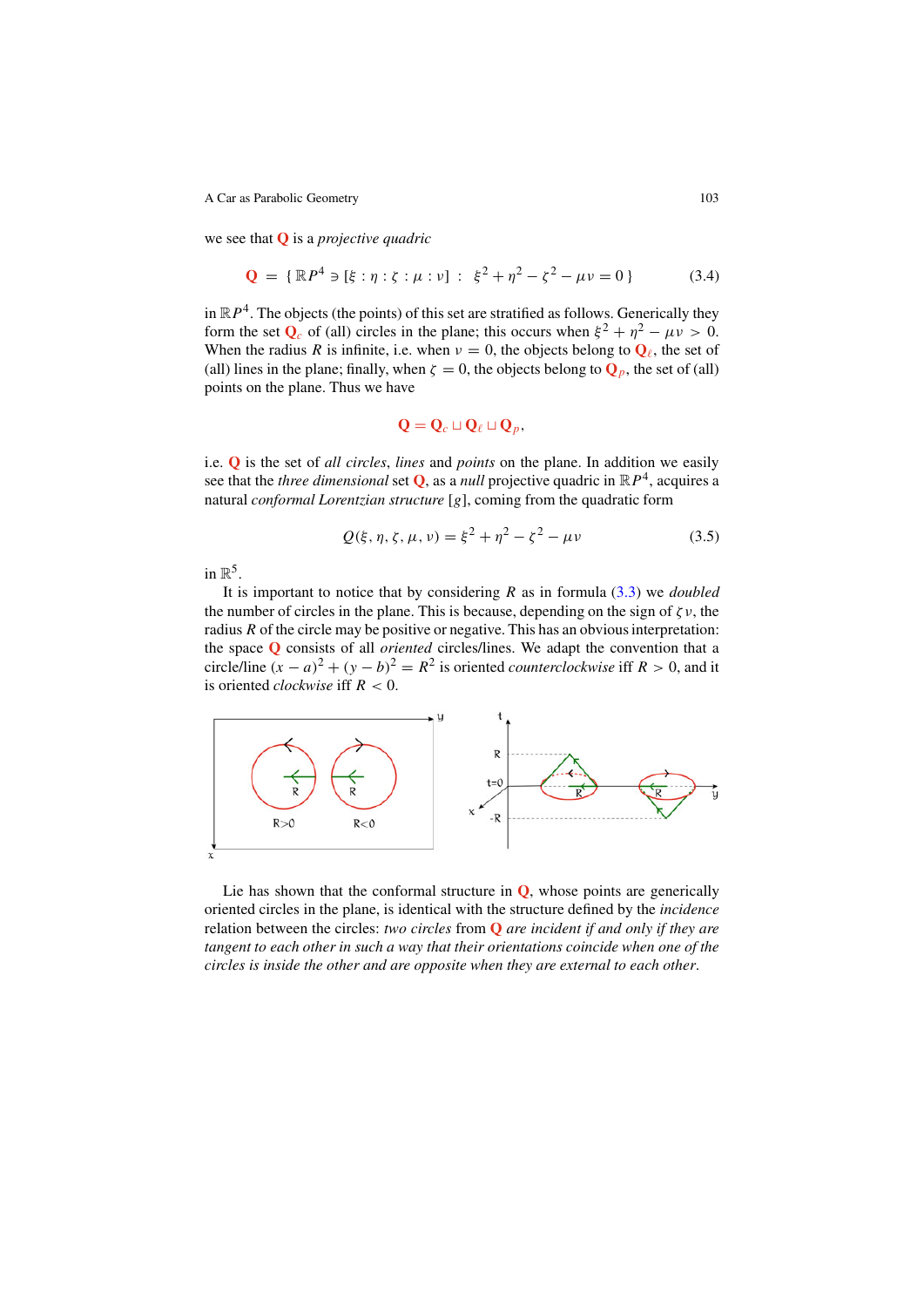104 C. Denson Hill and P. Nurowski



Circles in incidence: the two kissing circles on the left and the third one - the larger one on the right, are in incidence. The two circles on the right - are also in incidence. The point of contact of the first three defines an outgoing light ray in 3D Minkowski spacetime (the darkgreen line with an arrow going from left to right). Likewise the point of contact of the two kissing circles on the right defines a light ray (the darkgreen light with an arrow going from right to left).

Indeed, parametrizing the space of circles on the plane by  $(a, b, R)$ , where  $(a, b)$ are the coordinates of their center in the plane, and  $R$  is their (negative or positive) radius, we see that close circles corresponding to  $(a, b, R)$  and  $(a + da, b + db, R +$  $dR$ ) have only one point of intersection iff the equations

$$
(x-a)^2 + (y-b)^2 - R^2 = 0 \quad & (x-a-da)^2 + (y-b-db)^2 - (R+dR)^2 = 0,
$$

have a unique solution for  $(x, y)$ . It is only possible if and only if

$$
(da)^2 + (db)^2 - (dR)^2 = 0,
$$

i.e. when the circles corresponding to  $(a, b, R)$  and  $(a + da, b + db, R + dR)$  are *null* separated in the Lorentzian metric  $g = (da)^2 + (db)^2 - (dR)^2$  on the space of all circles  $\mathbf{Q}_c$ . Thus the space of all circles  $\mathbf{Q}_c$  is embedded as an open set in the projective quadric **Q**, and moreover this embedding is a conformal embedding with a *flat conformal structure* coming from the *Minkowski metric*  $g = (da)^2 + (db)^2$  −  $(dR)^2$ .

Another, more geometric, way of seeing the conformal metric  $g = (da)^2$  +  $(db)^2 - (dR)^2$  on the space  $Q_c$  is to think about  $(a, b)$  plane as a  $R = 0$  slice of  $\mathbb{R}^3$  with coordinates  $(a, b, R)$ . This space can be uniquely equipped with the set of cones, such that each circle with center in  $(a_0, b_0)$  and (positive or negative) radius  $R_0$  on the  $R = 0$  plane is an intersection of this plane with a cone having tip at  $(a_0, b_0, R_0)$ . Then one declares  $\mathbb{R}^3$  with such cones as a conformal 3-dimensional manifold on which these cones are light cones. By construction these cones are light cones in the metric  $g = (da)^2 + (db)^2 - (dR)^2$ .

#### **3.2.2 Conformal Minkowski Space in 3-Dimensions is SO**(**2**, **3**) **Symmetric**

Since, following Lie, we have shown that the space **Q** of all circles on the plane has a natural structure of 3-dimensional conformal Minkowski space which has **SO**(2, 3) as a group of symmetries, and since **Q** is in one to one correspondence with the base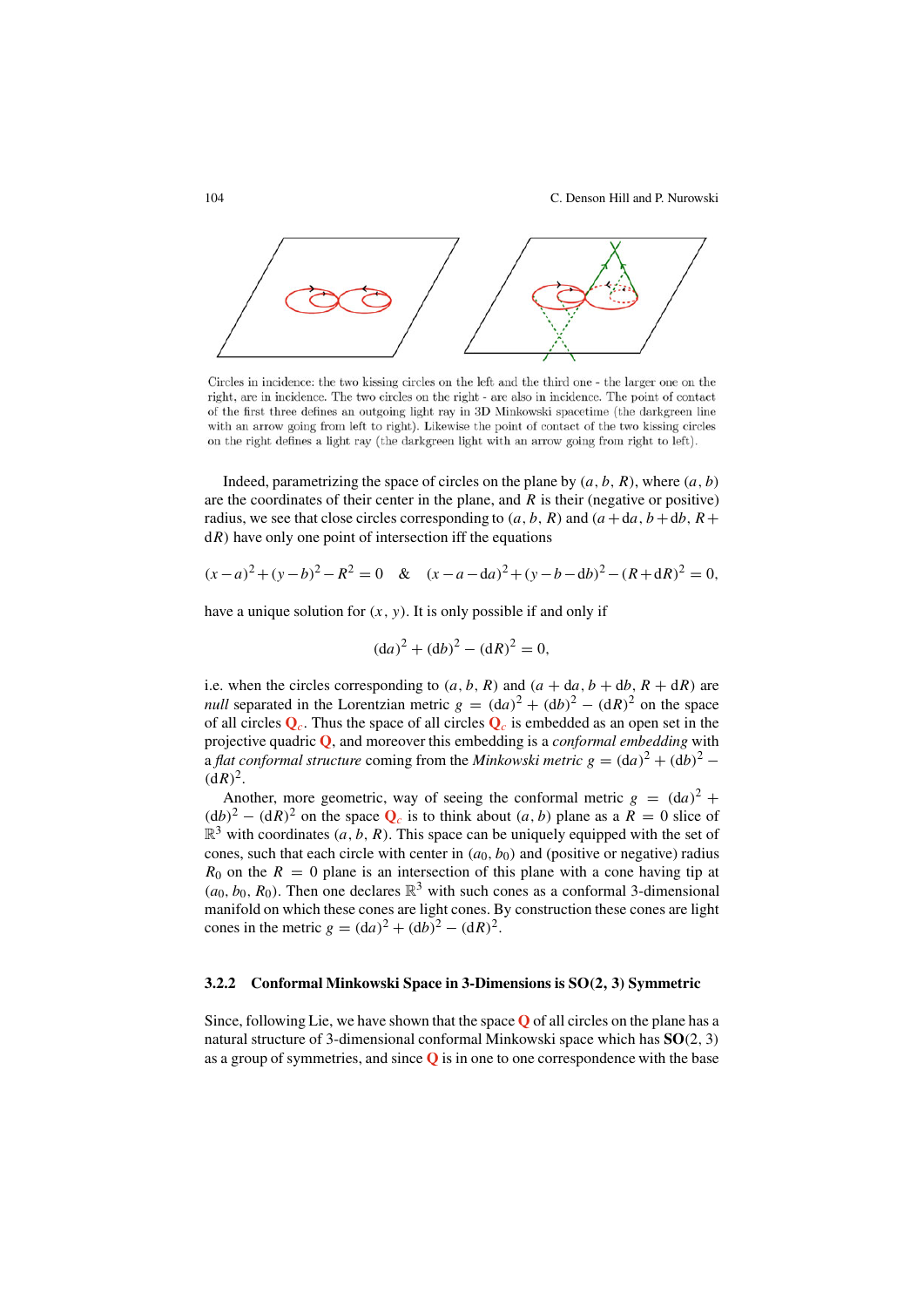Q of the fibration  $M \to Q$ , then also the space Q of all integral curves of the vector field  $X_4$  in M has  $SO(2, 3)$  as a symmetry. But this is naturally associated with the configuration space  $M$  of a car equipped with the geometry of an (velocity) Engel distribution with car's split. This gives an argument why the Lie algebra  $\mathfrak{so}(2, 3)$  is the algebra of infinitesimal symmetries of the car structure  $(M, \mathcal{D} = \mathcal{D}_w \oplus \mathcal{D}_g)$ .

# *3.3 Geometry of 3rd Order ODEs*

It turns out that the double fibration of the type



is also associated with the geometry of 3rd order ODEs considered modulo contact transformations of variables. Indeed, in [7] S.S. Chern studied the geometry of an ordinary differential equation (ODE)

$$
y''' = F(x, y, y', y'')
$$
 (3.6)

considered modulo contact transformation of variables, and established that the space M of second jets of the ODE, i.e. the *four*-dimensional space coordinatized by the jet coordinates  $(x, y, y', y'')$ , is naturally equipped with two 1-dimensional foliations. These are given

- in terms of the integral curves of a vector field  $X_3 = \partial_{y''}$  responsible for the projection  $(x, y, y', y'') \rightarrow (x, y, y')$  from the space M of second jets to space P of the first jets, and
- in terms of the *total differential vector field*  $X_4 = \partial_x + y' \partial_y + y'' \partial_{y'} + F \partial_{y''}$  of the equation.

He has also shown that these two foliations on  $M$  do not change when the ODE undergoes contact transformation of variables. This led him to the study of a double fibration  $Q \leftarrow M \rightarrow P$ , with the 3-dimensional space Q beeing the leaf space of the foliation given by  $X_4$ .

In this section we recall Chern's considerations, and will show their relation to the geometry of the car fibration.

Equation (3.6) can be equivalently written as a system  $y' = p$ ,  $p' = q$ ,  $q' =$  $F(x, y, p, q)$  and as such is defined on the space of second jets  $M = \overline{\mathcal{J}^2}$  over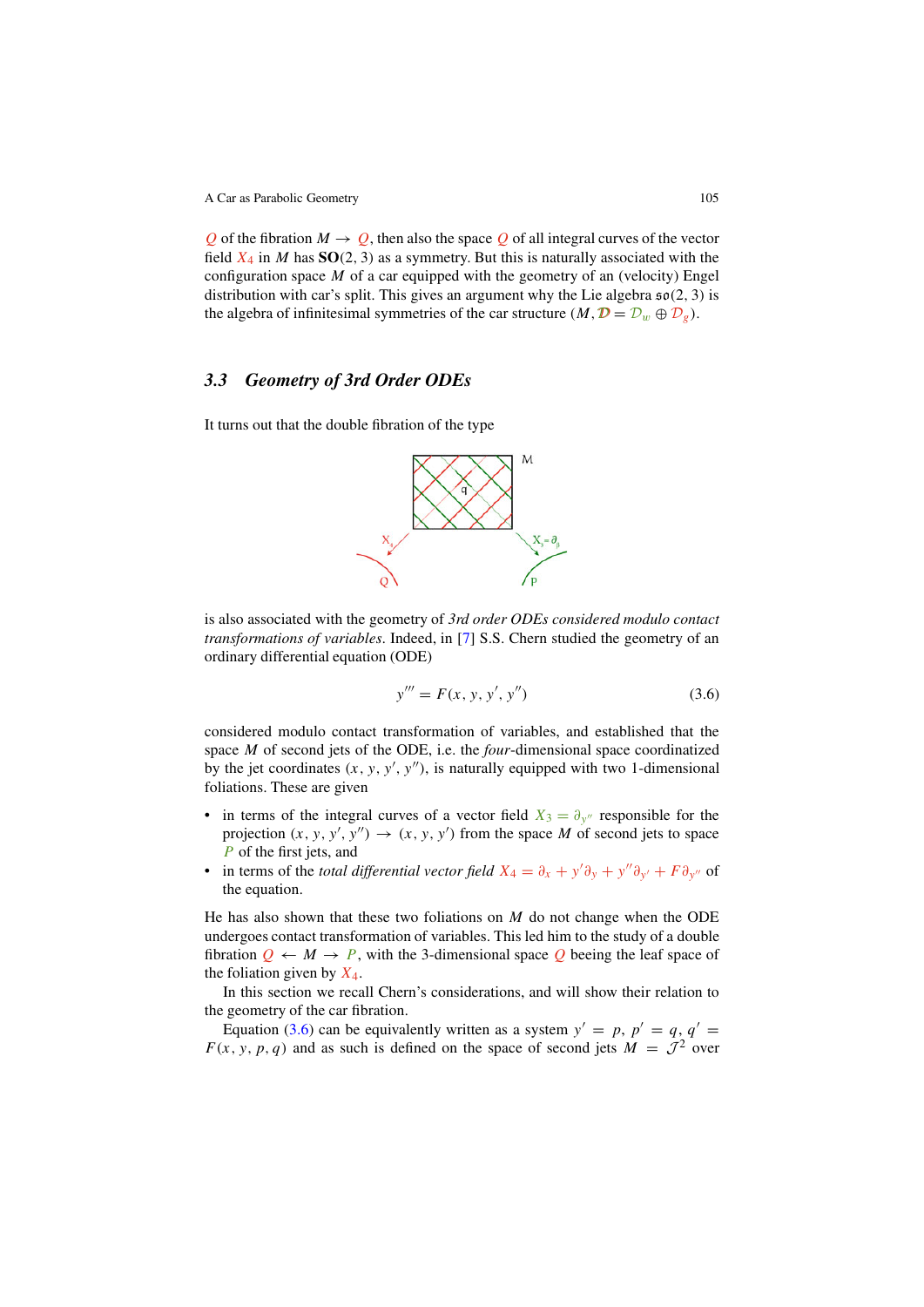the x-axis. This space is parameterized by  $(x, y, p, q)$  and every solution to  $(3.6)$ is a curve  $\gamma(t) = (x(t), y(t), p(t), q(t))$  in  $\mathcal{J}^2$  such that its tangent vector  $\dot{\gamma}(t)$ annihilates the contact forms

$$
\omega^1 = dy - p dx
$$
,  $\omega^2 = dp - q dx$ ,  $\omega^3 = dq - F(x, y, p, q) dx$ . (3.7)

These can be supplemented by

$$
\omega^4 = \mathrm{d}x\tag{3.8}
$$

to a coframe on  $\mathcal{I}^2$ .

Chern, inspired by the earlier work of E. Cartan's [5], (see also [6]), established that an arbitrary *contact* transformation of variables of Eq.  $(3.6)$  is equivalent to the following transformation of the *coframe* 1-forms  $(\omega^1, \omega^2, \omega^3, \omega^4)$  in  $\mathcal{J}^2$ .

$$
\begin{pmatrix} \omega^1 \\ \omega^2 \\ \omega^3 \\ \omega^4 \end{pmatrix} \rightarrow \begin{pmatrix} t_1 & t_2 & 0 & 0 \\ t_3 & t_4 & 0 & 0 \\ t_5 & t_6 & t_7 & 0 \\ t_8 & t_9 & 0 & t_{10} \end{pmatrix} \begin{pmatrix} \omega^1 \\ \omega^2 \\ \omega^3 \\ \omega^4 \end{pmatrix} . \tag{3.9}
$$

Here the  $t_i$  are arbitrary functions on  $\mathcal{J}^2$  such that  $(t_1t_4 - t_2t_3)t_7t_{10} \neq 0$ . Thus the local equivalence of 3-rd order ODEs, considered modulo contact transformations, got reformulated by Chern into the local equivalence of coframes  $(3.7)$ – $(3.8)$  given modulo transformations (3.9).

Looking at the transformation (3.9) defining a contact equivalence class of ODEs (3.6), we see that the frame vector fields  $(X_1, X_2, X_3, X_4)$ , which on  $\mathcal{J}^2$  are dual to  $(\omega^1, \omega^2, \omega^3, \omega^4), X_i \perp \omega^j = \delta_i^j$ , are given up to the transformations

$$
\begin{pmatrix} X_1 \\ X_2 \\ X_3 \\ X_4 \end{pmatrix} \rightarrow \begin{pmatrix} * & * & * & * \\ * & * & * & * \\ 0 & 0 & \frac{1}{t_7} & 0 \\ 0 & 0 & 0 & \frac{1}{t_{10}} \end{pmatrix} \begin{pmatrix} X_1 \\ X_2 \\ X_3 \\ X_4 \end{pmatrix} . \tag{3.10}
$$

Thus a 3rd order ODE  $(3.6)$  considered modulo contact transformations distinguishes two well defined directions on  $\mathcal{J}^2$ . They are spanned by the respective vector fields

$$
X_3 = \partial_q \quad \text{and} \quad X_4 = \partial_x + p\partial_y + q\partial_p + F\partial_q.
$$

These in turn span a rank 2 distribution  $\mathcal{D} = \text{Span}_{\mathcal{F}(\mathcal{T}^2)}(X_3, X_4)$  which happens to be an Engel distribution. Thus we have an Engel distribution  $\mathcal D$  with a natural split  $\mathcal{D} = \mathcal{D}_w \oplus \mathcal{D}_g$  given by  $\mathcal{D}_w = \text{Span}_{\mathcal{F}(\mathcal{J}^2)}(X_3)$  and  $\mathcal{D}_g = \text{Span}_{\mathcal{F}(\mathcal{J}^2)}(X_4)$ . So the geometry of the jet space  $\mathcal{J}^2$  with a 3rd order ODE considered modulo contact transformations of variables is very much like the geometry of car's configuration space!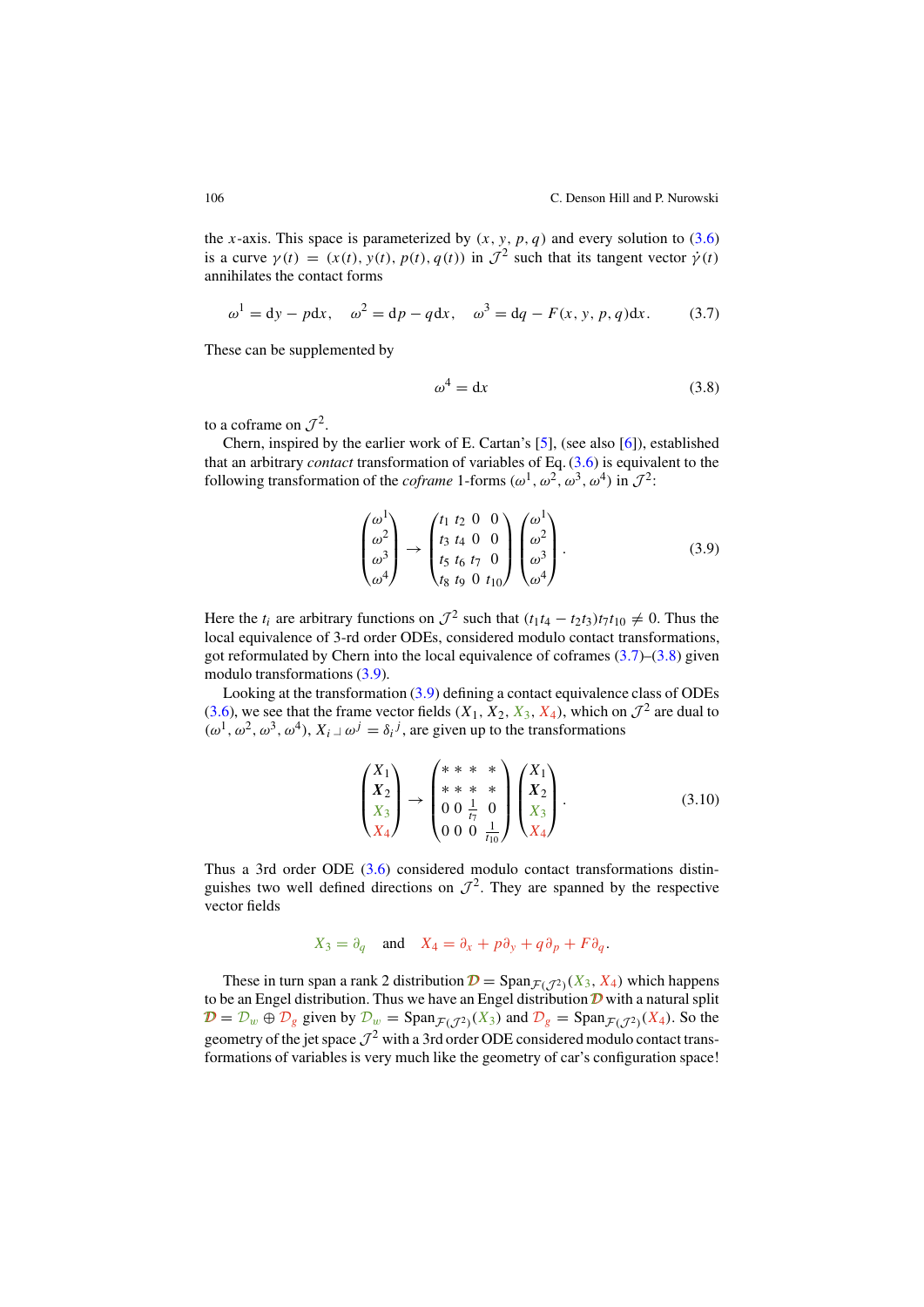Can we thus associate a 3rd order ODE to the car? If so, what is the ODE?

It turns out that the car structure geometry is a special case of geometries studied by N. Tanaka in [21], and by us in the paper [17]. In particular, in our paper [17] we considered manifolds M of dimension  $k + n$  and the geometry of rank  $n =$  $r + s$  distributions D on M which had the split  $\mathcal{D} = \mathcal{D}_r \oplus \mathcal{D}_s$  onto *integrable* subdistributions of respective ranks  $r$  and  $s$ . We called such structures para-CR structures of type  $(k, r, s)$ . Since rank 1 distributions are always integrable then, in this sense, the geometry of car's structure  $(M, \mathcal{D} = \mathcal{D}_w \oplus \mathcal{D}_g)$  is a para-CR structure of type (2, 1, 1).

Actually, in Ref. [17], Sec. 4, Proposition 4.2, we have shown that the geometry of para-CR structures of type  $(2, 1, 1)$  is the same as the geometry of 3rd order ODEs considered modulo contact transformation of variables. Thus, according to this general result, there definitely exists a contact equivalence class of 3rd order ODEs associated with a car. So what is an ODE representing this class?

The car structure  $(M, \mathcal{D} = \mathcal{D}_w \oplus \mathcal{D}_g)$  defines a G-structure [11] on M, i.e. the reduction of the structure group  $GL(4, \mathbb{R})$  of the tangent bundle TM to its subgroup  $G = \{GL(4, \mathbb{R}) \ni A : AX_3 = \lambda_3X_3, AX_4 = \lambda_4X_4\}$ , preserving  $D$ and its split  $\mathbf{D} = \mathcal{D}_w \oplus \mathcal{D}_g$ . It is more convenient to think about a G-structure dually: it is a G-subbundle of the bundle  $F^*(M)$  of  $GL(4, \mathbb{R})$ -coframes of M. The requirement that the G-structure is given by the car structure  $(M, \mathcal{D} = \mathcal{D}_w \oplus \mathcal{D}_g)$ is reflected in the G transformation of coframes as follows. We first consider the coframe  $(\omega^1, \omega^2, \omega^3, \omega^4)$  dual to the car frame  $(X_1, X_2, X_3, X_4)$  on M given in (1.1), (1.3). We have:

$$
\omega^{1} = \ell^{-1}(\cos \alpha dy - \sin \alpha dx)
$$
  
\n
$$
\omega^{2} = -\cos \beta d\alpha - \ell^{-1} \sin \beta (\cos \alpha dx + \sin \alpha dy)
$$
  
\n
$$
\omega^{3} = d\beta
$$
  
\n
$$
\omega^{4} = -\sin \beta d\alpha + \ell^{-1} \cos \beta (\cos \alpha dx + \sin \alpha dy),
$$
\n(3.11)

and  $X_i \rvert \omega^j = \delta_i^j$ . Now, the coframe  $(\omega^i)$ ,  $i = 1, 2, 3, 4$ , is given by the geometry of the car up to the transformation

$$
\omega^i \to \bar{\omega}^i = A^i_{\ j}\omega^j,\tag{3.12}
$$

with

$$
A = (Ai j) = \begin{pmatrix} t_1 & t_2 & 0 & 0 \\ t_3 & t_4 & 0 & 0 \\ t_5 & t_6 & t_7 & 0 \\ t_8 & t_9 & 0 & t_{10} \end{pmatrix}
$$
 with  $t_B \in \mathcal{F}(M)$ , and  $det A \neq 0$ . (3.13)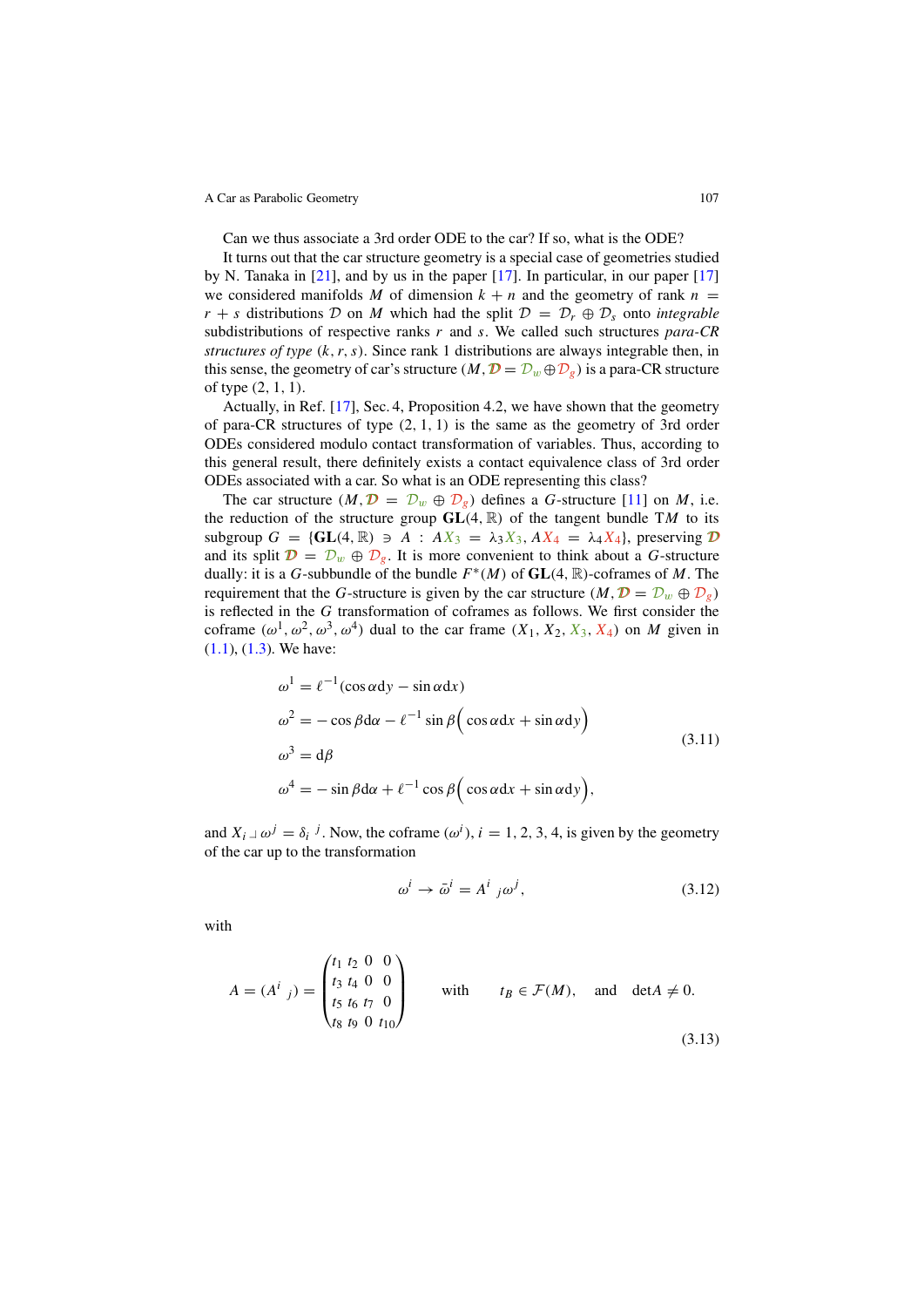The  $G$ -structure group  $G$  of the car structure is therefore

$$
G = \{A \in M_{4 \times 4}(\mathbb{R}) : A = \begin{pmatrix} t_1 & t_2 & 0 & 0 \\ t_3 & t_4 & 0 & 0 \\ t_5 & t_6 & t_7 & 0 \\ t_8 & t_9 & 0 & t_{10} \end{pmatrix} \text{ with } t_B \in \mathbb{R}, \text{ and } \det A \neq 0\}.
$$

We now use transformations  $(3.12)$ – $(3.13)$  to bring the coframe forms  $(3.11)$  to a form which is convenient to see a 3rd order ODE related to the car's geometry. Taking

$$
A_1 = \begin{pmatrix} \ell \sec \alpha & 0 & 0 & 0 \\ 0 & 1 & 0 & 0 \\ 0 & 0 & 1 & 0 \\ 0 & 0 & 0 & 1 \end{pmatrix}
$$
 (3.14)

we bring  $\omega^1$  into the form

$$
\omega^1 = dy - \tan \alpha dx. \tag{3.15}
$$

Now we observe that

$$
\omega^2 = -\cos\beta\cos^2\alpha \Big( d\tan\alpha + \ell^{-1}\tan\beta\sec^3\alpha dx \Big) - \ell^{-1}\sin\beta\sin\alpha\omega^1,
$$

where we have used the new  $\omega^1$  given by (3.15). This means that by taking

$$
A_2 = \begin{pmatrix} 1 & 0 & 0 & 0 \\ -\ell^{-1} \tan \beta \tan \alpha \sec \alpha - \sec \beta \sec^2 \alpha & 0 & 0 \\ 0 & 0 & 1 & 0 \\ 0 & 0 & 0 & 1 \end{pmatrix}
$$
(3.16)

we can bring the coframe 1-form  $\omega^2$  into the form

$$
\omega^2 = d \tan \alpha + \ell^{-1} \tan \beta \sec^3 \alpha dx.
$$
 (3.17)

We further observe that

 $\omega^3 = -\ell^{-1} \sec^3 \alpha \sec^2 \beta \left( -\frac{d(\ell^{-1} \sec^3 \alpha \tan \beta) - 3\ell^{-2} \sec^5 \alpha \sin \alpha \tan^2 \beta \right) - \frac{3}{4} \sin 2\alpha \sin 2\beta \omega^2$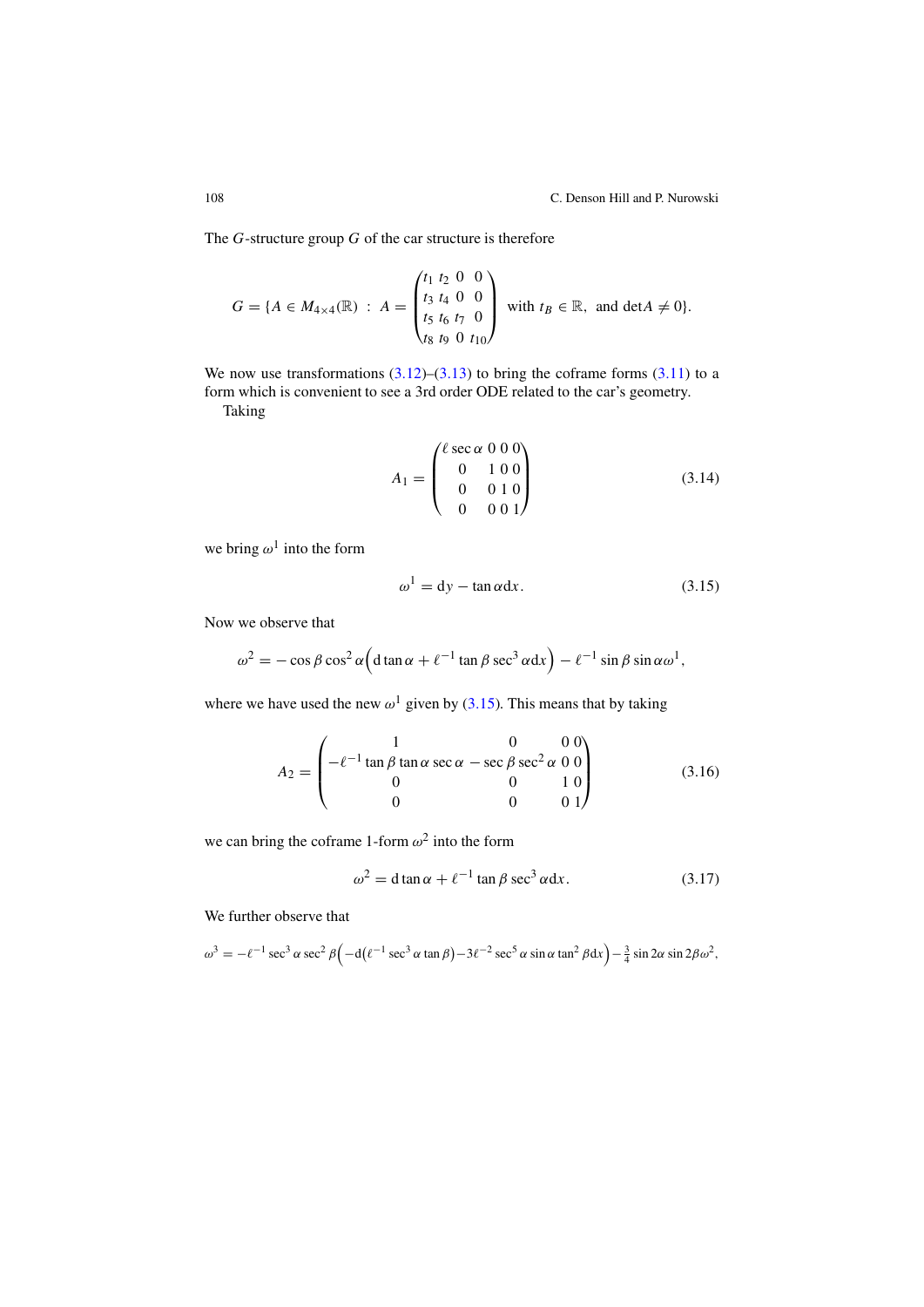where we have used the new  $\omega^2$  given by (3.17). This means that by means of the matrix

$$
A_3 = \begin{pmatrix} 1 & 0 & 0 & 0 \\ 0 & 1 & 0 & 0 \\ 0 & -3\ell^{-1} \sec \alpha \tan \alpha \tan \beta & -\ell^{-1} \sec^3 \alpha \sec^2 \beta & 0 \\ 0 & 0 & 0 & 1 \end{pmatrix}
$$
(3.18)

we can bring the 1-form  $\omega^3$  into the form

$$
\omega^3 = -d(\ell^{-1}\sec^3\alpha\tan\beta) - 3\ell^{-2}\sec^5\alpha\sin\alpha\tan^2\beta\mathrm{d}x. \tag{3.19}
$$

Finally, we also see that

$$
\omega^4 = \ell^{-1} \sec \alpha \sec \beta \, dx - \cos^2 \alpha \sin \beta \, \omega^2 + \ell^{-1} \cos \beta \sin \alpha \, \omega^1,
$$

with  $\omega^1$  and  $\omega^2$  as in (3.15), (3.17), which shows that the matrix

$$
A_4 = \begin{pmatrix} 1 & 0 & 0 & 0 \\ 0 & 1 & 0 & 0 \\ 0 & 0 & 1 & 0 \\ -\frac{1}{2}\cos^2\beta\sin 2\alpha \frac{1}{2}\ell\cos^3\alpha\sin 2\beta & 0 \ell\cos\alpha\cos\beta \end{pmatrix}
$$
(3.20)

brings the form  $\omega^4$  into

$$
\omega^4 = \mathrm{d}x. \tag{3.21}
$$

Summarizing what we have obtained so far we note that by a linear transformation

$$
A = A_4 A_3 A_2 A_1,
$$

with  $A_i$  as in (3.14), (3.16), (3.18), (3.20), which is of the form of (3.13), we can bring the car coframe  $(3.11)$  to the G-equivalent coframe

$$
\omega^{1} = dy - \tan \alpha dx
$$
  
\n
$$
\omega^{2} = d \tan \alpha + \ell^{-1} \tan \beta \sec^{3} \alpha dx
$$
  
\n
$$
\omega^{3} = -d(\ell^{-1} \sec^{3} \alpha \tan \beta) - 3\ell^{-2} \sec^{5} \alpha \sin \alpha \tan^{2} \beta dx
$$
\n(3.22)  
\n
$$
\omega^{4} = dx.
$$

Now we introduce the new coordinates  $(x, y, p, q)$  on M related to the coordinates  $(x, y, \alpha, \beta)$  via

$$
p = \tan \alpha
$$
,  $q = -\ell^{-1} \tan \beta \sec^3 \alpha$ .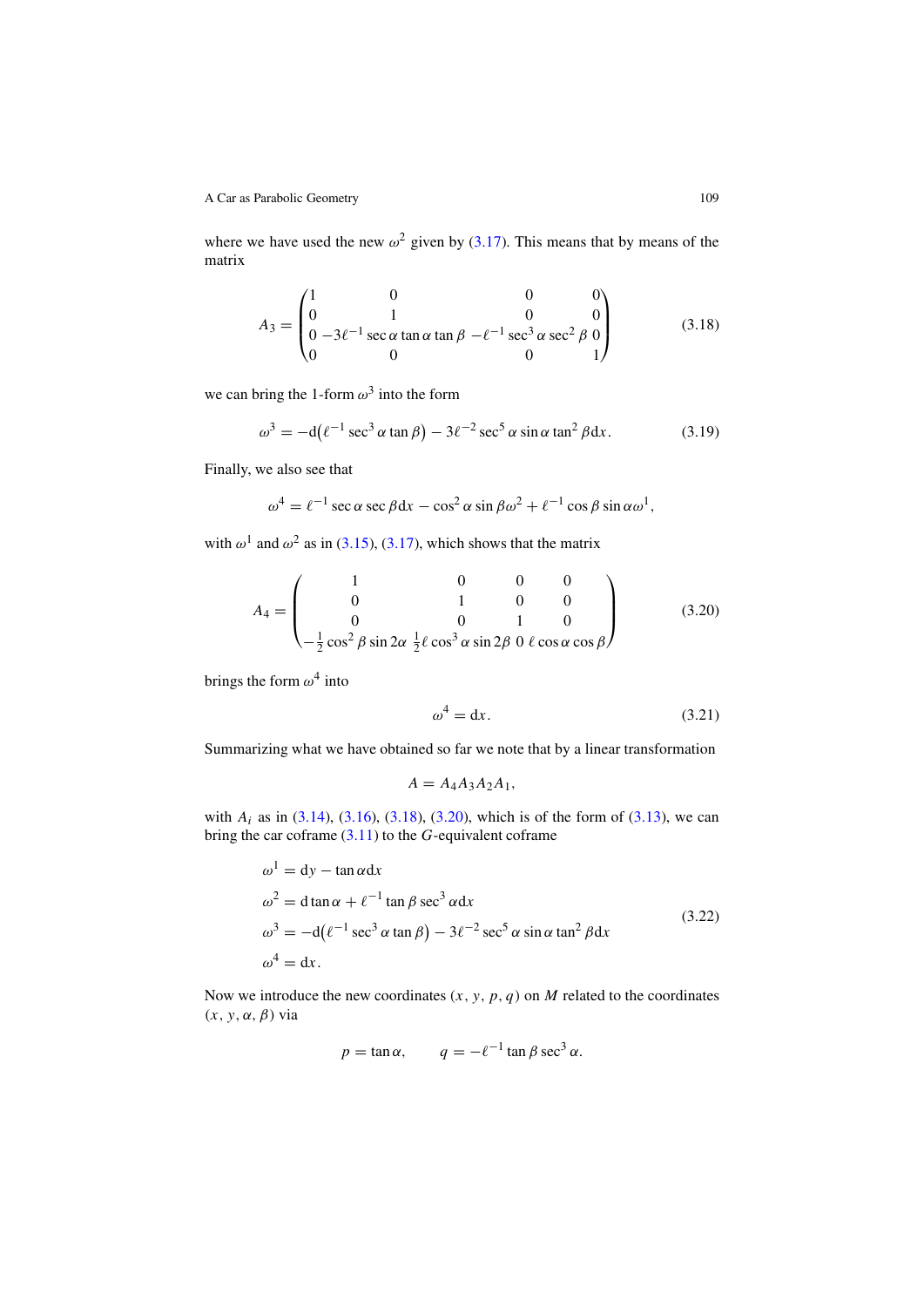In these new coordinates the coframe 1-forms  $(3.22)$  read:

$$
\omega^{1} = dy - pdx
$$
  
\n
$$
\omega^{2} = dp - qdx
$$
  
\n
$$
\omega^{3} = dq - F(x, y, p, q)dx
$$
  
\n
$$
\omega^{4} = dx,
$$

with

$$
F = 3\ell^{-2} \sec^5 \alpha \sin \alpha \tan^2 \beta = \frac{3pq^2}{1+p^2}.
$$

Thus the car structure can equivalently be described in terms of coordinates  $(x, y, p, q)$  with the adapted coframe 1-forms

$$
\omega^{1} = dy - pdx
$$
  
\n
$$
\omega^{2} = dp - qdx
$$
  
\n
$$
\omega^{3} = dq - \frac{3pq^{2}}{1 + p^{2}}dx
$$
  
\n
$$
\omega^{4} = dx.
$$
\n(3.23)

The car velocity distribution

$$
\mathcal{D} = \text{Span}_{\mathcal{F}(M)}(X_3, X_4)
$$

is in these coordinates spanned by the vector fields

$$
X_3 = \partial_q \quad \text{and} \quad X_4 = \partial_x + p\partial_y + q\partial_p + \frac{3pq^2}{1+p^2}\partial_q. \tag{3.24}
$$

They form a part of a frame  $(X_1, X_2, X_3, X_4)$  dual to  $(\omega^1, \omega^2, \omega^3, \omega^4)$  given by (3.23). The 'steering wheel'-'gas' split,

$$
\mathcal{D}=\mathcal{D}_w\oplus \mathcal{D}_g,
$$

is given by

$$
\mathcal{D}_w = \text{Span}_{\mathcal{F}(M)}(X_3)
$$
 and  $\mathcal{D}_g = \text{Span}_{\mathcal{F}(M)}(X_4)$ .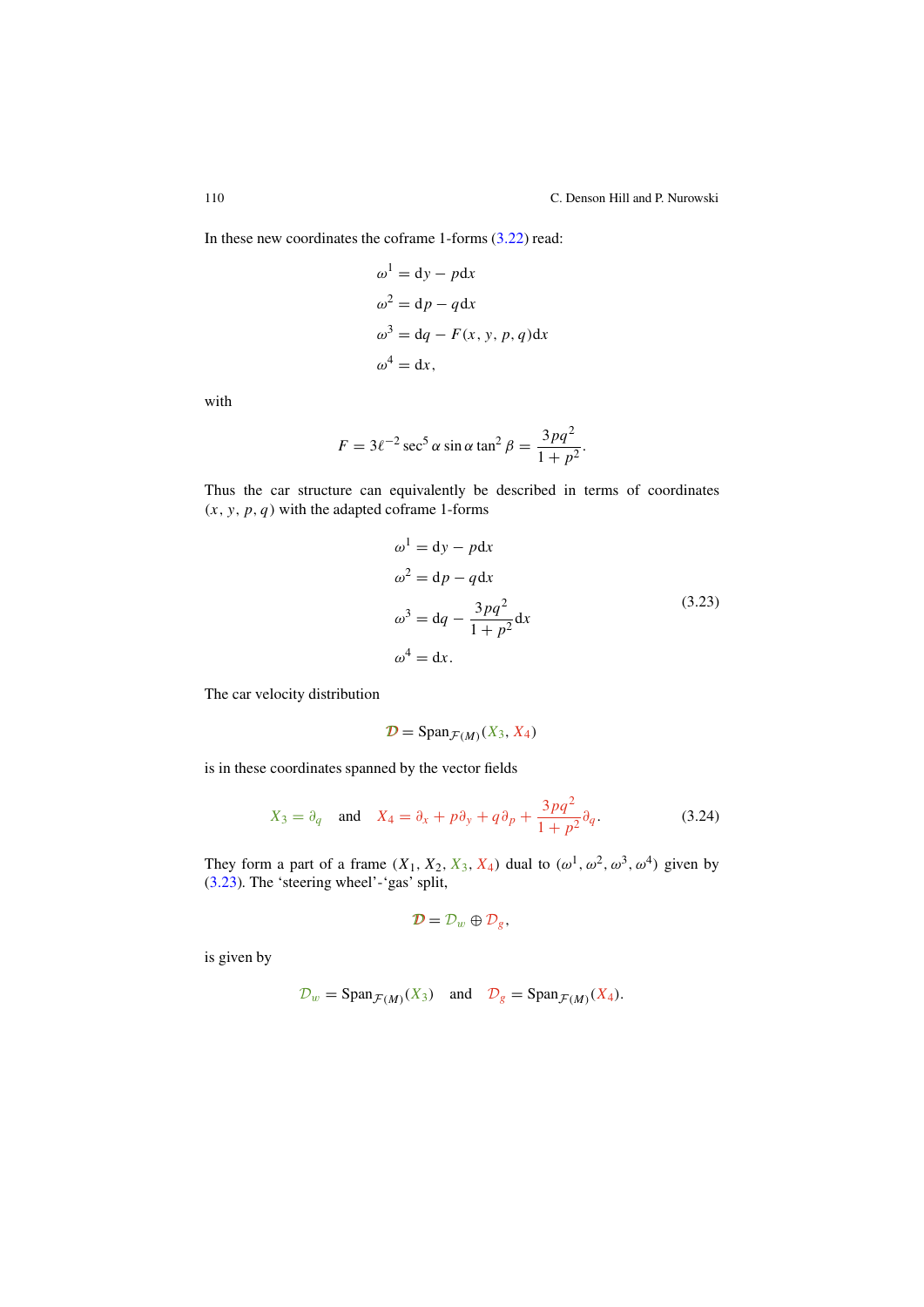Since the coframe 1-forms (3.23) are just the standard contact forms on the bundle of second jets  $\mathcal{J}^2$  with the standard jet coordinates  $(x, y, p = y', q = y'')$  as in (3.7)– (3.8), we recognize here the third ODE  $y''' = F(x, y, y', y'')$ , with  $F = \frac{3pq^2}{1+p^2}$ . The possible transformations  $(3.12)$ – $(3.13)$  of these forms, are equivalent to the *contact transformations* of variables for this equation (see [17], Sec. 4). Thus, the geometry of the car structure  $(M, \mathcal{D} = \mathcal{D}_w \oplus \mathcal{D}_g)$  is locally diffeomorphically equivalent to the local differential geometry of the 3rd order ODE

$$
y''' = \frac{3y'y''^2}{1+y'^2}
$$
 (3.25)

considered modulo contact transformation of variables.

What is this equation? This is the equation whose graphs of general solutions  $(x, y(x))$  describe all circles on the plane  $(x, y)$ . Indeed one can easilly check that the general solution to  $(3.25)$  is given by

$$
v(x^{2} + y^{2}) - 2\xi x - 2\eta y + \mu = 0,
$$

where  $\nu, \xi, \eta, \mu$  are real constants. Since this formula is projective, the space of solutions **Q** is 3-dimensional. Taking  $v = 1$  we get the space  $Q_c$  of all circles on the plane (with radius  $R = \sqrt{\eta^2 + \xi^2 - \mu}$ , centered at  $x = a = \xi$  and  $y = b = \eta$ ), taking  $v = 0$  we get the space  $Q_\ell$  of all lines in the plane, and taking  $v = 1$  and  $\eta^2 + \xi^2 = \mu$  we get the space  $\mathbf{Q}_p$  of all points in the plane.

What is the relation of the circles  $(x^2 + y^2) - 2\xi x - 2\eta y + \mu = 0$  and the lines  $2\xi x + 2\eta y - \mu = 0$  to the car movement? By construction, the vector field  $X_4$  in (3.24) differs from the vector field  $X_4$  in (1.1) by rescaling. Thus, modulo a reparametrization, both of them have the same integral curves in  $M$ . We know that the curves defined by  $X_4$  from (1.1) are helixes ( $\beta_0 \neq 0$ ) or straight lines  $(\beta_0 = 0)$ , which when projected on the  $(x, y)$  plane, are *circles* or *straight lines* there. Likewise the integral curves of  $X_4$  from (3.24) are helixes or straight lines which project to the circles or straight lines in the  $(x, y)$  plane. To see this one considers a curve  $q_4(t) = (x(t), y(t), p(t), q(t))$  in M such that  $\dot{q}_4$  is tangent to  $X_4$ from (3.24). It satisfies the system of ODEs  $(\dot{x}, \dot{y}, \dot{p}, \dot{q}) = (1, p, q, \frac{3pq^2}{1+p^2})$ . This means that  $x = t$ ,  $p = \dot{y}$ ,  $q = \dot{p} = \ddot{y}$ , and finally  $\dot{q} = \dddot{y} = \frac{3\dot{y}\ddot{y}^2}{1+\dot{y}^2}$ . Thus, the graphs of solutions  $y = y(t)$  of the last equation in the plane  $(x = t, y)$ , which are *circles* or straight lines, are just the circles or straight lines which the rear wheels of the car are performing in the plane  $(x, y)$  when the driver of a car applies a primitive 'gas control' only.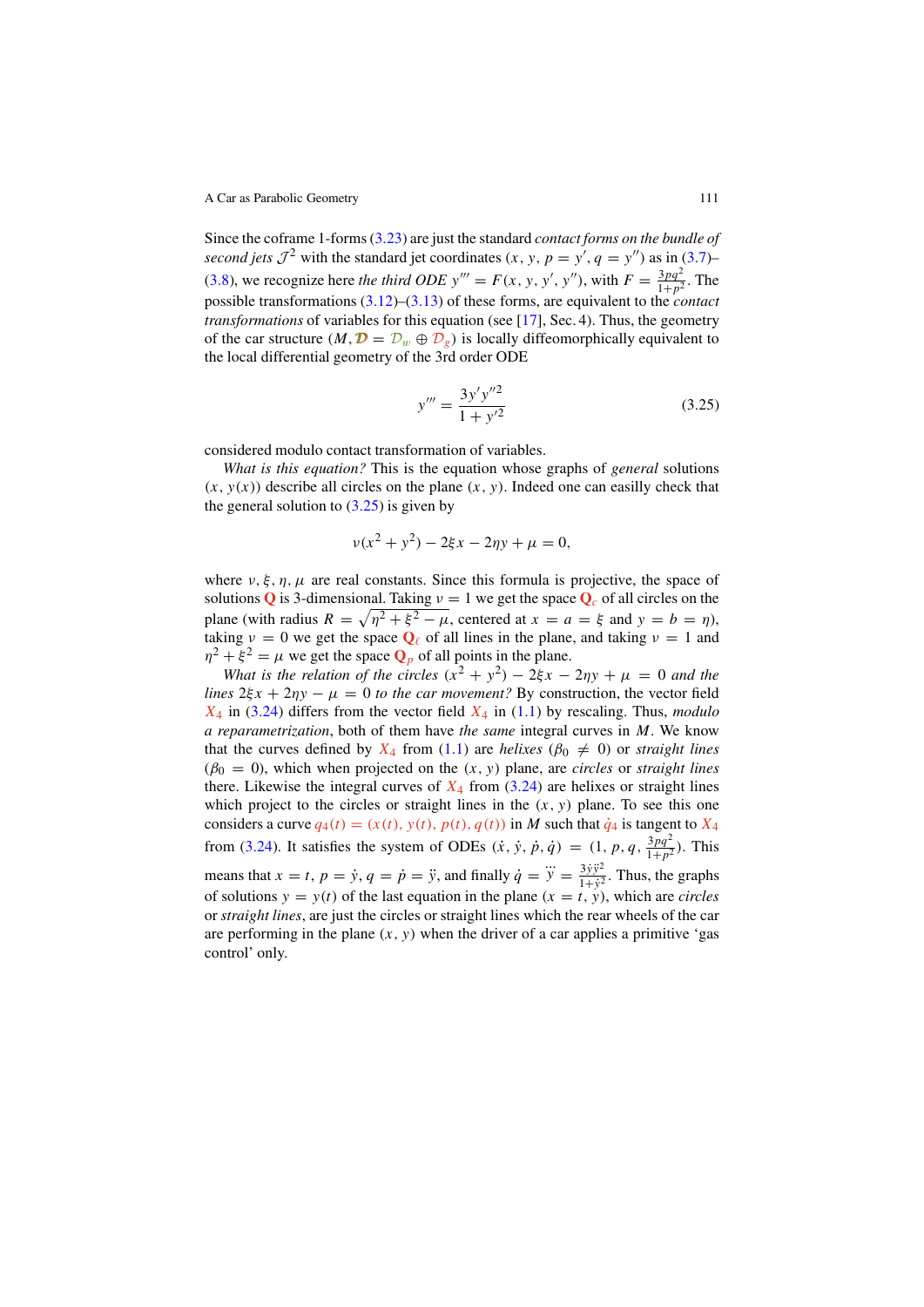#### *3.4 Contact Projective Geometry on* P

We now pass to analyse the geometry of P, i.e. the base of the fibration  $M \rightarrow$ *, whose fibers are the steering wheel trajectories generated by the steering wheel* vector field  $X_3$  on the car's configuration space M. So what is the geometry on P?

To answer this question let us start with the interpretation of the configuration space *M* of the car as the second jet space for the car's ODE  $y''' = \frac{3y'y''^2}{1+y'^2}$ . In this interpretation, the unparametrized integral curves of  $X_3 = \partial_\beta$  are the same as the unparametrized integral curves of  $X_3 = \partial_q$ , and they constitute natural fibres of the fibration  $\pi$  :  $M = J^2 \rightarrow P = J^1$  of the second jet space  $J^2$  with coordinates  $(x, y, p, q)$  over the first jet space  $\mathcal{J}^1$  with coordinates  $(x, y, p)$ . Consider now the trajectories of  $X_4$ , which in the second jet interpretation of M, are just curves  $(x, y, p, q) = (x, y(x), y'(x), y''(x))$  in  $\mathcal{J}^2$  corresponding to solutions  $y = y(x)$ of the ODE (3.25). There is a natural projection  $\pi((x, y(x), y'(x), y''(x))) =$  $(x, y(x), y'(x))$  of these curves to the 3-dimensional space  $\mathcal{J}^1$  of the first jets. The important observation is that these projected curves  $(x, y, p) = (x, y(x), y'(x))$  in  $\mathcal{J}^1$ , as curves corresponding to the solutions of (3.25), are always tangent to the contact distribution  $C = \{X \in \Gamma(T,T^1) : X\cup (dv - pdx) = 0\}$ , which is a natural structure on  $\mathcal{J}^1$ . Moreover, since we have a solution to (3.25) for every choice of initial conditions  $y(x_0) = y_0$ ,  $y'(x_0) = p_0$ , then at every point  $(x_0, y_0, p_0)$  in  $\mathcal{J}^1$  the projection  $\pi((x, y(x), y'(x), y''(x)))$  defines a curve tangent to C in every direction of C. It follows that the projections  $\pi((x, y(x), y'(x), y''(x)))$  of solution curves from  $\mathcal{J}^2$  to  $\mathcal{J}^1$  can be considered as *geodesics of* a certain class of *torsion free* connections on  $P = \mathcal{J}^1$ .

Indeed, consider a curve  $\gamma(t) = x(t)\partial_x + y(t)\partial_y + p(t)\partial_y$  tangent to a distribution C in  $\mathcal{J}^1$ , and a frame  $(Z_1, Z_2, Z_3)$  in  $\mathcal{J}^1$  with

$$
Z_1 = \partial_y, \quad Z_2 = \partial_x + \partial_y, \quad Z_3 = \partial_p.
$$

Since  $C = \text{Span}_{\mathcal{F}(\mathcal{F}^1)}(Z_2, Z_3)$ , the velocity of this curve,

$$
\dot{\gamma} = \dot{x}\partial_x + \dot{y}\partial_y + \dot{p}\partial_p = \dot{\gamma}^1 Z_1 + \dot{\gamma}^2 Z_2 + \dot{\gamma}^3 Z_3 = (\dot{y} - p\dot{x})\partial_y + \dot{x}Z_2 + \dot{p}Z_3,
$$

has the following components in the frame  $(Z_1, Z_2, Z_3)$ :

$$
\dot{\gamma}^1 = \dot{y} - p\dot{x} = 0, \quad \dot{\gamma}^2 = \dot{x}, \quad \dot{\gamma}^3 = \dot{p}.
$$
 (3.26)

If the curve  $\gamma(t)$  is a geodesic of a torsion free connection, there should exist functional coefficients  $\Gamma^i{}_{jk} = \Gamma^i{}_{kj}$ —the connection coefficients in the frame  $(Z_1, Z_2, Z_3)$ —such that

$$
\dot{\gamma}^i + \Gamma^i{}_{jk}\gamma^j\gamma^k = 0.
$$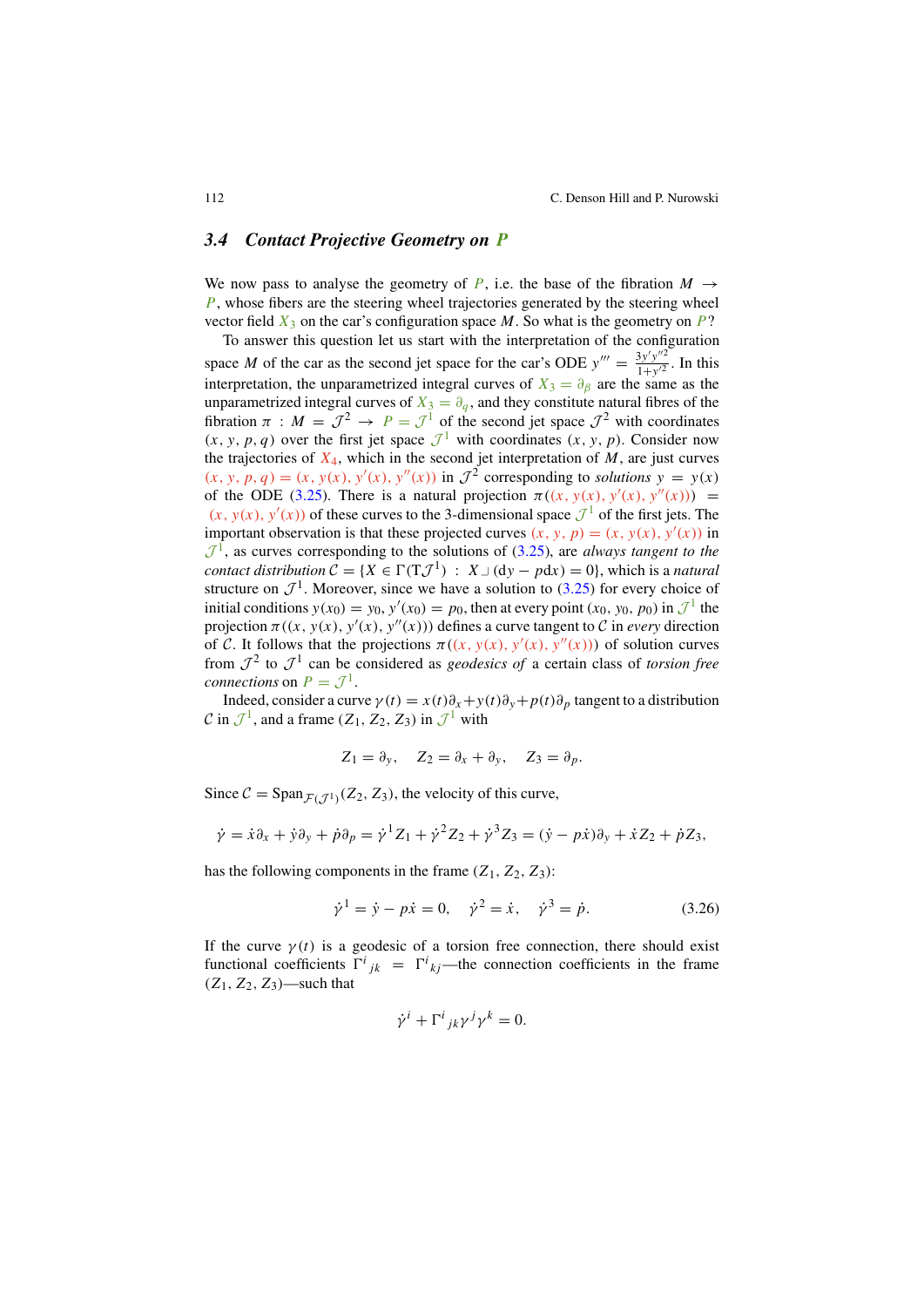Thus, to interprete  $\gamma(t)$  as a geodesic it is enough to find  $\Gamma^i_{jk} = \Gamma^i_{kj}$  such that

$$
\ddot{x} + \Gamma^2 22 \dot{x}^2 + 2\Gamma^2 23 \dot{x} \dot{p} + \Gamma^2 33 \dot{p}^2 = 0 \qquad \& \qquad \ddot{p} + \Gamma^3 22 \dot{x}^2 + 2\Gamma^3 23 \dot{x} \dot{p} + \Gamma^3 33 \dot{p}^2 = 0. \tag{3.27}
$$

For this we eliminate t from both of these equations, by parametrizing  $y = y(t)$ and  $p = p(t)$  by x. Because of the first equation in (3.26) we have

$$
p = \frac{\dot{y}}{\dot{x}} = \frac{dy}{dx} = y', \quad \dot{p} = \dot{x}y'', \quad \ddot{p} = \ddot{x}y'' + \dot{x}^2y'''
$$

and the last two of these equations compared with the second equation in  $(3.27)$ shows that

$$
-(\Gamma^3{}_{22}\dot{x}^2+2\Gamma^3{}_{23}\dot{x}^2y''+\Gamma^3{}_{33}\dot{x}^2y''^2)=-y''(\Gamma^2{}_{22}\dot{x}^2+2\Gamma^2{}_{23}\dot{x}^2y''+\Gamma^2{}_{33}\dot{x}^2y''^2)+\dot{x}^2y'''.
$$

Simplifying, we get:

$$
y''' = \Gamma^2{}_{33}y''^3 + (2\Gamma^2{}_{23} - \Gamma^3{}_{33})y''^2 + (\Gamma^2{}_{22} - 2\Gamma^3{}_{23})y'' - \Gamma^3{}_{22},
$$

where  $\Gamma^{i}{}_{jk}$  are functions of x, y and  $p = y'(x)$  only.

Thus, for an equation  $y''' = F(x, y, y', y'')$  to define on the space of first jets  $\mathcal{J}^1$ a structure of a contact manifold with geodesics passing through every point in every direction and such that they are tangent to the contact distribution, it is neccessary that the function  $F = F(x, y, y', y'')$  is a polynomial of at most 3rd order in the variable y''. It follows that this condition for  $\overline{F}$  is also sufficient for getting such a structure on  $\mathcal{J}^1$ .

Since the car's structure equation  $y''' = \frac{3y'y''^2}{1+y'^2}$  depends on y'' quadratically, this implies that its 3-dimensional space P i.e. its space of first jets  $\mathcal{J}^1$  is naturally equipped with the structure as in the following definition [12].

**Definition 3.1** A contact projective structure on the first jet space  $\mathcal{J}^1$  is given by the following data.

- The contact distribution C, that is the distribution annihilated by  $\omega^1 = dy pdx$ .
- A family of unparameterized curves everywhere tangent to  $\mathcal C$  and such that:
	- for a given point and a direction in  $\mathcal C$  there is exactly one curve passing through that point and tangent to that direction,
	- curves of the family are among unparameterized geodesics for some linear connection on  $\mathcal{I}^1$ .

To make the statement above the definition more explicit, we argue as follows:

We have the fibration  $M \to P$ , which on the one hand is a fibration of the second jet space  $M = \mathcal{J}^2$  of a contact equivalence class of ODEs  $y''' = \frac{3y'y''^2}{1+y'^2}$  over the space  $P = \mathcal{J}^1$ , and on the other hand the car fibration  $M \to P$  of the configuration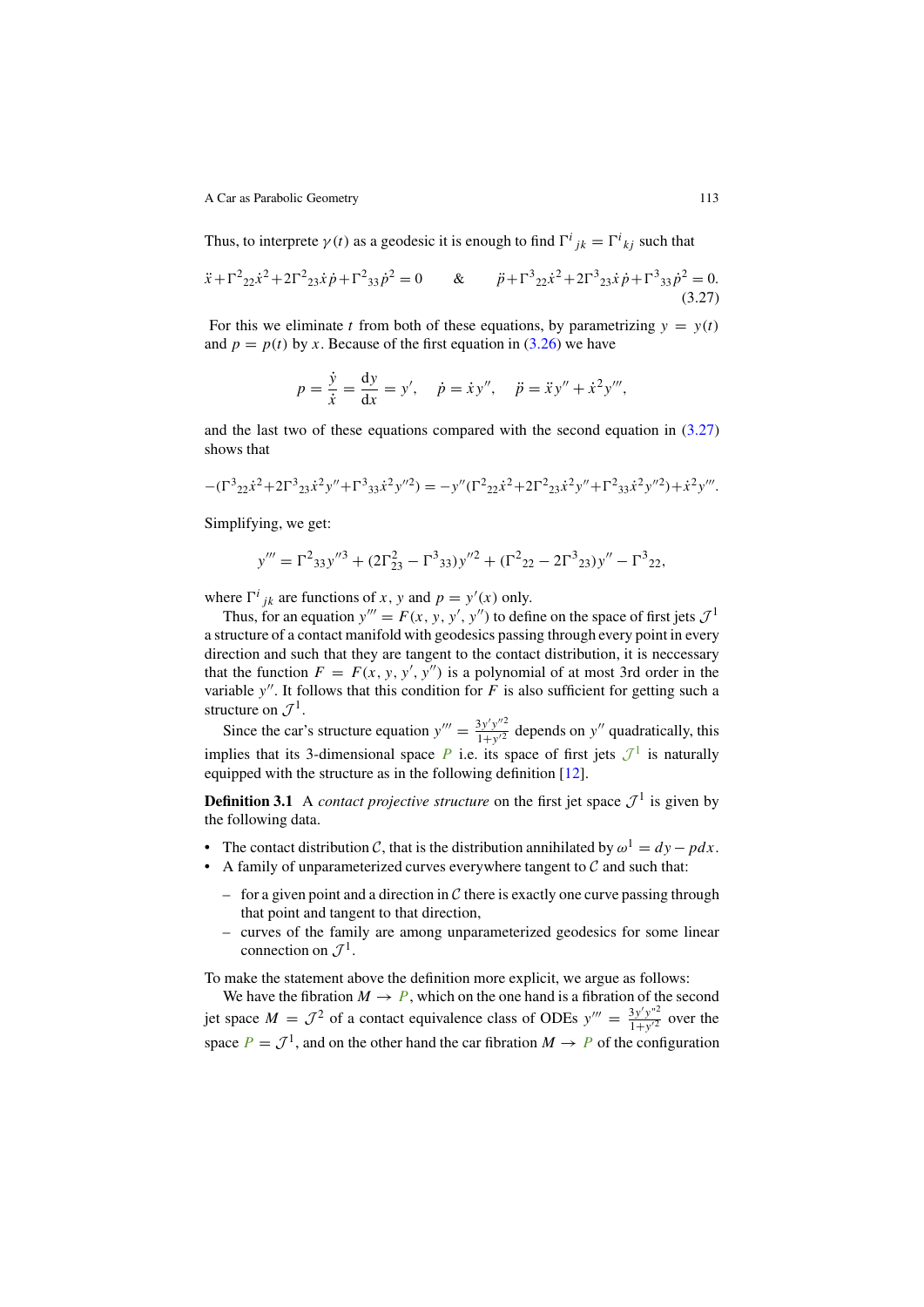space M of a car and the space  $\overline{P}$  of the possible movements of the car modulo the moves of a steering wheel. As we explained in Sect. 3.3 there is a natural bundle isomorphism between the car configuration space and the space of second jets of the contact equivalence classes of ODEs represented by  $y''' = \frac{3y'y''^2}{1+y'^2}$ , making an equivalence between the car's Engel geometry with a split and the contact geometry of this ODE. Since the ODE  $y''' = \frac{3y'y''^2}{1+y'^2}$  has only quadratic dependence on y'' it belongs to the class of ODEs  $y''' = A_3y''^3 + A_2y''^2 + A_1y'' + A_0$ . Thus the car's ODE first jet space  $\mathcal{J}^1$  has a natural *contact projective structure*. This, via the bundle isomorphism  $\mathcal{J}^2 \rightarrow P$ , induced by the isomorphism between geometries on the car's configuration space and the bundle of the second jets, shows that the car's 3-dimensional space P of leaves generated by  $X_3 = \partial_\beta$  has a natural contact projective structure. Such structures were in particular studied in [12–14]. Since the car's ODE  $y''' = \frac{3y'y''^2}{1+y'^2}$  is contact equivalent to  $y''' = 0$ , it follows from these studies that this contact projective structure is Cartan *fl*at. More precisely we have the following theorem:

**Theorem 3.2** The car's Engel structure with a split  $(M, \mathcal{D} = D_w \oplus D_g)$  induces a natural contact projective structure on the car's space  $\overline{P}$  of all possible positions of a car considered modulo orientation of the front wheels. This contact projective structure has a 10-dimensional Lie algebra of symmetries, which is isomorphic to the simple Lie algebra sp(2, R). It is *fl*at in the sense of having vanishing curvature of the natural normal sp(2, R)-valued Cartan connection uniquely de*fi*ned by this contact projective structure.

Since  $\mathfrak{sp}(2,\mathbb{R})$  is isomorphic to  $\mathfrak{so}(2,3)$  (see Sect. 4.1.1) we again have an indication why the geometry of car's configuration space  $M$  has  $\mathfrak{so}(2, 3)$  as its local symmetry.

# *3.5 Chern's Double Fibration*  $Q \leftarrow M \rightarrow P$ , the Geometries *on* Q *and* P *and a Problem About a Car on a Curved Terrain*

If somebody inspired by this article would like to curve the geometry of a car, she will find useful the following information about the geometry of general third order ODEs,  $y''' = F(x, y, y', y'')$ , considered modulo contact transformations.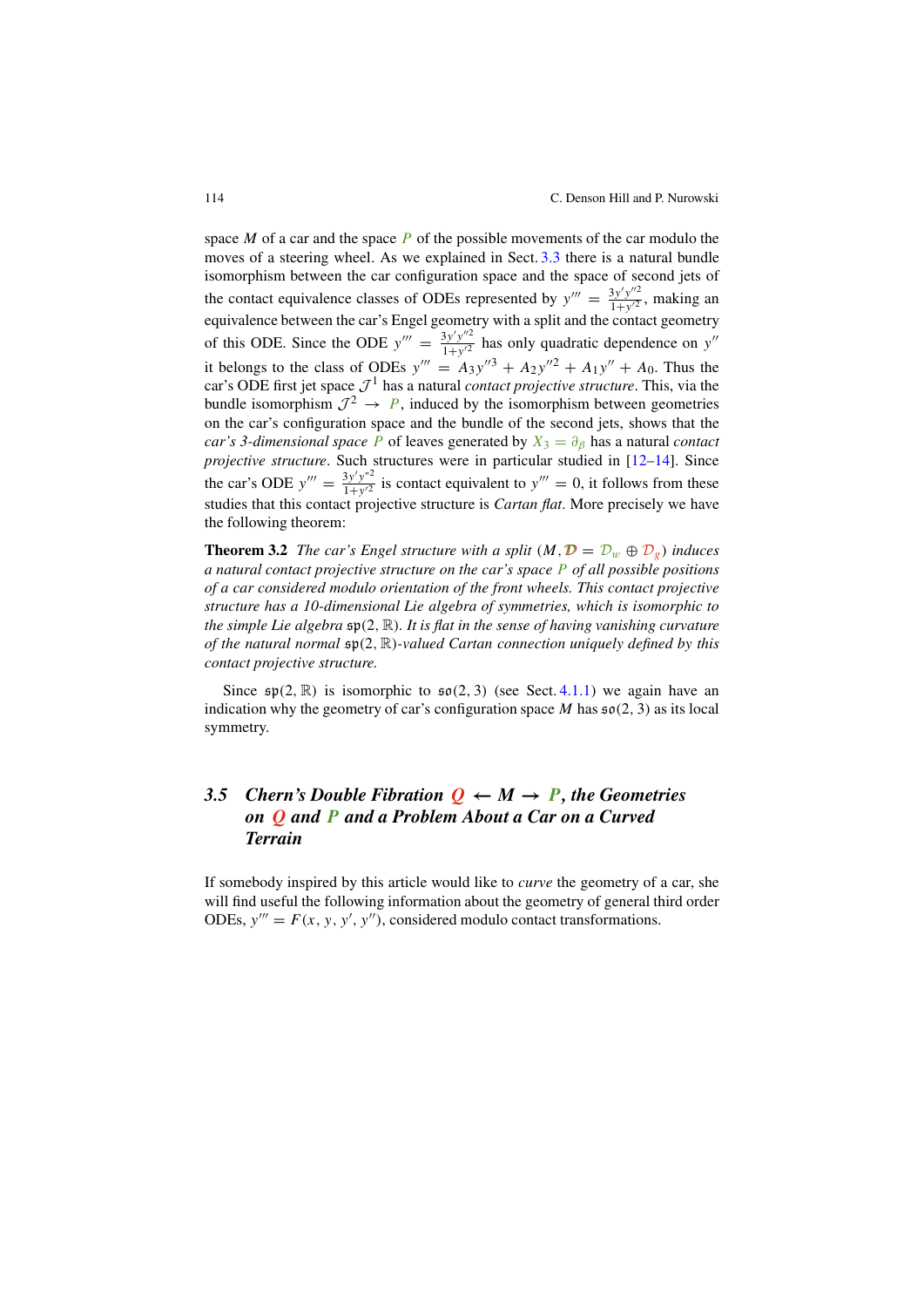

As we mentioned in Sect. 3.3 Chern in 1940 noticed the above double fibration  $Q \leftarrow M \rightarrow P$  for any contact equivalence class of third order ODEs. If the class is defined by the equation  $y''' = F(x, y, y', y'')$ , and if the general solution of the defining the equation is written as  $y = y(x, a_1, a_2, a_3)$ , where  $a_1, a_2, a_3$ are the three constants of integration, then the base space  $Q$  is the leaf space of the total differential  $X_4 = \partial_x + y' \partial_y + y'' \partial_{y'} + F \partial_{y''}$ , which is parameterized by  $(a_1, a_2, a_3)$ , and the base space P is the space of first jets—the leaf space of the integral curves of the vector field  $X_3 = \partial_y$ , which is parameterized by  $(x, y, y')$ . We emphasize that this double fibration exists for any choice of the function  $F$ , and in turn is associated with any contact equivalence class of 3rd order ODEs. However, and this is the main observation of S.S. Chern in [7], the space of solutions  $Q$  has a natural conformal Lorentzian geometry on it, and/or the first jet space  $\vec{P}$  has a natural contact projective structure on it, if and only if the function  $F$  satisfies certain conditions, which are invariant with respect to contact change of the variables of the equation.

We have the following theorem [7, 13, 14].

**Theorem 3.3** The space Q in Chern's double fibration  $Q \leftarrow M \rightarrow P$  associated with a contact equivalence class of ODEs  $y''' = F(x, y, y', y'')$  has a natural conformal Lorentzian structure on it, if and only if the Wünschmann invariant

 $W[F] = 9 X_4(X_4(X_3(F)) - 27 X_4(F_{y'}) - 18 X_3(F) X_4(X_3(F)) + 18 X_3(F) F_{y'} + 4 X_3(F)^3 + 54 F_{y'}$ 

identically vanishes for F.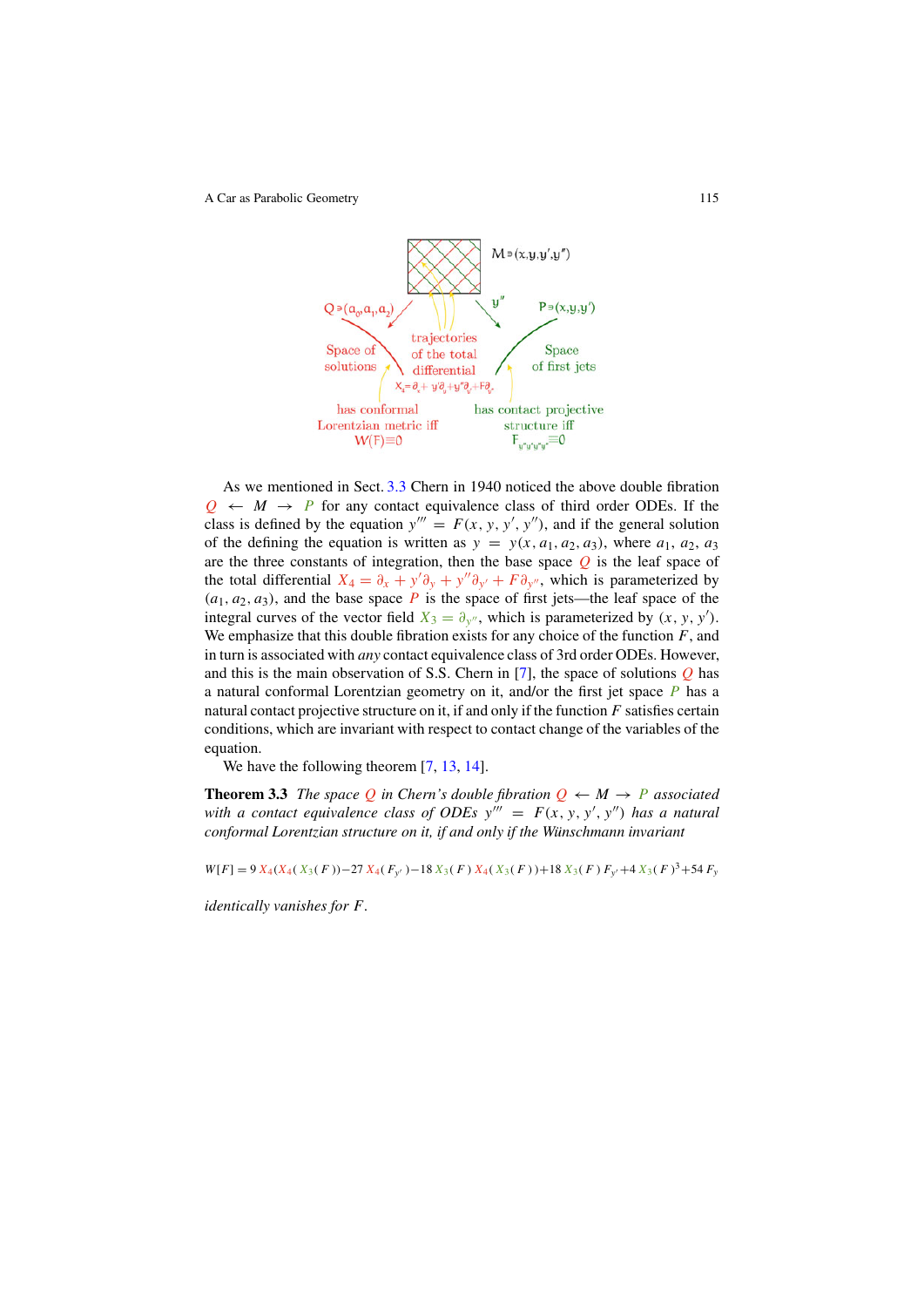Similarly, the space P in the Chern's double fibration  $Q \leftarrow M \rightarrow P$  associated with a contact equivalence class of ODEs  $y''' = F(x, y, y', y'')$  has a natural contact projective structure on it, if and only if the Chern invariant

$$
C[F] = X_3(X_3(X_3(X_3(F))))
$$

identically vanishes for F.

Here, 
$$
X_3 = \partial_{y''}
$$
,  $X_4 = \partial_x + y'\partial_y + y''\partial_{y'} + F\partial_{y''}$ ,  $F_y = \frac{\partial F}{\partial y}$  and  $F_{y'} = \frac{\partial F}{\partial y'}$ .

In the car's fibration we have  $F = \frac{3y'y''^2}{1+y'^2}$ . This function has  $W[F] \equiv C[F] \equiv 0$ . Thus the car fibration has a (flat) conformal structure on  $Q$  and a (flat) contact projective structure on  $\vec{P}$ . This provoks the following (open) problem.

**Problem** Generalize the car setting enabling the car to move on a curved terrain. This should lead to a nonflat Engel structure with a split  $(M, \mathcal{D} = \mathcal{D}_w \oplus \mathcal{D}_g)$  on the car's configuration space. Characterize, in terms of Chern's invariants  $W[F]$ ,  $C[F]$ , and possibly their derivatives, those Engel structures with a split, which are con*fi*guration space structures of cars on curved terrains. Which of the two geometries: the conformal Lorentzian one, or the contact projective one will survive for a car on a general terrain? Perhaps none?

# **4 Lie's Correspondence**

# *4.1 Lagrangian Planes in* R**<sup>4</sup>** *and Oriented Circles in the Plane*

It was S. Lie who understood the geometry of the projective quadric **Q**, as in (3.4), in terms of the geometry of Lagrangian planes in a real 4-dimensional vector space. (see  $[2, 16]$  for more details). To talk about *Lagrangian planes* we need to have a *real* 4-dimensional vector space V and a symplectic form in V, i.e. a 2-form  $\omega \in \bigwedge^2 V^*$ such that  $\omega \wedge \omega \neq 0$ . Now, a 2-plane  $q = \text{Span}(Y_1, Y_2)$ , with  $Y_1, Y_2 \in V$  and  $Y_1 \wedge Y_2 \neq 0$ , is Lagrangian in V if and only if  $\omega(Y_1, Y_2) = 0$ .

Given a symplectic form  $\omega$  in V we consider the 5-dimensional vector space  $\omega^{\perp} \subset \bigwedge^2 V$  consisting of elements  $Y \in \bigwedge^2 V$  annihilating  $\omega$ :

$$
\omega^{\perp} = \{ \bigwedge^2 V \ni Y : Y \sqcup \omega = 0 \}.
$$

It is now convenient to introduce a basis  $(e_1, e_2, e_3, e_4)$  in V, such that the symplectic form  $\omega$  reads as

$$
\omega = e^1 \wedge e^4 + e^2 \wedge e^3,\tag{4.1}
$$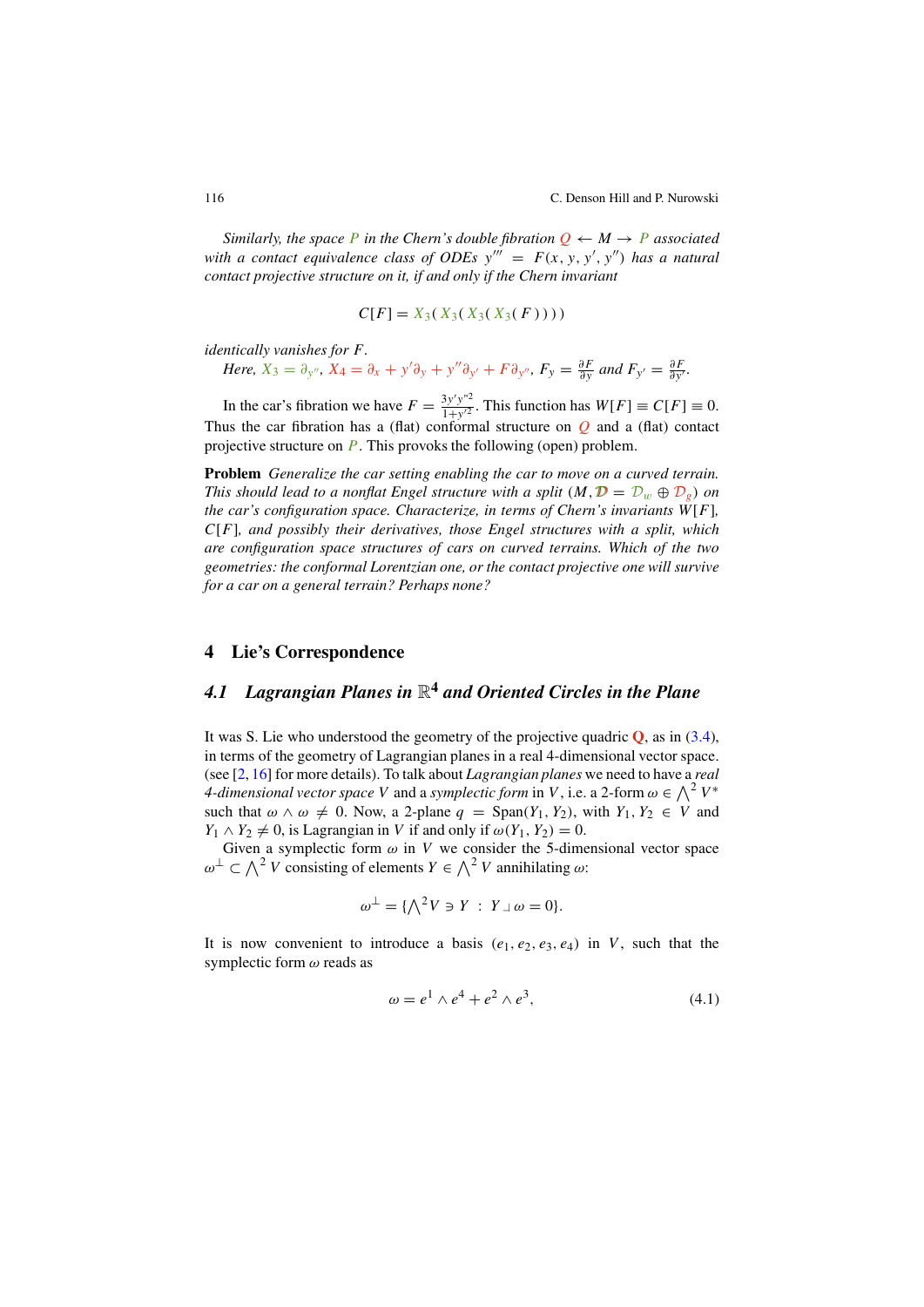in its dual cobasis  $(e^1, e^2, e^3, e^4)$ ,  $e_i \perp e^j = \delta_i^j$ , in  $V^*$ . Then the most general element  $Y \in \omega^{\perp}$  is:

$$
Y = (\eta + \zeta) e_1 \wedge e_2 + \mu e_1 \wedge e_3 + \nu e_4 \wedge e_2 + (\eta - \zeta) e_4 \wedge e_3 + \xi (e_1 \wedge e_4 - e_2 \wedge e_3),
$$
\n(4.2)

where  $(\xi, \eta, \zeta, \mu, \nu) \in \mathbb{R}^5$ .

We now ask the question as to when such  $Y$  is a *simple* bivector. Recall that an element  $0 \neq Y$  of  $\bigwedge^2 V$  is *simple* if and only if  $Y \wedge Y = 0$ . In such case there exist vectors  $Y_1$  and  $Y_2$  in V such that  $Y = Y_1 \wedge Y_2$ . Thus such Y defines a 2-plane

$$
q = \mathrm{Span}_{\mathbb{R}}(Y_1, Y_2),
$$

in V. If in addition, a simple Y belongs to the 5-dimensional subspace  $\omega^{\perp}$ , then its direction,

$$
\operatorname{dir}(Y) := \{ \lambda Y, \ \lambda \in \mathbb{R} \},
$$

defines a 2-plane which is Lagrangian. It turns out that every Lagrangian 2-plane in V is defined in terms of  $0 \neq Y \in \omega^{\perp}$  such that  $Y \wedge Y = 0$ .

Simple algebra applied to a generic  $Y \in \omega^{\perp}$  as in (4.2) gives:

$$
Y \wedge Y = 2(\zeta^2 - \eta^2 + \mu v - \xi^2) e_1 \wedge e_2 \wedge e_3 \wedge e_4 = -\frac{1}{2} Q(\xi, \eta, \zeta, \mu, v) e_1 \wedge e_2 \wedge e_3 \wedge e_4.
$$
\n(4.3)

Note the appearence of the quadratic form  $(3.5)$  in this formula! Thus such an Y is simple,  $Y \wedge Y = 0$ , if and only if the quintuple  $[\xi : \eta : \zeta : \mu : \nu]$  belongs to the projective quadric **Q** considered in Sect. 3.2. Now, let us define

$$
\mathbf{Q}' = \{ P(\bigwedge^2 V) \ni \operatorname{dir}(Y) : Y \sqcup \omega = 0 \quad \& \quad Y \wedge Y = 0 \},
$$

where, as it is customary, we denoted the *projectivization* of  $\bigwedge^2 V$  by  $P(\bigwedge^2 V)$ .

Since  $Y \wedge Y = 0$  for  $Y \in \omega^{\perp}$  is equivalent to  $\zeta^2 - \eta^2 + \mu \nu - \xi^2 = 0$  for  $[\xi : \eta : \zeta : \mu : \nu] \in \mathbb{R}P^4$ , then

$$
\mathbf{Q}' = \{ \text{dir}(Y) : Y \text{ as in (4.2) with } [\xi : \eta : \zeta : \mu : \nu] \in \mathbf{Q} \}.
$$

This in turn establishes a diffeomorphism between **Q** and the space of all Lagrangian 2-planes in V. With some abuse of notation we will denote this space also by  $\mathbf{Q}'$ ,

 $Q' =$ {set of all Lagrangian 2 – planes in  $(V, \omega)$ }.

Let us now parametrize those  $\text{dir}(Y)$  in  $\mathbf{O}'$  that correspond to all circles with a *finite* radius in the plane. Since such circles are points of the set  $Q_c \subset Q$ , with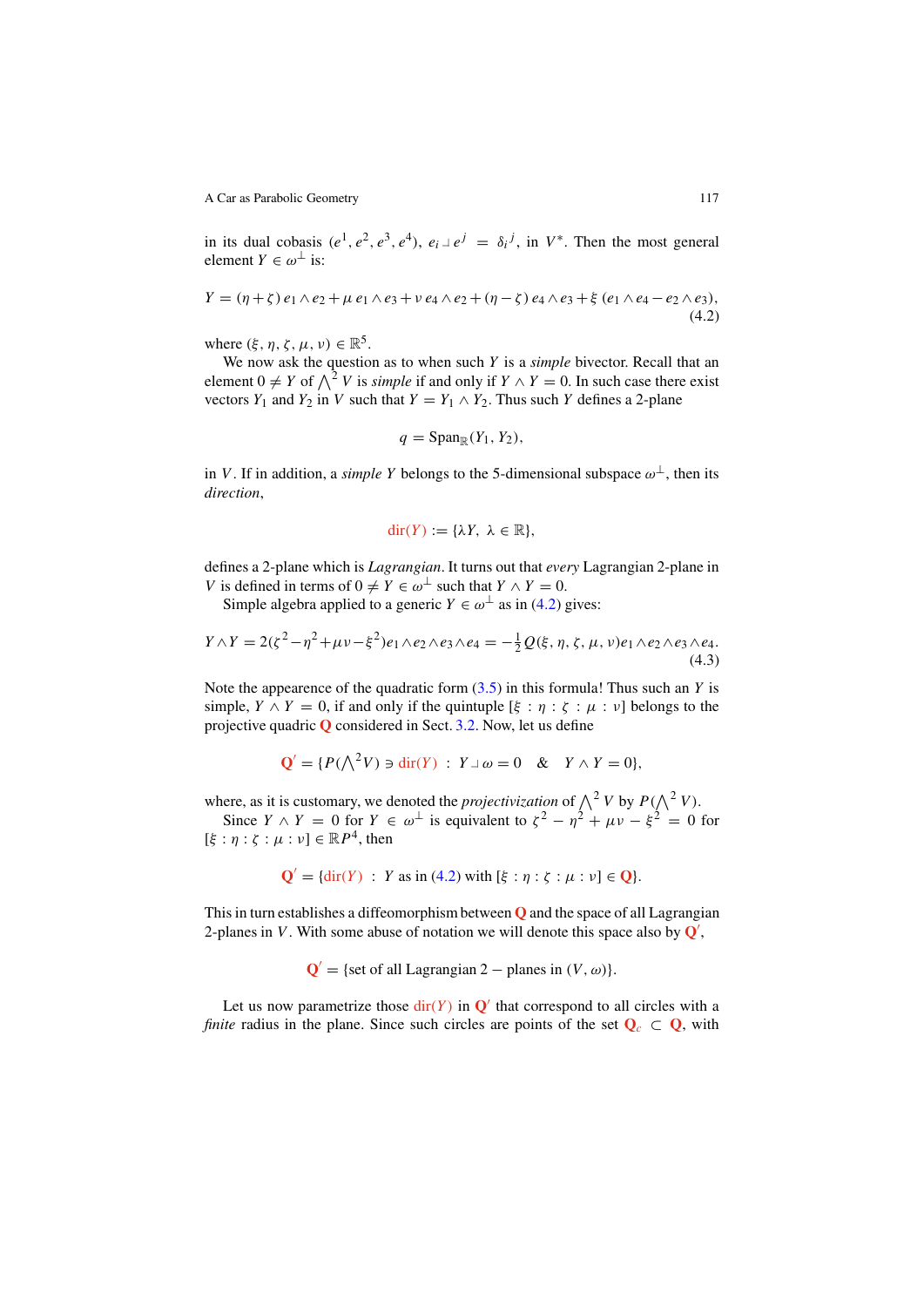$v \neq 0$ , we can conveniently parametrize them by  $v = 1$ ,  $\mu = \xi^2 + \eta^2 - \zeta^2$ . Thus, the corresponding bivectors  $\text{dir}(Y)$  in  $\mathbf{Q}'$  may be represented by

$$
Y = (\eta + \zeta) e_1 \wedge e_2 + (\xi^2 + \eta^2 - \zeta^2) e_1 \wedge e_3 + e_4 \wedge e_2 + (\eta - \zeta) e_4 \wedge e_3 + \xi (e_1 \wedge e_4 - e_2 \wedge e_3),
$$
\n(4.4)

or what is the same by  $Y = ( (\eta + \zeta) e_1 + e_4 + \xi e_3 ) \wedge (-\xi e_1 + e_2 + (\eta - \zeta) e_3 ).$ Thus in the 3-dimensional space  $Q'$  there is an open set  $Q'_c$  of bivectors Y given by (4.4). This set, in turn, is diffeomorphic to the space of all Lagrangian 2-planes

$$
q(\xi, \eta, \zeta) = \text{Span}_{\mathbb{R}}(Y_1, Y_2),\tag{4.5}
$$

spanned by

 $Y_1 = (\eta + \zeta) e_1 + e_4 + \xi e_3 \& Y_2 = -\xi e_1 + e_2 + (\eta - \zeta) e_3.$  (4.6)

Again, with some abuse, we denote this space by  $Q'_c$ .

In  $\mathbf{Q}_c$  we had a nice interpretation of the incidence between two points (circles): two close circles in  $\mathbf{Q}_c$  were incident if they were tangent to each other. The natural incidence between the points of  $Q'_c$ , i.e. between two close Lagrangian 2-planes in V, is their intersection along a line. Let us see what such an incidence means:

If we take a Lagrangian 2-plane  $q(\xi, \eta, \zeta)$  and its close neighbour  $q(\xi + d\xi, \eta + d\zeta)$  $d\eta$ ,  $\zeta + d\zeta$ ), then they intersect in a line iff their corresponding bivectors

$$
Y = ((\eta + \zeta) e_1 + e_4 + \xi e_3) \wedge (-\xi e_1 + e_2 + (\eta - \zeta) e_3)
$$

and

$$
Y + dY = ((\eta + \zeta + d\eta + d\zeta) e_1 + e_4 + (\xi + d\xi) e_3) \wedge (-(\xi + d\xi) e_1 + e_2 + (\eta - \zeta + d\eta - d\zeta) e_3)
$$
  

$$
Y \wedge (Y + dY) = 0.
$$

A short algebra shows that

$$
Y \wedge (Y + dY) = ((d\eta)^2 + (d\xi)^2 - (d\zeta)^2)e_1 \wedge e_2 \wedge e_3 \wedge e_4.
$$

Hence the two Lagrangian planes from  $Q'_c$  intersect in a line if and only if the connecting vector (dξ, d $\eta$ , dζ) between the points (ξ,  $\eta$ , ζ) and (ξ +dξ,  $\eta$  +d $\eta$ , ζ + d $\zeta$ ) in  $\mathbf{Q}'_c$  is null in the 3-dimensional Minkowski metric  $g = (d\eta)^2 + (d\xi)^2 - (d\zeta)^2$ . Comparing with (3.3) we see that in the present parametrization of  $\mathbf{Q}_c$ , we have

$$
\xi = a, \quad \eta = b \quad \text{and} \quad \zeta = R.
$$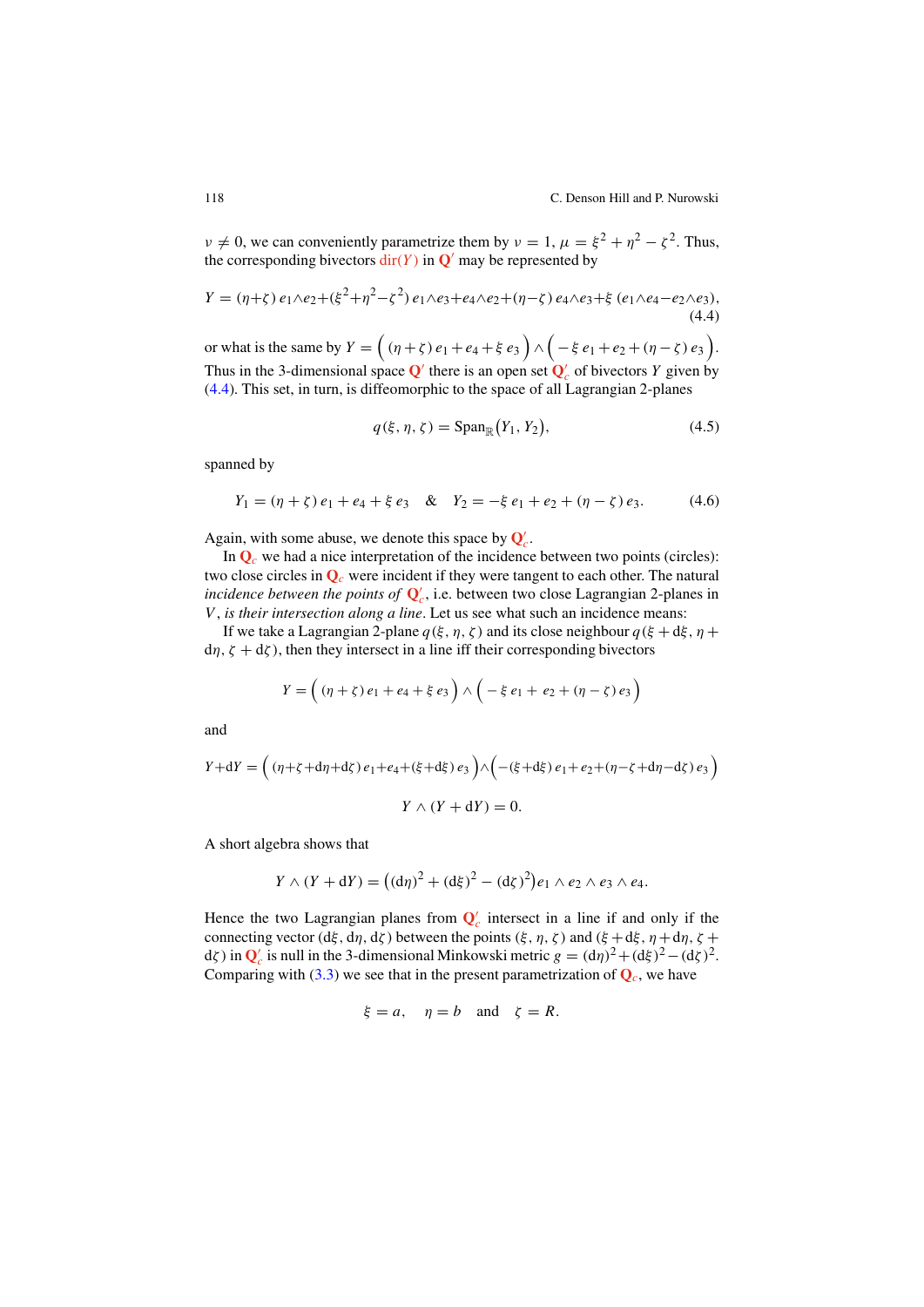Hence  $g = (da)^2 + (db)^2 - (dR)^2$ , and the condition that two neighbouring Lagrangian planes from  $\mathbf{Q}_c'$  intersect in a line in V is then equivalent to the condition that the corresponding neighbouring circles from  $Q_c$  are kissing each other in the plane  $(x, y)$ . This is the essence of Lie's observation :

Tangent circles in  $\mathbb{R}^2$  with orientations as in moving gears correspond to Lagrangian planes in  $\mathbb{R}^4$  intersecting in a line.

#### **4.1.1 Double Cover of SO**(**2**, **3**) **by Sp**(**2**, R)

It was Lie who established the isomorphism between the simple Lie algebras  $\mathfrak{so}(2,3)$  and  $\mathfrak{sp}(2,\mathbb{R})$ . This is, for example, very nicely explained in [2]. Here we argue for this as follows:

The symplectic group  $Sp(2, \mathbb{R})$  is defined as

$$
\mathbf{Sp}(2,\mathbb{R})=\{\mathbf{GL}(V)\ni A\mid \omega(Av,Aw)=\omega(v,w),\ v,w\in V\},\
$$

where as before V is a real 4-dimensional vector space, and  $\omega$  is a symplectic form on V. Note that  $\mathbb{Z}_2 = \{I, -I\}$ , where I is the identity in  $GL(V)$ , is a subgroup of  $\text{Sp}(2, \mathbb{R}), \mathbb{Z}_2 \subset \text{Sp}(2, \mathbb{R}).$ 

Introducing,  $A^{\mu}{}_{\nu}$  via  $A(e_{\mu}) = A^{\nu}{}_{\mu}e_{\nu}$ , and  $\omega_{\mu\nu} = \omega(e_{\mu}, e_{\nu})$ , we obtain that the matrix elements of those  $A \in GL(V)$  that are in  $Sp(2, \mathbb{R})$  satisfy

$$
A^{\mu}{}_{\alpha}A^{\nu}{}_{\beta}\omega_{\mu\nu} = \omega_{\alpha\beta}.\tag{4.7}
$$

Since dim  $V = 4$  we have

$$
\frac{1}{4}\omega_{\mu\nu}\omega_{\rho\sigma}e^{\mu}\wedge e^{\nu}\wedge e^{\rho}\wedge e^{\sigma}=\omega\wedge\omega=2e^{1}\wedge e^{2}\wedge e^{2}\wedge e^{4}=\frac{1}{12}\epsilon_{\mu\nu\rho\sigma}e^{\mu}\wedge e^{\nu}\wedge e^{\rho}\wedge e^{\sigma},
$$

and hence

$$
\omega_{\lbrack \mu\nu}\omega_{\rho\sigma\rbrack} = \frac{1}{3}\epsilon_{\mu\nu\rho\sigma}.
$$
\n(4.8)

Here  $\epsilon_{\mu\nu\rho\sigma}$  denotes the totally skew Levi-Civita symbol in  $\mathbb{R}^4$ .

Let us now take an element Y from  $\omega^{\perp}$ . We have  $Y = \frac{1}{2} Y^{\mu\nu} e_{\mu} \wedge e_{\nu}$ . Then, according to  $(4.3)$  we have

$$
-\frac{1}{2}Q(Y)e_1\wedge e_2\wedge e_3\wedge e_4 = Y\wedge Y = \frac{1}{4}Y^{\mu\nu}Y^{\rho\sigma}e_\mu\wedge e_\nu\wedge e_\rho\wedge e_\sigma = \frac{1}{4}Y^{\mu\nu}Y^{\rho\sigma}\epsilon_{\mu\nu\rho\sigma}e_1\wedge e_2\wedge e_3\wedge e_4,
$$

so the quadratic form  $Q(Y)$  written in terms of the components  $Y^{\mu\nu} = Y^{[\mu\nu]}$  of the bivector  $Y$  is

$$
Q(Y) = -\frac{1}{2} Y^{\mu\nu} Y^{\rho\sigma} \epsilon_{\mu\nu\rho\sigma}.
$$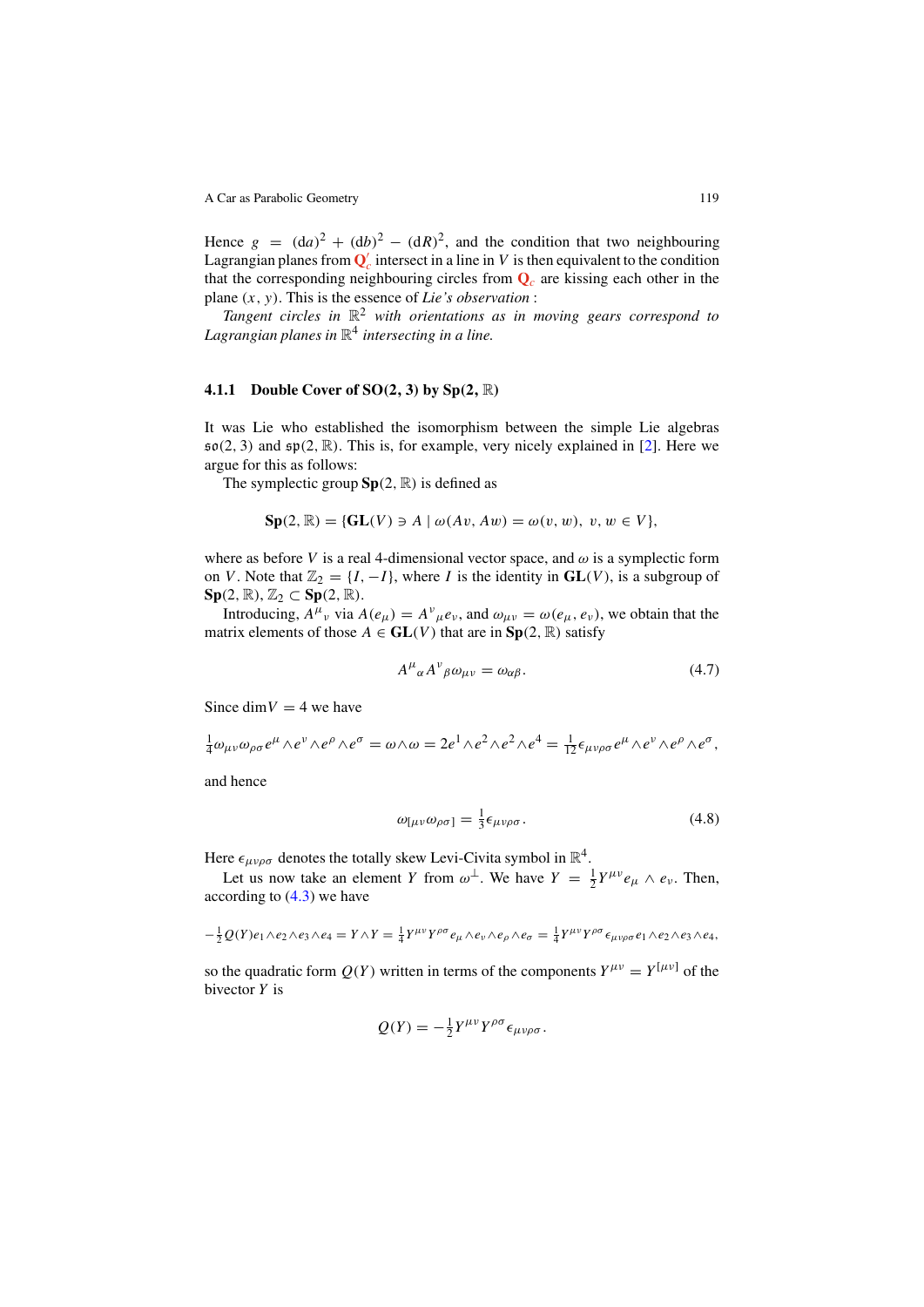There is a natural action of  $\text{Sp}(2, \mathbb{R})$  on the space  $\omega^{\perp}$  induced by the action of  $\textbf{Sp}(2,\mathbb{R})$  in V. In components it reads

$$
\mathbf{Sp}(2,\mathbb{R})\times\omega^{\perp}\quad\ni\quad (A,Y^{\mu\nu})\longrightarrow (AY)^{\mu\nu}=A^{-1\mu}_{\alpha}A^{-1\nu}_{\beta}Y^{\alpha\beta}\quad\in\quad\omega^{\perp}.
$$

If we now apply the form  $Q$  on the  $Sp(2, \mathbb{R})$  transformed bivector AY we get

$$
Q(AY) = -\frac{1}{2}A^{-1\mu}{}_{\alpha}A^{-1\nu}{}_{\beta}A^{-1\rho}{}_{\gamma}A^{-1\sigma}{}_{\delta}Y^{\alpha\beta}Y^{\gamma\delta}\epsilon_{\mu\nu\rho\sigma} =
$$
  

$$
-\frac{3}{2}A^{-1\mu}{}_{\alpha}A^{-1\nu}{}_{\beta}A^{-1\rho}{}_{\gamma}A^{-1\sigma}{}_{\delta}Y^{\alpha\beta}Y^{\gamma\delta}\omega_{[\mu\nu}\omega_{\rho\sigma]} =
$$
  

$$
-\frac{3}{2}Y^{\alpha\beta}Y^{\gamma\delta}\omega_{[\mu\nu}\omega_{\rho\sigma]} = -\frac{1}{2}Y^{\alpha\beta}Y^{\gamma\delta}\epsilon_{\mu\nu\rho\sigma} = Q(Y),
$$

where the expressions after the second and the fourth equality sign follow from (4.8), and the expression after the third equality sign follows from (4.7). Thus the symplectic transformation  $v \mapsto Av$  in V induces a linear transformation  $Y \mapsto AY$ in  $\omega^{\perp}$  which *preserves the real quadratic form Q* of signature (2, 3). This gives a homomorphism of  $Sp(2, \mathbb{R})$  onto  $SO(2, 3)$ . Its kernel is  $\mathbb{Z}_2$ , since

$$
(\mathbf{Sp}(2,\mathbb{R})\supset\mathbb{Z}_2)\times\omega^\perp\quad\ni\quad (A=\pm I, Y^{\mu\nu})\longrightarrow(\pm\delta^\mu{}_\alpha)(\pm\delta^\nu{}_\beta)Y^{\alpha\beta}=Y^{\mu\nu}\quad\in\quad\omega^\perp.
$$

@ This gives the Lie's double cover of **SO**(2, 3) by **Sp**(2, R),

$$
\mathbb{Z}_2 \to \mathbf{Sp}(2,\mathbb{R}) \to \mathbf{SO}(2,3),
$$

which has its local version in the *isomorphism of the Lie algebras*  $\mathfrak{sp}(2,\mathbb{R})$  and  $50(2, 3)$ .

# *4.2 Lie's Twistor Fibration*

The relation between the groups  $Sp(2, \mathbb{R})$  and  $SO(3, 2)$  recalled in the previous section is the basis for Lie's correspondence [2], Section 3. This can be described in yet another incarnation of the car's fibration  $Q \leftarrow M \rightarrow P$ , which is Lie's twistor *fibration*; see Section 4.4 in [3] for a general theory of these things.

To explain this we start with the space  $Q$  of all Lagrangian planes in V as before. This 3-dimensional space can be locally parameterized by  $(\xi, \eta, \zeta)$  as in (4.5)–(4.6), with a Lagrangian plane  $\text{dir}(Y)$  spanned by

$$
Y_1 = (\eta + \zeta) e_1 + e_4 + \xi e_3 \& Y_2 = -\xi e_1 + e_2 + (\eta - \zeta) e_3.
$$

There is also another 3-dimensional space associated with  $V$ . This is

$$
P := P(V) = \{ \text{dir}(v) \mid \lambda v, \ v \in V, \ \lambda \in \mathbb{R} \},
$$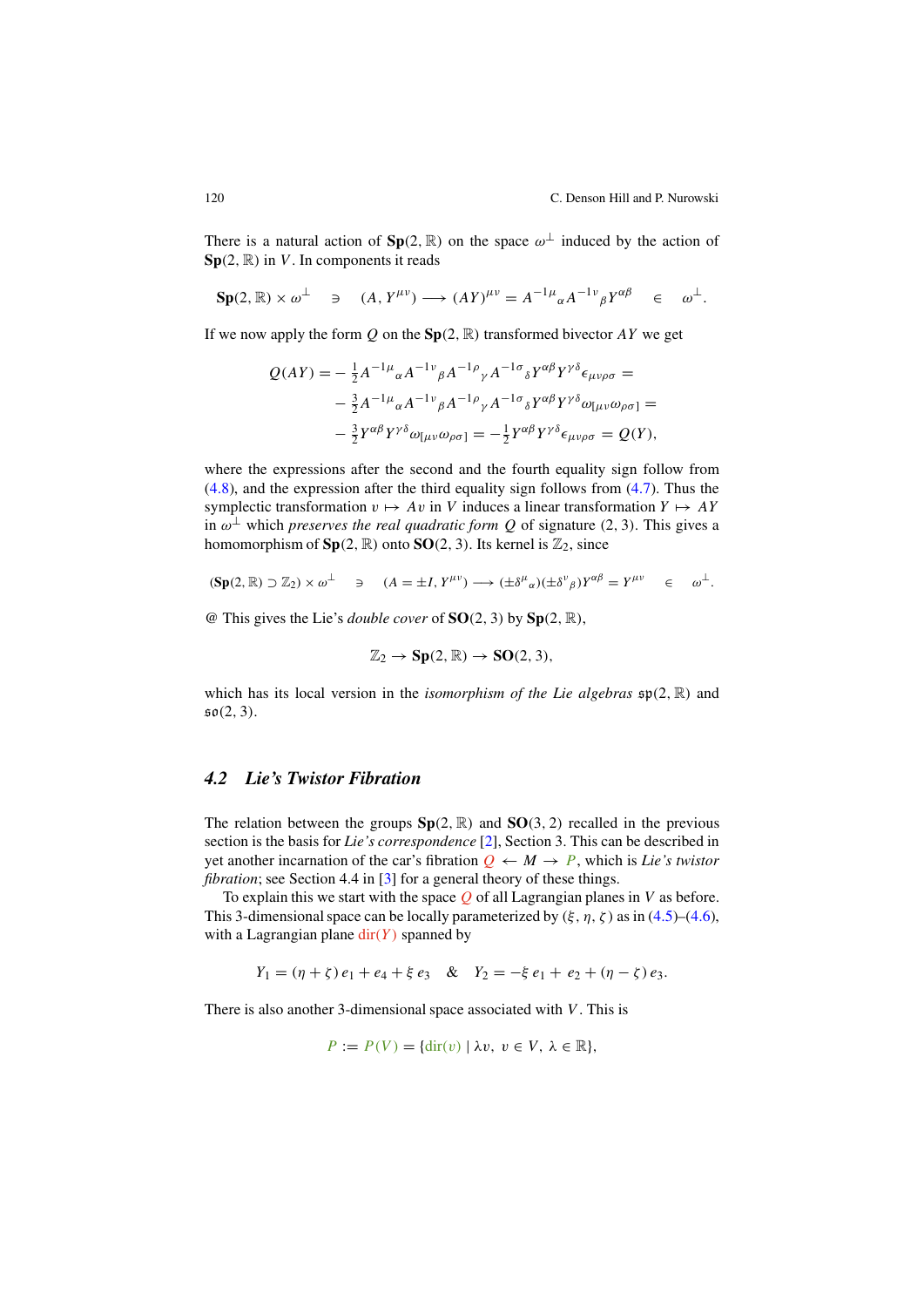the projectivization of V. This can be locally parametetrized by  $(x^1, x^2, x^3)$ , where a generic element of *P* is  $\ell = \text{dir}(x^1e_1 + x^2e_2 + x^3e_3 + e_4)$ .

There is a third space, M, associated with our pair  $(V, \omega)$ . This is

 $M = \{P \times Q \ni (\ell, \text{dir}(Y)) \mid \ell \in \text{dir}(Y)\},\$ 

i.e. the space of all pairs (line  $\ell$ , Lagrangian plane associated with Y) passing through zero in V with an incidence relation such that a line  $\ell$  is in the plane  $\text{dir}(Y)$ . This space is *four* dimensional, as a generic such pair can be parametrized by  $(\xi, \eta, \zeta, s)$ , where  $(\xi, \eta, \zeta)$  parametrizes the plane spanned by  $Y_1$  and  $Y_2$ , and the parameter s comes from  $\ell = \text{dir}(Y_1 + sY_2)$  and specifies a given line from the wealth of lines passing through zero in  $dir(Y)$ .

We again have a natural fibration  $Q \leftarrow M \rightarrow P$ :



where the map  $M \to Q$  is given by  $(\ell, Y) \to Y$ , and the map  $M \to P$  is given by  $(\ell, Y) \rightarrow \ell$ . It is the *Lie's twistor fibration*.



In it the fiber over a point  $q \in Q$ , i.e. over a Lagrangian plane  $\text{dir}(Y)$  in V, consists of all lines  $\ell$  passing through zero in this plane. Therefore the topology of such a fiber is the same as  $\mathbb{R}P^1$ . Likewise, the fiber over a point  $p \in P$ , i.e. over a line  $\ell$ passing through zero in  $V$ , consists of all Lagrangian planes  $dir(Y)$  containing the line  $\ell$ . Such a fiber also has topology of  $\mathbb{R}P^1$ .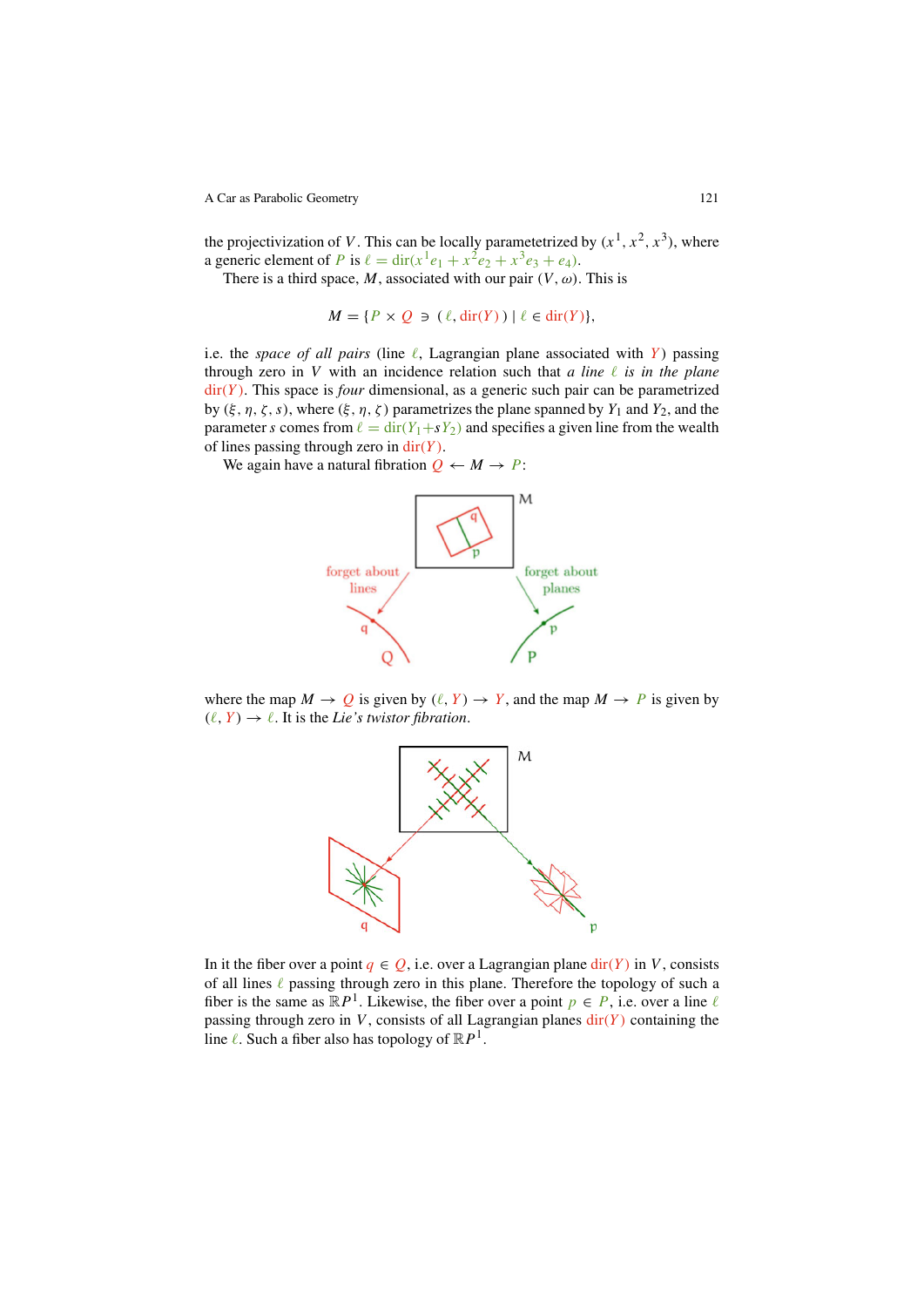122 C. Denson Hill and P. Nurowski

The group  $Sp(2, \mathbb{R})$  naturally acts on Q and P. These actions are given by

$$
(A, \operatorname{dir}(Y)) \quad \to \quad \operatorname{dir}(AY) = \operatorname{dir}(\frac{1}{2}A^{-1}\mu_{\alpha}A^{-1}\nu_{\beta}Y^{\alpha\beta}e_{\mu} \wedge e_{\nu}) \tag{4.9}
$$

and

$$
(A, \operatorname{dir}(v)) \to \operatorname{dir}(Av), \tag{4.10}
$$

where  $Y = \frac{1}{2} Y^{\mu \nu} e_{\mu} \wedge e_{\nu} \in \omega^{\perp}$ ,  $\nu \in V$  and  $A \in \text{Sp}(2, \mathbb{R})$ . It also has an induced action on the elements  $(\ell, Y) \in M$ , via

$$
(A, (\text{dir}(v), \text{dir}(Y)) \to (\text{dir}(Av), \text{dir}(AY)). \tag{4.11}
$$

It is a matter of checking that the isotropy of the action  $(4.9)$  of  $Sp(2, \mathbb{R})$  on Q is a certain 7-dimensional group  $P_1$ , the isotropy of the action (4.10) of  $Sp(2, \mathbb{R})$  on P is also a certain 7-dimensional group  $P_2$ , and that the isotropy of the action (4.11) of **Sp**(2,  $\mathbb{R}$ ) on *M* is a 6-dimensional group  $P_{12} = P_1 \cap P_2$ .

Thus Lie's twistor fibration can be considered to be a double fibration of three  $\text{Sp}(2,\mathbb{R})$  homogeneous spaces:  $M = \text{Sp}(2,\mathbb{R})/P_{12}$ ,  $Q = \text{Sp}(2,\mathbb{R})/P_1$  and  $P =$  $\text{Sp}(2,\mathbb{R})/P_2$ .



Due to Lie's double cover of  $SO(2, 3)$  by  $Sp(2, \mathbb{R})$ , and due to the proper dimensions of the spaces in the above fibration, it is clear that this gives a global version of the car's configuration space fibration



considered in Sect. 3.1. Now, the overall  $Sp(2, \mathbb{R})$  symmetry of all the ingredients of the fibration is obvious.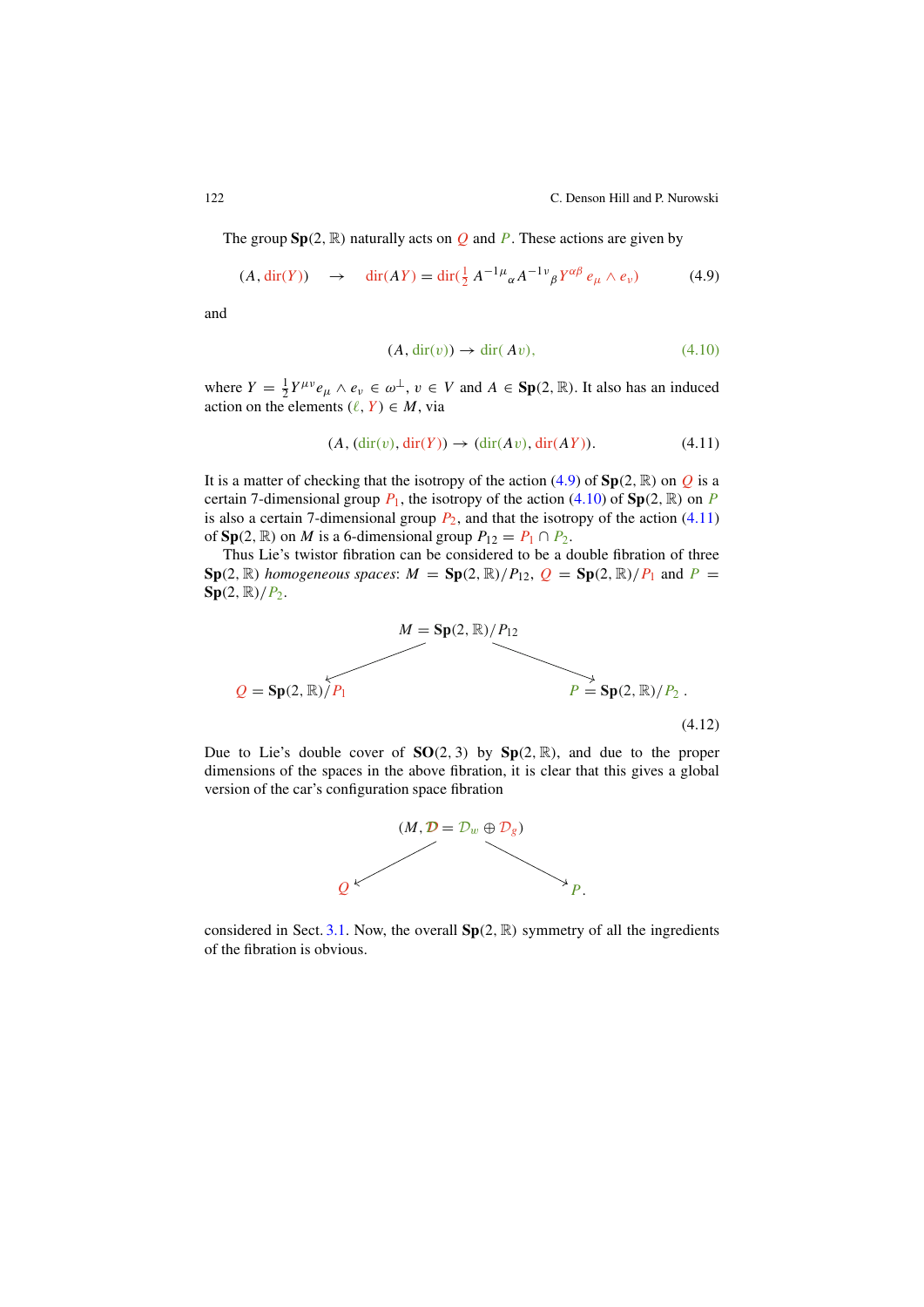#### *4.3 The Picture in Terms of Parabolic Subgroups in* **Sp**(**2**, R)

The double fibration (4.12) is a low dimensional example of the twistor correspondences discussed in [3], Section 4.4.6. The crucial point here is that the subgroups  $P_1$ ,  $P_2$  and  $P_{12}$  considered in the previous section are *parabolic* subgroups of a simple Lie group  $\text{Sp}(2, \mathbb{R})$ ; moreover they are such that  $P_1$  and  $P_2$  contain the same Borel subgroup, which happens to be  $P_{12}$ . To comment about this we need some preparations.

#### **4.3.1 Car's Gradation in** sp(**2**, R)

The elements E of the Lie algebra  $\mathfrak{sp}(2, \mathbb{R})$  of  $\mathbf{Sp}(2, \mathbb{R})$  can be considered as  $4 \times 4$ real matrices  $E = (E^{\alpha}_{\beta})$  that preserve the symplectic form  $\omega = \frac{1}{2} \omega_{\mu\nu} e^{\mu} \wedge e^{\nu}$ , i.e.

$$
E^{\gamma}{}_{\alpha}\omega_{\gamma\beta} + E^{\gamma}{}_{\beta}\omega_{\alpha\gamma} = 0.
$$

With our choice of a basis ( $e_{\mu}$ ) in V, in which the symplectic form  $\omega$  is as in (4.1), the matrix E giving the generic element of the Lie algebra  $\mathfrak{sp}(2,\mathbb{R})$  is given by

$$
E = (E^{\alpha}_{\beta}) = \begin{pmatrix} a_5 & a_7 & a_9 & 2a_{10} \\ -a_4 & a_6 & a_8 & a_9 \\ a_2 & a_3 & -a_6 & -a_7 \\ -2a_1 & a_2 & a_4 & -a_5 \end{pmatrix},
$$

where the coefficients  $a_I$ ,  $I = 1, 2, \ldots 10$ , are real constants.

Now, viewing  $\mathfrak{sp}(2,\mathbb{R})$  as a Lie algebra consisting of all  $4 \times 4$  real matrices E as above, with the commutator in  $\mathfrak{sp}(2,\mathbb{R})$  being the usual commutator  $[E, E']$  $E \cdot E' - E' \cdot E$  of two matrices E and E', we get a convenient basis  $(E_I)$  in  $\mathfrak{sp}(2,\mathbb{R})$ by

$$
E_I = \frac{\partial E}{\partial a_I}, \quad I = 1, 2, \dots 10.
$$

In this basis, modulo the antisymmetry, we have the following nonvanishing commutators:  $[E_1, E_5] = 2E_1, [E_1, E_7] = -2E_2, [E_1, E_9] = -2E_4, [E_1, E_{10}] = 4E_5$  $[E_2, E_4] = E_1, [E_2, E_5] = E_2, [E_2, E_6] = E_2, [E_2, E_7] = 2E_3, [E_2, E_8] = E_4,$  $[E_2, E_9] = -E_5 - E_6$ ,  $[E_2, E_{10}] = -2E_7$ ,  $[E_3, E_4] = -E_2$ ,  $[E_3, E_6] = 2E_3$ ,  $[E_3, E_8] = -E_6$ ,  $[E_3, E_9] = -E_7$ ,  $[E_4, E_5] = E_4$ ,  $[E_4, E_6] = -E_4$ ,  $[E_4, E_7] =$  $E_5 - E_6$ ,  $[E_4, E_9] = -2E_8$ ,  $[E_4, E_{10}] = -2E_9$ ,  $[E_5, E_7] = E_7$ ,  $[E_5, E_9] = E_9$ ,  $[E_5, E_{10}] = 2E_{10}, [E_6, E_7] = -E_7, [E_6, E_8] = 2E_8, [E_6, E_9] = E_9, [E_7, E_8] =$  $E_9$ ,  $[E_7, E_9] = E_{10}$ .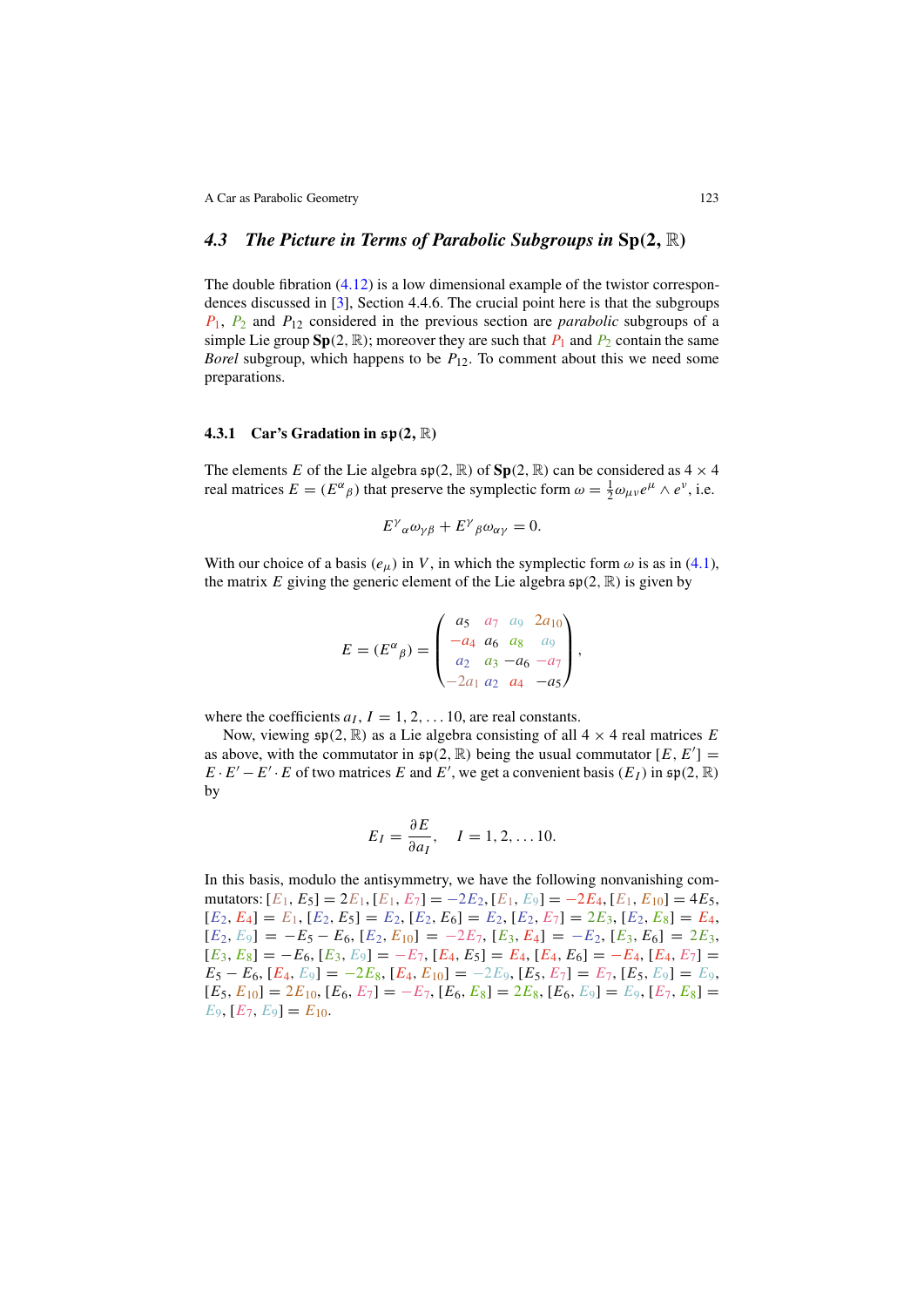What can be seen from this colorful mess?

First, it is useful to note that our choice of the basis  $E_I$  in  $\mathfrak{sp}(2,\mathbb{R})$  is related to the following root diagram of the Lie algebra  $\mathfrak{sp}(2,\mathbb{R})$ :



Root diagram for  $\mathfrak{sp}(2,\mathbb{R})$ 

This gives a mnemonic technique on how to get the directions of the vectors representing the commutators: a commutator of two vectors  $E_I$  and  $E_K$  in  $\mathfrak{sp}(2,\mathbb{R})$ either vanishes or is along the direction of  $E_I + E_K$ , where the sum is the usual sum of the vectors  $E_I$  and  $E_K$  in the plane of the diagram. The commutators are nonzero if and only if the sum  $E_I + E_K$  of vectors in the diagram belongs to the diagram.

Morever, the commutation realtions above show, in particular, a certain *gradation* in  $\mathfrak{sp}(2,\mathbb{R})$ . Indeed, define

$$
g_{-3} = \text{Span}_{\mathbb{R}}(E_1)
$$
  
\n
$$
g_{-2} = \text{Span}_{\mathbb{R}}(E_2)
$$
  
\n
$$
g_{-1} = \text{Span}_{\mathbb{R}}(E_3, E_4)
$$
  
\n
$$
g_0 = \text{Span}_{\mathbb{R}}(E_5, E_6)
$$
  
\n
$$
g_1 = \text{Span}_{\mathbb{R}}(E_7, E_8)
$$
  
\n
$$
g_2 = \text{Span}_{\mathbb{R}}(E_9)
$$
  
\n
$$
g_3 = \text{Span}_{\mathbb{R}}(E_{10}),
$$

and observe that due to the above commutation relations of the basis vectors  $E_I$ , these vector subspaces in  $\mathfrak{sp}(2,\mathbb{R})$  satisfy

$$
[\mathfrak{g}_i,\mathfrak{g}_j]\subset \mathfrak{g}_{i+j},
$$

when  $|i + j| \leq 3$ , or

$$
[\mathfrak{g}_i,\mathfrak{g}_j]=\{0\},\
$$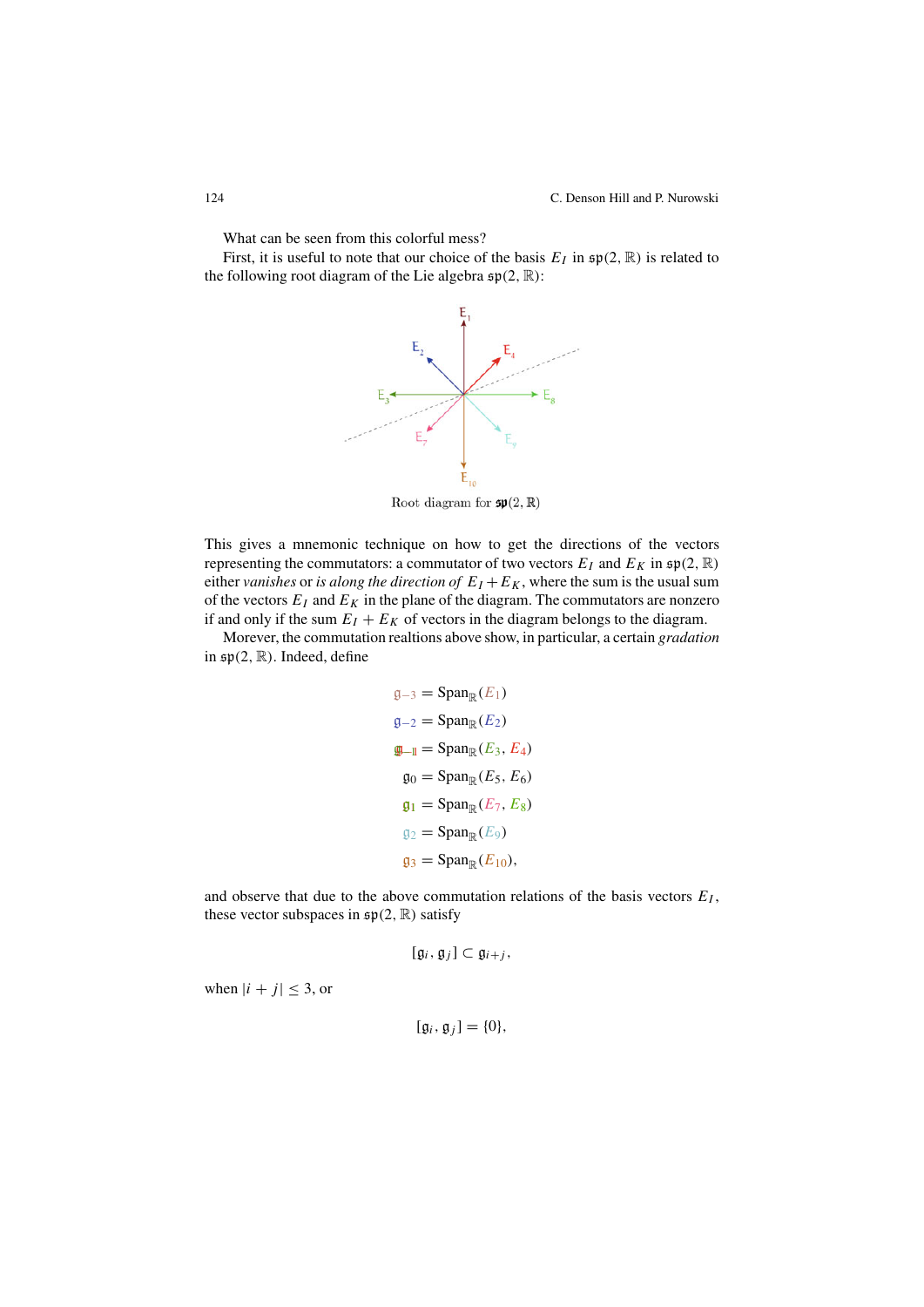otherwise. This observation decomposes  $\mathfrak{sp}(2,\mathbb{R})$  onto

 $\mathfrak{sp}(2,\mathbb{R})=\mathfrak{g}_{-3}\oplus\mathfrak{g}_{-2}\oplus\mathfrak{g}_{-1}\oplus\mathfrak{g}_0\oplus\mathfrak{g}_1\oplus\mathfrak{g}_2\oplus\mathfrak{g}_3,$ 

and makes it into a 3-step graded Lie algebra.

We further make a decomposition of  $\mathbf{g}_{-1}$  and  $\mathbf{g}_1$  onto

$$
\mathbf{I} = \mathbf{I} - \mathbf{I}w \oplus \mathbf{I} - \mathbf{I}g \quad \text{and} \quad \mathbf{I} = \mathbf{I} \mathbf{I}g \oplus \mathbf{I} \mathbf{I}w
$$

with

$$
\mathfrak{g}_{-1w} = \operatorname{Span}_{\mathbb{R}}(E_3), \ \mathfrak{g}_{-1g} = \operatorname{Span}_{\mathbb{R}}(E_4), \ \mathfrak{g}_{1g} = \operatorname{Span}_{\mathbb{R}}(E_7), \ \text{and} \ \mathfrak{g}_{1w} = \operatorname{Span}_{\mathbb{R}}(E_8).
$$

The commutation relations above show also that the following vector subspaces in  $\mathfrak{sp}(2,\mathbb{R})$  are Lie subalgebras:

$$
\mathfrak{p}_1 = \mathfrak{g}_{-1w} \oplus \mathfrak{g}_0 \oplus \mathfrak{g}_1 \oplus \mathfrak{g}_2 \oplus \mathfrak{g}_3
$$
  
\n
$$
\mathfrak{p}_2 = \mathfrak{g}_{-1g} \oplus \mathfrak{g}_0 \oplus \mathfrak{g}_1 \oplus \mathfrak{g}_2 \oplus \mathfrak{g}_3
$$
  
\n
$$
\mathfrak{p}_{12} = \mathfrak{p}_1 \cap \mathfrak{p}_2 = \mathfrak{g}_0 \oplus \mathfrak{g}_1 \oplus \mathfrak{g}_2 \oplus \mathfrak{g}_3
$$
  
\n
$$
\mathfrak{n}_1 = \mathfrak{g}_1 \oplus \mathfrak{g}_2 \oplus \mathfrak{g}_3
$$
  
\n
$$
\mathfrak{n}_1 = \mathfrak{g}_{1g} \oplus \mathfrak{g}_2 \oplus \mathfrak{g}_3
$$
  
\n
$$
\mathfrak{n}_2 = \mathfrak{g}_{1w} \oplus \mathfrak{g}_2 \oplus \mathfrak{g}_3
$$
  
\n
$$
\mathfrak{m} = \mathfrak{g}_{-3} \oplus \mathfrak{g}_{-2} \oplus \mathfrak{g}_{-1}
$$
  
\n
$$
\mathfrak{q} = \mathfrak{g}_{-3} \oplus \mathfrak{g}_{-2} \oplus \mathfrak{g}_{-1g}
$$
  
\n
$$
\mathfrak{p} = \mathfrak{g}_{-3} \oplus \mathfrak{g}_{-2} \oplus \mathfrak{g}_{-1w}.
$$
  
\n(4.13)

#### **4.3.2 Parabolic Subalgebras in** sp(**2**, R)

We recall that a Lie subalgebra  $\mathfrak h$  in the Lie algebra  $\mathfrak g$  is (k-step) nilpotent if and only if the following sequence

$$
\mathfrak{g}_{-1} = \mathfrak{h}, \quad \mathfrak{g}_{-\ell-1} = [\mathfrak{g}_{-1}, \mathfrak{g}_{-\ell}], \quad \ell = 1, 2, \ldots,
$$

of vector subspaces in  $\mathfrak g$  terminates at step  $k + 1$ . Here the term 'terminates at step  $k + 1'$  means that  $\mathfrak{g}_{-k} \neq \{0\}$ , and  $\mathfrak{g}_{-k-1} = \{0\}$ , for some finite  $k \geq 1$ . Note, that according to this definition, the Lie subalgebras  $\mathfrak{n}_{12}$ ,  $\mathfrak{n}_1$ ,  $\mathfrak{n}_2$ ,  $\mathfrak{m}$ ,  $\mathfrak{p}$  and  $\mathfrak{q}$ , of respective dimensions 4,3,3,4,3,3, are nilpotent in  $\mathfrak{sp}(2,\mathbb{R})$ .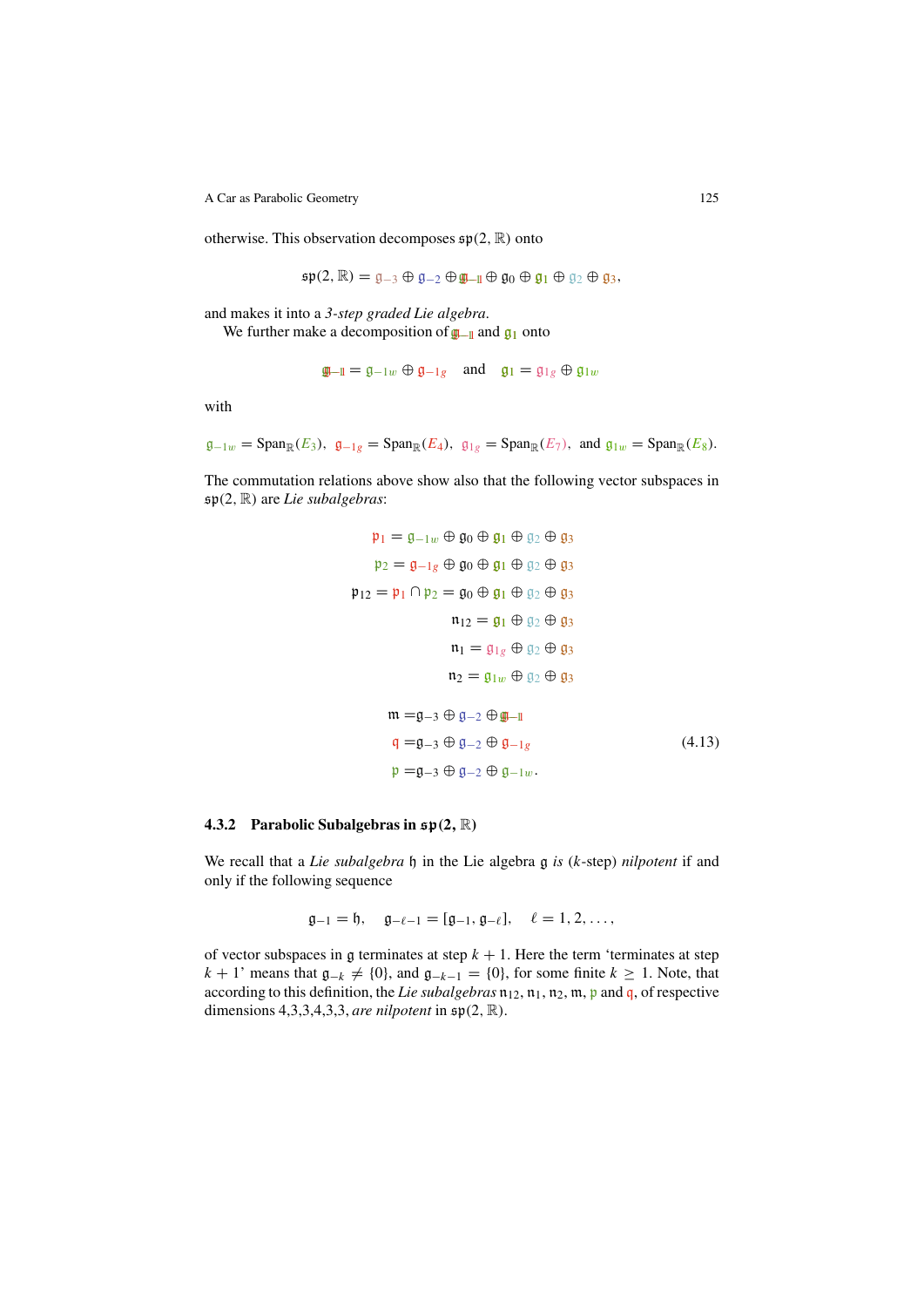Using the structure constants  $c^I_{JK}$ , defined in our basis  $E_I$  of  $\mathfrak{sp}(2,\mathbb{R})$  by  $[E_I, E_J] = c^{K} I J E_K$ , we find that the *Killing form K* of  $\mathfrak{sp}(2, \mathbb{R})$  is

$$
K = \frac{1}{12} K_{IJ} E^I \odot E^J = -4E^1 \odot E^{10} + 2E^2 \odot E^9 + E^3 \odot E^8 - 2E^4 \odot E^7 + E^5 \odot E^5 + E^6 \odot E^6,
$$

where the coefficients  $K_{IJ}$  are calculated using  $K_{IJ} = c^K{}_{IL}c^L{}_{JK}$ . Here  $E^I$ ,  $I =$ 1, 2, . . . , 10, is the dual basis in  $\mathfrak{sp}(2, \mathbb{R})^*$  to the basis  $E_I$  in  $\mathfrak{sp}(2, \mathbb{R})$ ,  $E_I \perp E^J =$  $\delta^J L$ 

Denoting by  $h^{\perp}$  the subspace in  $\mathfrak{sp}(2,\mathbb{R})$ , which is Killing-form-orthogonal to h,

$$
\mathfrak{h}^{\perp} = \{ \mathfrak{sp}(2, \mathbb{R}) \ni E \mid K(H, E) = 0, \ \forall H \in \mathfrak{h} \},
$$

we can now easily see that the nilpotent subalgebras  $n_1$ ,  $n_2$  and  $n_{12}$  are Killing orthogonals to the respective Lie subalgebras  $\mathfrak{p}_1$ ,  $\mathfrak{p}_2$  and  $\mathfrak{p}_{12}$ ,

$$
\mathfrak{p}_1^{\perp} = \mathfrak{n}_1, \quad \mathfrak{p}_2^{\perp} = \mathfrak{n}_2, \quad \text{and} \quad \mathfrak{p}_{12}^{\perp} = \mathfrak{n}_{12}.
$$

Now we recall the following definition:

**Definition 4.1** A Lie subalgebra p is a *parabolic* subalgebra of a (semi)simple Lie algebra g if and only if its Killing orthogonal  $p^{\perp}$  is a nilpotent subalgebra in g.

Thus according to this definition, we found three parabolic subalgebras,  $\mathfrak{p}_1$ ,  $\mathfrak{p}_2$  and  $\mathfrak{p}_{12}$ , in the simple Lie algebra  $\mathfrak{sp}(2,\mathbb{R})$ .

#### **4.3.3 Twistor Fibration and Three Flat Parabolic Geometries Associated with a Car**

Consider now the simple Lie group  $G = Sp(2, \mathbb{R})$  and its three parabolic subgroups  $P_1$ ,  $P_2$  and  $P_{12} = P_1 \cap P_2$  corresponding to the parabolic subalgebras  $p_1$ ,  $p_2$  and  $p_{12}$ is  $\mathfrak{sp}(2,\mathbb{R})$ . Accordingly we have three corresponding homogeneous spaces  $M =$  $G/P_{12}$ ,  $Q = G/P_1$  and  $P = G/P_2$ . By construction all these three spaces are **Sp**(2, R) symmetric. Moreover, their tangent spaces at each point have the structure of the corresponding quotient vectors spaces  $\mathfrak{m} = \mathfrak{sp}(2, \mathbb{R})/\mathfrak{p}_{12}$ ,  $\mathfrak{q} = \mathfrak{sp}(2, \mathbb{R})/\mathfrak{p}_1$ and  $p = sp(2, \mathbb{R})/p_2$ . In particular, m, which can be identified with  $m = q_{-3} \oplus q_2$  $g_{-2} \oplus g_{-11}$ , has a well defined 2-dimensional vector space  $g_{-11}$  with a well defined split  $\mathfrak{g}_{-1} = \mathfrak{g}_{-1w} \oplus \mathfrak{g}_{-1g}$ . This, point by point on  $M = \mathfrak{sp}(2, \mathbb{R})$ , defines an *Engel* distribution with a split  $\mathbf{D} = D_w \oplus D_g$  on M, which by construction is  $\text{Sp}(2, \mathbb{R})$ symmetric. Therefore this  $M$  must be locally equivalent to the configuration space M of a car.

<sup>&</sup>lt;sup>2</sup>It further follows that the 6-dimensional parabolic algebra  $\mathfrak{p}_{12} = \mathfrak{p}_1 \cap \mathfrak{p}_2$  is a *Borel* subalgebra in  $\mathfrak{sp}(2,\mathbb{R}).$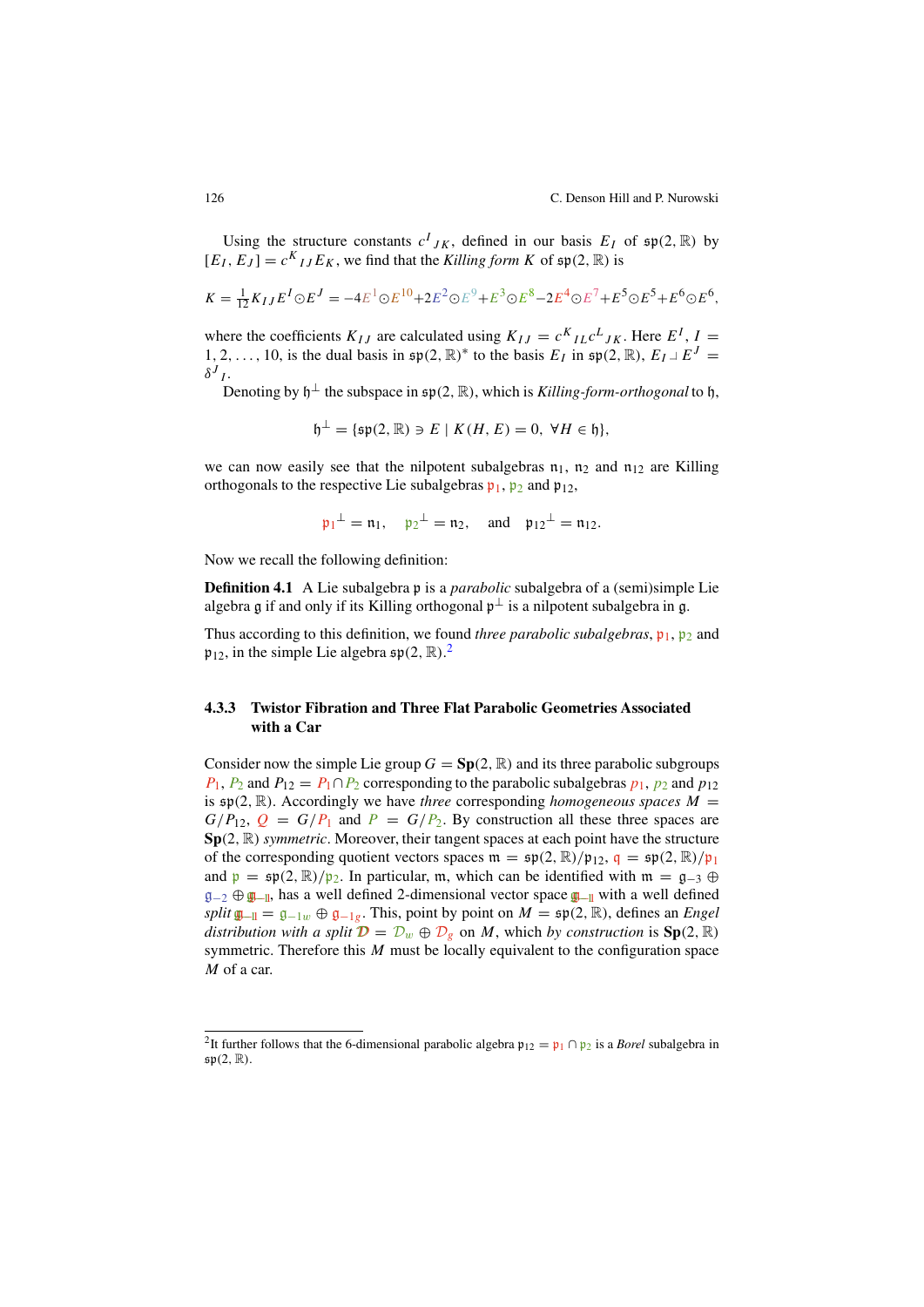We leave to the reader to figure out, directly from the algebraic properties of  $\mathfrak{sp}(2, \mathbb{R})$  and  $\mathfrak{p}_1$  and  $\mathfrak{p}_2$ , how the spaces  $Q = \mathbf{Sp}(2, \mathbb{R})/P_1$  and  $P = \mathbf{Sp}(2, \mathbb{R})/P_2$ get equipped with the respective conformal Lorentzian structure, and the contact projective structure.

Anyhow, we can now write the global version of the car's double fibration as a parabolic twistor *fi*bration



invoked in (4.12). Each space in this fibration is now a (Cartan) *fl*at model for a parabolic geometry of the type  $(\text{Sp}(2, \mathbb{R}), P)$ , where P is one of  $P_1$ ,  $P_2$  or  $P_{12}$ . In this sense the car's geometry falls in the realm of parabolic geometries [3].

Another simpler form of this fibration, can be obtained by taking the simply connected nilpotent Lie groups  $M$ ,  $Q$  and  $P$  whose corresponding Lie algebras are m, q and  $\mathfrak p$  as in (4.13). These are *Carnot groups* [19] with additional structure, such as the Engel structure with a split on  $M$ . This enables us to interpret the car's double fibration as the following double *fi*bration of Carnot groups:



Although this fibration is made only in terms of Lie groups, and although it is, in a sense, a minimal fibration locally equivalent to the car's fibration, its disadvantage with comparison to the twistor parabolic fibration is that, similar to the cars fibration, the overall  $\mathfrak{so}(2,3) = \mathfrak{sp}(2,\mathbb{R})$  symmetry is not immediately visible in it.

# *4.4 Outlook: Parabolic Twistor Fibrations in Physics and in Nonholonomic Mechanics*

The geometry of a car, which we discussed in this paper, is a baby version of the well known Penrose's twistor fibration [20]

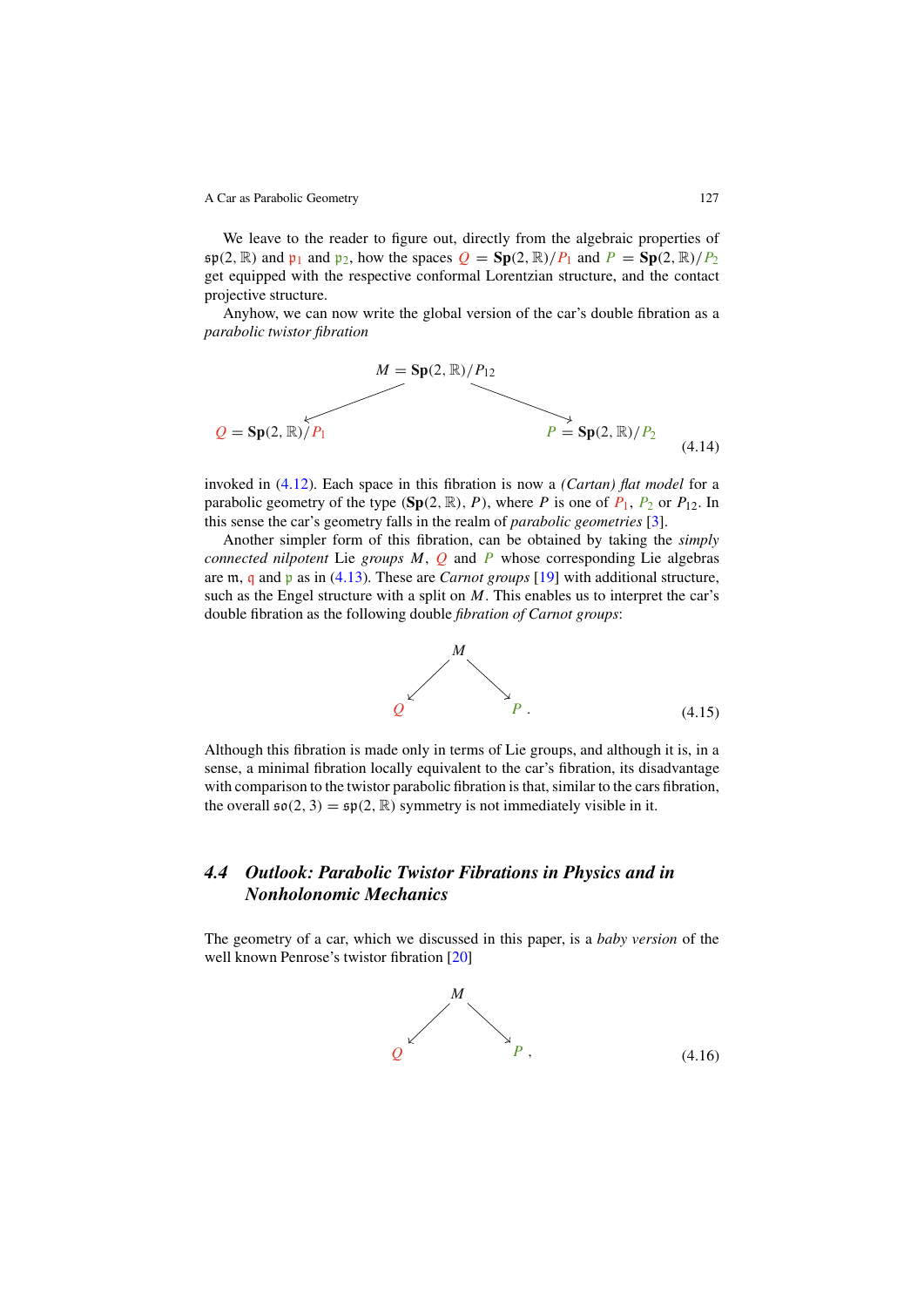in which  $Q$  is a 4-dimensional conformal Minkowski spacetime,  $P$  is a 5dimensional space of all null rays in  $Q$ , and  $M$  is the 6-dimensional bundle of null directions over  $Q$  (see [20]). Penrose's fibration is also known as a basis for the Klein correspondence (see [22], Part 1, Section 1). To explain this we again need some preparations:

The determination of how many different parabolic subgroups is in a given simple Lie algebra g, is obtained in terms of the Dynkin diagram of g: if g is considered over the complex numbers, then the choice of a parabolic subgroup in g is in one-to-one corespondence with the choice of a decoration of its Dynkin diagram with crosses marked at the nodes of the diagram. In this sense, in the Klein's-Penrose's case where the symmetry algebra is  $\mathfrak{so}(2, 4) = \mathfrak{su}(2, 2)$ , the twistor parabolic fibration looks like:



D<sub>3</sub> twistor correspondence of Klein and Penrose

Note that the symmetry Lie algebra here is a simple Lie algebra of rank 3—there are three nodes in each of the manifolds of the diagram.

The car's geometry is related to the symmetry algebra  $\mathfrak{so}(2,3) = \mathfrak{sp}(2,\mathbb{R})$ , which is a simple Lie algebra of rank 2. The corresponding twistor fibration, in terms of the Dynkin diagrams, looks like this:



B<sub>2</sub> twistor correspondence of Lie

R. Bryant in the beautiful article [2] describes mathematically all the twistor parabolic fibrations associated with simple Lie algebras of rank 2. Since we interpreted the nonholonomic geometry of a car in terms of the twistor parabolic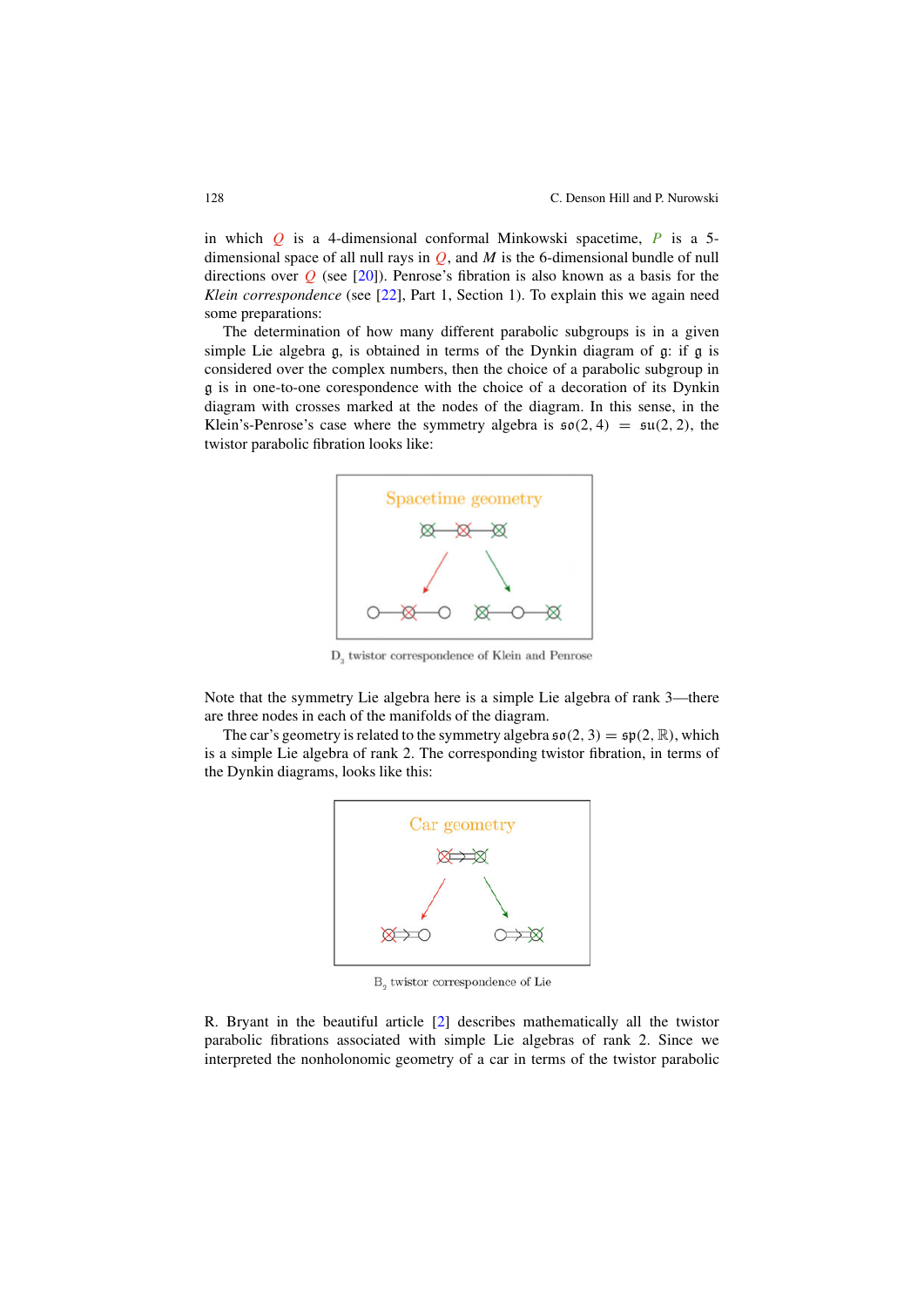fibration related to the simple Lie algebra of Cartan-Killing type  $B_2$ , one can ask if there are similar physical—possibly related to nonholonomic mechanics interpretations of the twistor parabolic fibrations related to the simple Lie algebras of type  $A_2$  and  $G_2$ ? The answer to this question is yes. It turns out that the  $A_2$ fibration



 $A_2$  twistor correspondence of ...

corresponds to the nonholonomic movement of a skate on an ice ring [15, 18]. And this case, due to the dimension of M being equal to three, and dim $Q=$ dim $P=2$ , is really the simplest to describe. It is also very similar to the car's  $B_2$  case, since M is really the configuration space of the physical object (a car, a skate) subject to the nonholonomic constraints.

The  $G_2$  case [4, 10], corresponding to the twistor diagram



 $\mathrm{G}_\mathrm{2}$ twistor correspondence of Cartan and Engel

is quite different. Here the dimension of  $M$  is 6, and the dimensions of  $Q$  and  $P$ are both 5. In this case however, the physical objects subjected to the nonholonomic constraints (rolling surfaces, a flying saucer) have their configuration spaces as  $Q$ and  $P$  [1, 8, 9] and M is merely the *correspondence space* enabling to translate nonholonomic movements between  $Q$  and  $P$ . If in this,  $G_2$  case, an interpretation of M as a configuration space of some nonholonomic system exists we do not know.